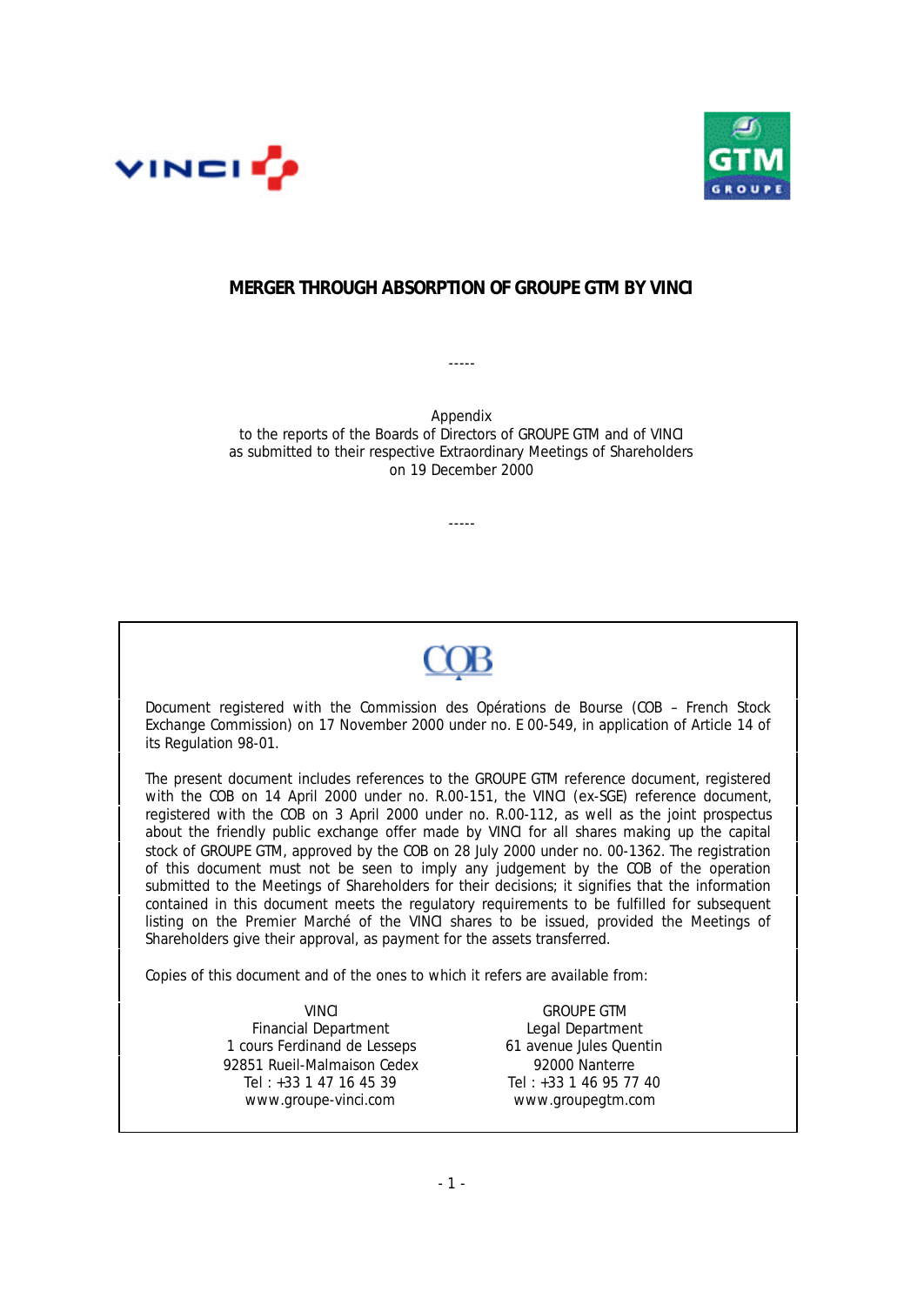**The English-language version of this document is a free translation of the original French text. It is not a binding document. In the event of any conflict in interpretation, reference should be made to the French version, which is the authentic text.**

**The auditors' reports apply to the French version of the document.**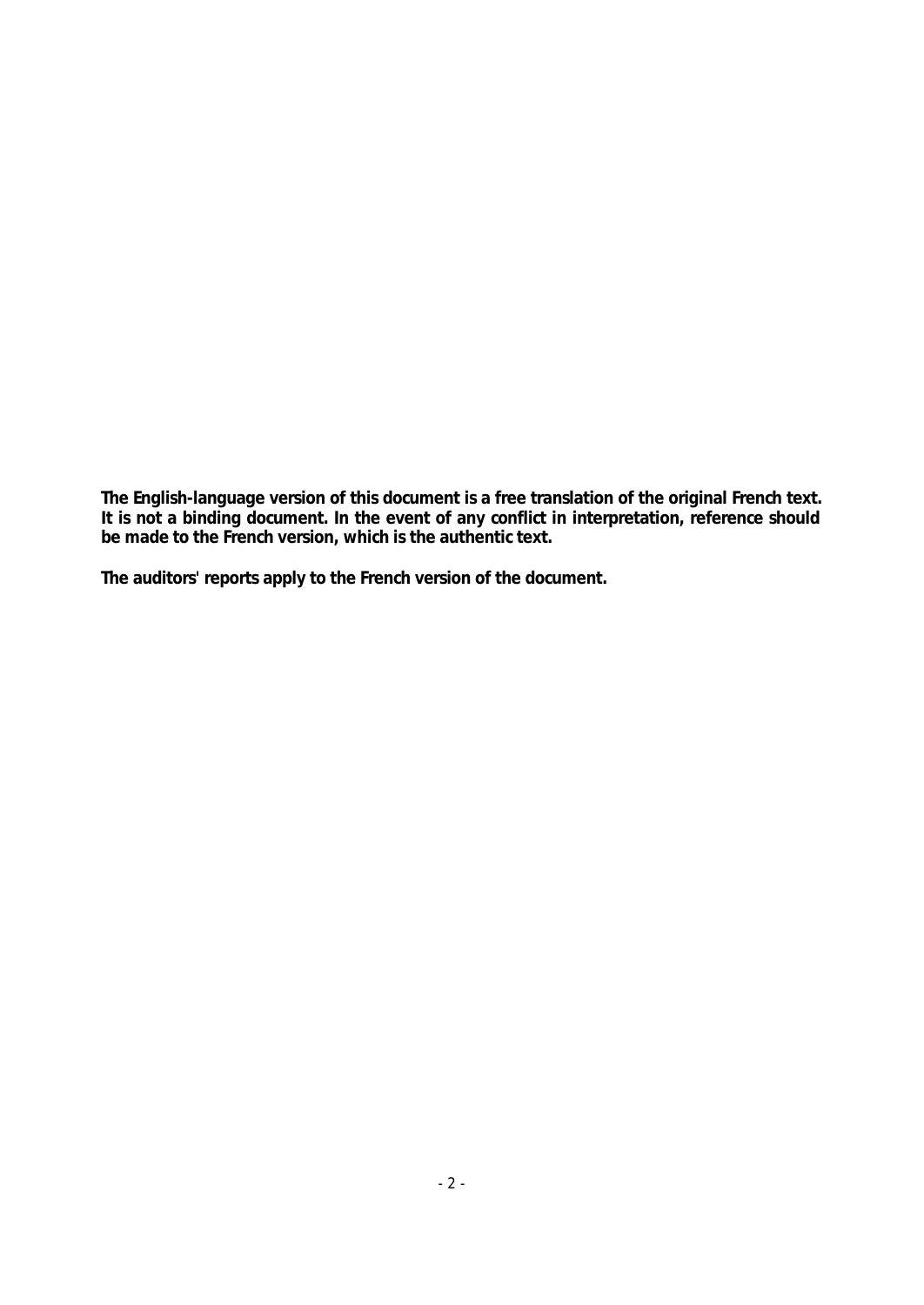# **TABLE OF CONTENTS**

| 1.   | INDIVIDUALS RESPONSIBLE FOR THE DOCUMENT APPENDED TO THE REPORTS OF THE BOARDS OF<br>DIRECTORS AND FOR AUDITING THE FINANCIAL STATEMENTS                                                                                                                                                                                                                                                             | 5                                                                                             |
|------|------------------------------------------------------------------------------------------------------------------------------------------------------------------------------------------------------------------------------------------------------------------------------------------------------------------------------------------------------------------------------------------------------|-----------------------------------------------------------------------------------------------|
| 1.1. | For VINCI<br>1.1.1. Officer responsible for the document<br>1.1.2. Signed statement by officer responsible for the document<br>1.1.3. Auditors<br>1.1.4. Auditors' statement<br>1.1.5. Officer responsible for information                                                                                                                                                                           | 5<br>$\overline{5}$<br>$\overline{5}$<br>$\overline{5}$<br>$\boldsymbol{6}$<br>$\overline{7}$ |
| 1.2. | For GROUPE GTM<br>1.2.1. Officer responsible for the document<br>1.2.2. Signed statement by officer responsible for the document<br>1.2.3. Auditors<br>1.2.4. Auditors' statement<br>1.2.5. Officer responsible for information                                                                                                                                                                      | 8<br>8<br>$\, 8$<br>$\, 8$<br>$\, 8$<br>9                                                     |
| 2.   | INFORMATION ABOUT THE OPERATION AND ITS CONSEQUENCES                                                                                                                                                                                                                                                                                                                                                 | 10                                                                                            |
| 2.1. | Economic aspects of the merger<br>2.1.1. Pre-existing links between the two companies<br>2.1.2. Motivations for and objectives of the operation                                                                                                                                                                                                                                                      | 10<br>10<br>12                                                                                |
| 2.2. | Legal aspects of the merger<br>2.2.1. The operation itself<br>2.2.2. Antitrust authorities<br>2.2.3. Verification of the operation<br>2.2.4. Capital increase<br>2.2.5. GROUPE GTM stock subscription options                                                                                                                                                                                        | 12<br>12<br>13<br>13<br>13<br>14                                                              |
| 2.3. | Accounting for transferred assets<br>2.3.1. Denomination and value of transferred assets and assumed liabilities<br>2.3.2. Commitments off the balance sheet<br>2.3.3. Merger premium                                                                                                                                                                                                                | 14<br>15<br>16<br>16                                                                          |
| 2.4. | Assessment of the merger parity<br>2.4.1. Stock prices<br>2.4.2. Net dividend<br>2.4.3. Consolidated net income per share<br>2.4.4. Consolidated operating income plus net financial income per share<br>2.4.5. Estimated net asset value<br>2.4.6. Summary of the criteria used to assess the merger parity                                                                                         | 16<br>16<br>17<br>17<br>18<br>18<br>20                                                        |
| 2.5. | Consequences of the merger<br>2.5.1. Consequences for the absorbing company VINCI and its shareholders<br>2.5.2. Breakdown of the company's capital stock after the merger<br>2.5.3. Changes in the composition of the Board of Directors and management bodies<br>2.5.4. Pro forma consolidated financial data for VINCI at 30 June 2000 and 31 December 1999<br>2.5.5. Stock market capitalisation | 21<br>21<br>22<br>22<br>22<br>24                                                              |
|      | 2.5.6. Impact of the merger on consolidated net income per share and on consolidated shareholders'<br>equity per share<br>2.5.7. Strategy and short- or medium-term outlook                                                                                                                                                                                                                          | 25<br>25                                                                                      |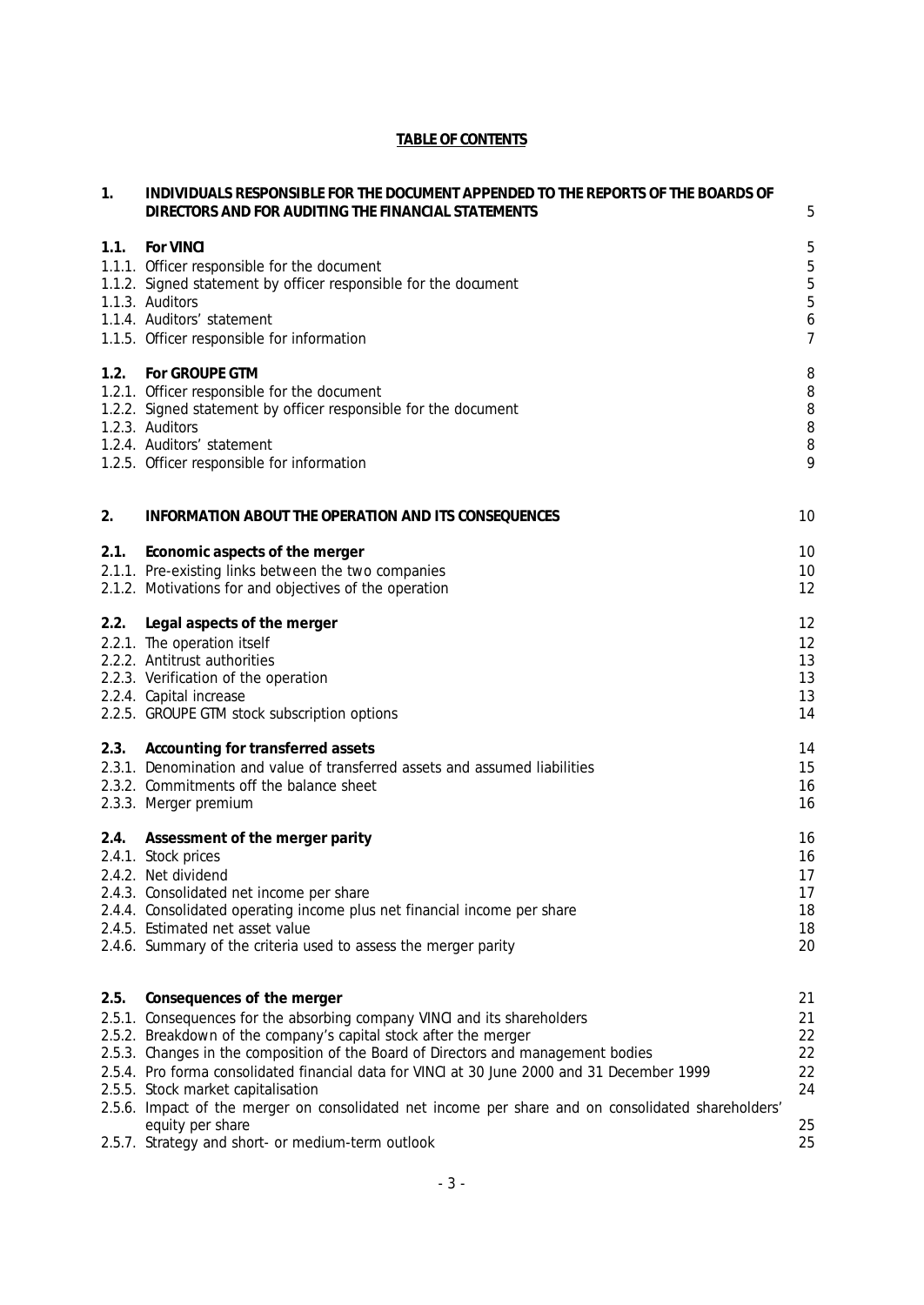| 3 <sub>1</sub> | PRESENTATION OF THE ABSORBING COMPANY: VINCL                                                               | 26             |
|----------------|------------------------------------------------------------------------------------------------------------|----------------|
| 3.1.           | Main events having occurred since 28 July 2000                                                             | 26             |
| 3.2.           | Consolidated financial statements at 30 June 2000<br>3.2.1. Business report<br>3.2.2. Financial statements | 27<br>27<br>28 |
| 3.3.           | Individual financial statements at 30 September 2000                                                       | 43             |
| 4.             | PRESENTATION OF THE ABSORBED COMPANY: GROUPE GTM                                                           | 46             |
| 4.1.           | Main events having occurred since 28 July 2000                                                             | 46             |
| 4.2.           | Consolidated financial statements at 30 June 2000<br>4.2.1. Business report<br>4.2.2. Financial statements | 46<br>46<br>47 |
| 4.3.           | Individual financial statements at 30 September 2000                                                       | 56             |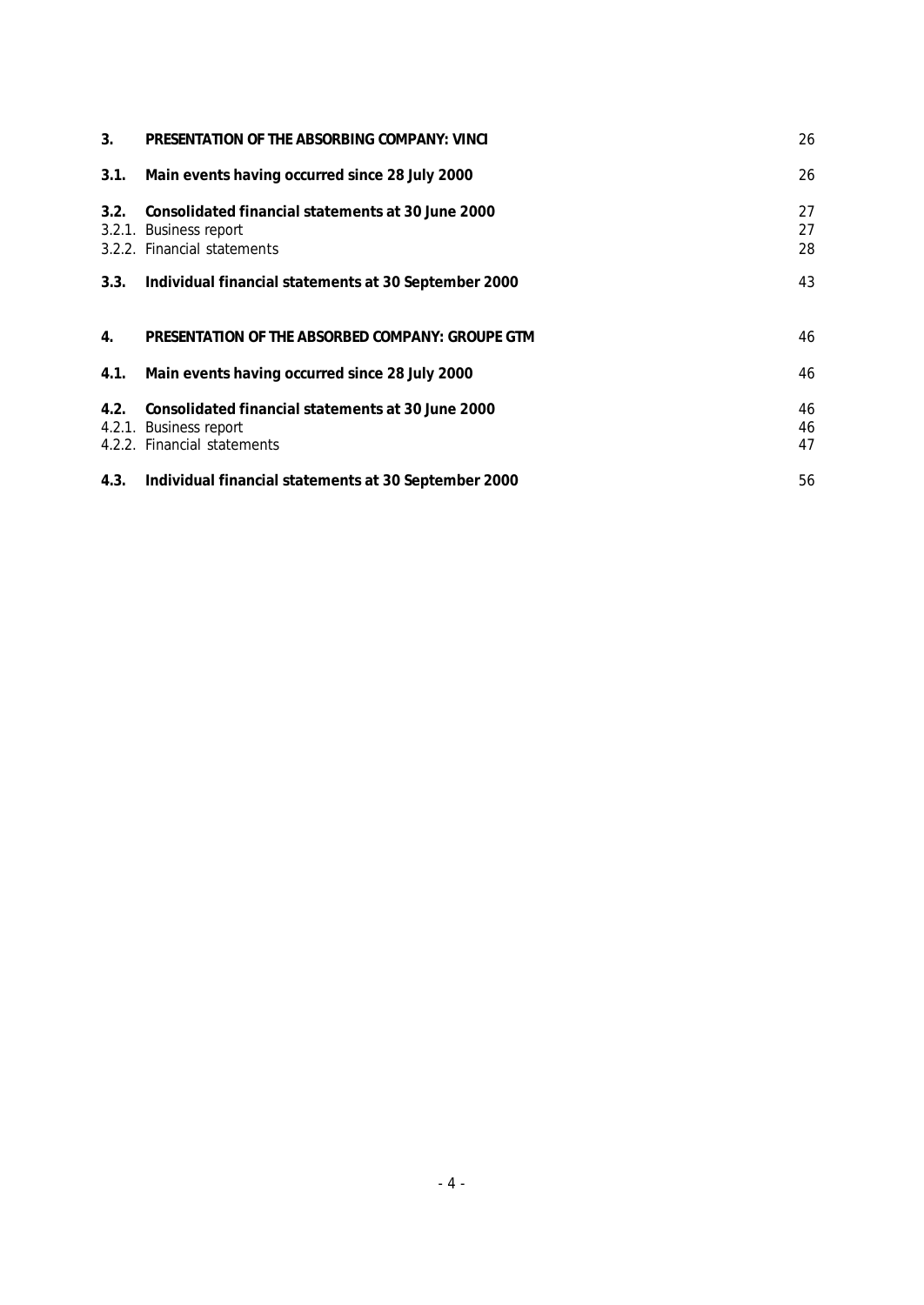- **1. INDIVIDUALS RESPONSIBLE FOR THE DOCUMENT APPENDED TO THE REPORTS OF THE BOARDS OF DIRECTORS AND FOR AUDITING THE FINANCIAL STATEMENTS**
- **1.1. For VINCI**
- 1.1.1. Officer responsible for the document

Antoine ZACHARIAS, Chairman and Chief Executive Officer

#### 1.1.2. Signed statement by officer responsible for the document

*" To the best of my knowledge, the information contained in the present document gives a true and fair view of the Group. It includes all the statements necessary for investors to form an opinion of the assets, business, financial situation, financial performance and prospects of VINCI, as well as of the rights associated with the securities to be issued following the merger. There are no omissions liable to alter the significance of those statements."*

Antoine Zacharias

#### 1.1.3. Auditors

Statutory Auditors:

#### **SALUSTRO REYDEL**

8, avenue Delcassé – 75008 PARIS represented by B. Cattenoz and B. Vialatte Date of first mandate : 23 June 1989 Duration of present mandate : 6 years Expiry of present mandate: subsequent to the Shareholders' Meeting that will approve the financial statements for 2000.

Alternate Auditors:

**FRANCOIS PAVARD** 8, avenue Delcassé – 75008 PARIS Date of first mandate : 16 June 1995 Duration of present mandate : 6 years Expiry of present mandate: subsequent to the Shareholders' Meeting that will approve the financial statements for 2000.

**DELOITTE TOUCHE TOHMATSU - AUDIT** 185, avenue Ch. de Gaulle – 92200 NEUILLY/SEINE represented by Th. Benoît and D. Descours Date of first mandate : 23 June 1989 Duration of present mandate : 6 years Expiry of present mandate: subsequent to the Shareholders' Meeting that will approve the financial statements for 2000..

**JACQUES CONVERT** 185, avenue Ch. de Gaulle – 92200 NEUILLY/SEINE Date of first mandate : 16 June 1995 Duration of present mandate : 6 years Expiry of present mandate: subsequent to the Shareholders' Meeting that will approve the financial statements for 2000. .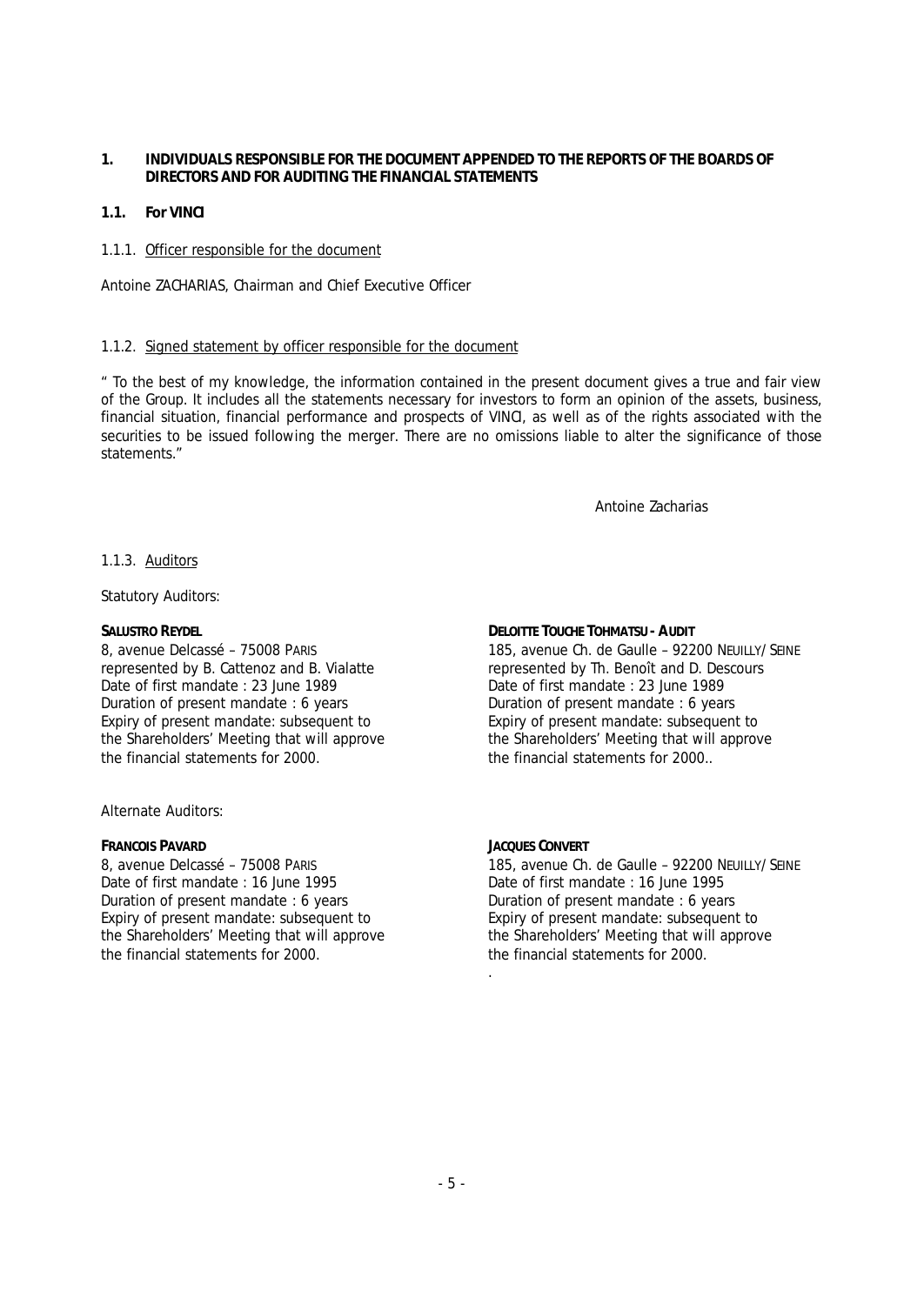#### 1.1.4. Auditors' statement

*"As the Statutory Auditors of VINCI and in application of Regulation COB 98-01, we have audited, in accordance with generally accepted auditing standards, the financial information reported in this prospectus, drawn up in connection with the listing of VINCI securities on the Premier Marché of Euronext Paris SA, following the GROUPE GTM merger operation.*

*The Board of Directors of VINCI is responsible for the preparation of this prospectus. It is our responsibility to express an opinion as to the fairness of the financial information it contains, it being specified that economic information, identified in the prospectus by an asterisk, does not constitute such information and is therefore not encompassed by our opinion.*

*Our audit was planned and performed, as described below and as a function of the type of financial information presented, so as to verify the consistency of information in the prospectus with audited financial statements, and to assess the fairness of other historical information set out in the document.*

*In so far as the "Transferred assets" section is concerned, the value of transferred assets and the setting of the exchange parity are subjects for the reports of the Merger Auditors.*

#### *Historical financial information*

*We have audited the Company and consolidated financial statements for 1997, 1998 and 1999 in accordance with generally accepted auditing standards. We have certified them without reservations, with the following comments:*

*Our report on the consolidated financial statements for 1997 draws attention to the note relating to accounting policies and Note 2.1, which describes the change in accounting policy relating to pension commitments.*

*Our report on the consolidated financial statements for 1998 draws attention to Note A to the consolidated financial statements relating to key events. It describes:*

- *the change in accounting policy relating to leasing contracts;*
- *the change in accounting policy relating to the use of the percentage of completion method by the subsidiaries in two divisions: electrical engineering and works, and thermal and mechanical engineering.*

*Our report on the consolidated financial statements for 1999 draws attention to Note A to the consolidated financial statements, which describes the change in accounting policy relating to the cancellation of charges previously treated as deferred assets in respect of concession contracts temporarily in deficit.*

*The interim financial statements, prepared under the responsibility of VINCI's Board of Directors and covering the period from 1 January to 30 June 2000, were also examined by us to a limited extent, in accordance with auditing standards generally accepted in France. No reservations or comments were made in our report.*

*Our audit of the other historical financial information presented in the prospectus consisted, in accordance with auditing standards generally accepted in France in the case of information restated in a pro forma way, in assessing whether the approaches adopted are consistent and constitute a reasonable basis for the preparation of such information, so as to ensure comparability with the last historical financial statements having been audited or submitted to a limited examination.*

#### *Forecast financial information*

*Our audit of forecast financial information consisted, for information covering the period from 1 January 2000 to 31 December 2000 and shown on page 25, in ensuring that the calculations were carried out in accordance with the hypotheses laid down in the prospectus, without any assessment of the economic objectives or the relevance of these hypotheses.*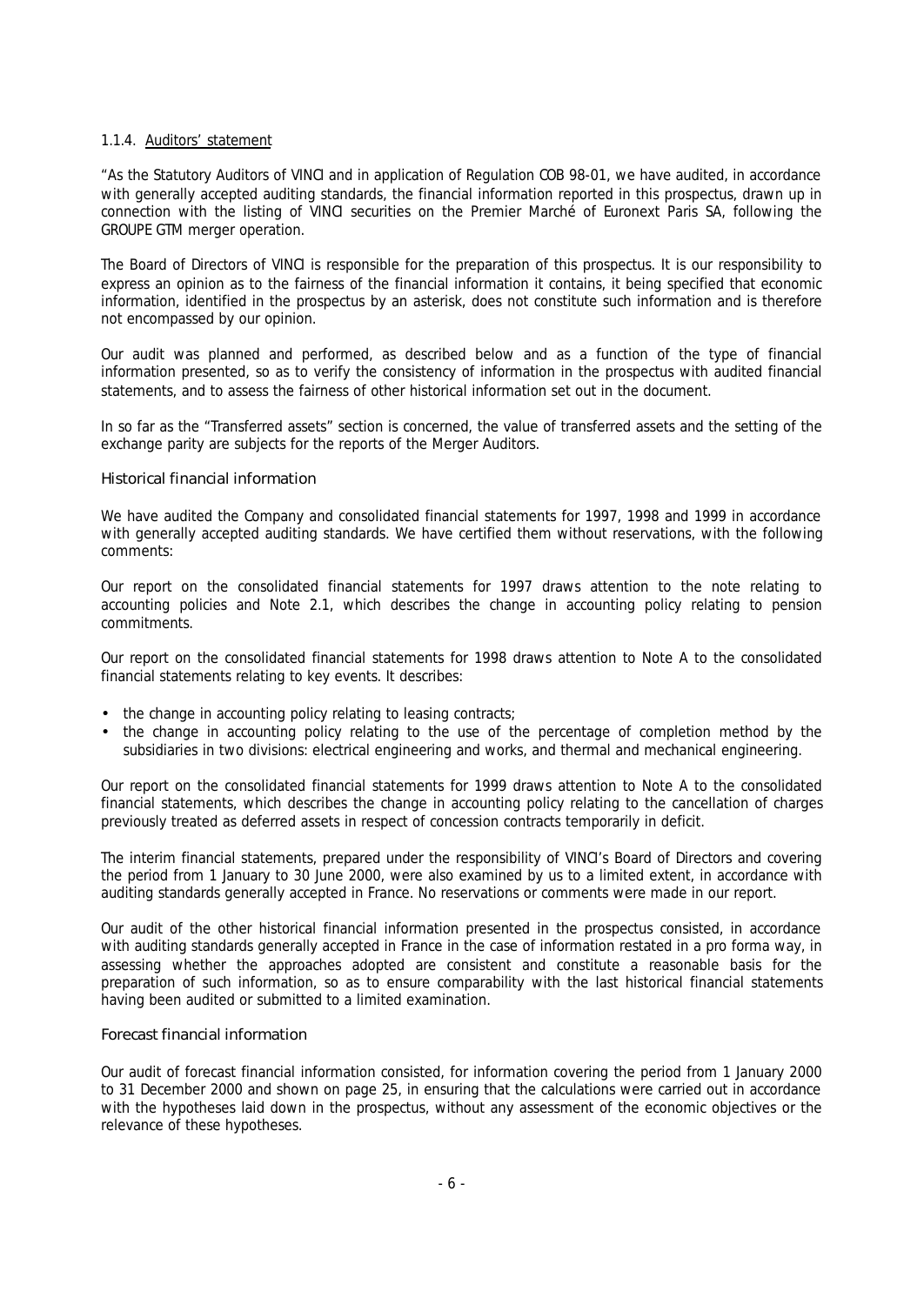*Conclusions as to the prospectus*

*On the basis of our audit, we have no further comments to make on the fairness of the financial information reported in the prospectus prepared for the expected operation.*

*Regarding the forecast financial information contained in this prospectus, we remind the reader that such information is uncertain by its very nature, and that actual results will differ, sometimes to a significant extent, from the forecast information presented.*

*Regarding the pro forma information contained in this prospectus, we remind the reader that such information aims to reflect the impact on historical financial information of the completion, at a date preceding its actual or reasonably expected occurrence, of a given operation or event. However, it is not necessarily representative of the financial position or performances that would have been observed if the operation or event had occurred at a date preceding its actual or reasonably expected occurrence."*

DELOITTE TOUCHE TOHMATSU – Audit Thierry Benoît Dominique Descours Bernard Cattenoz Bertrand Vialatte

SALUSTRO REYDEL

1.1.5. Officer responsible for information

Christian LABEYRIE, Chief Financial Officer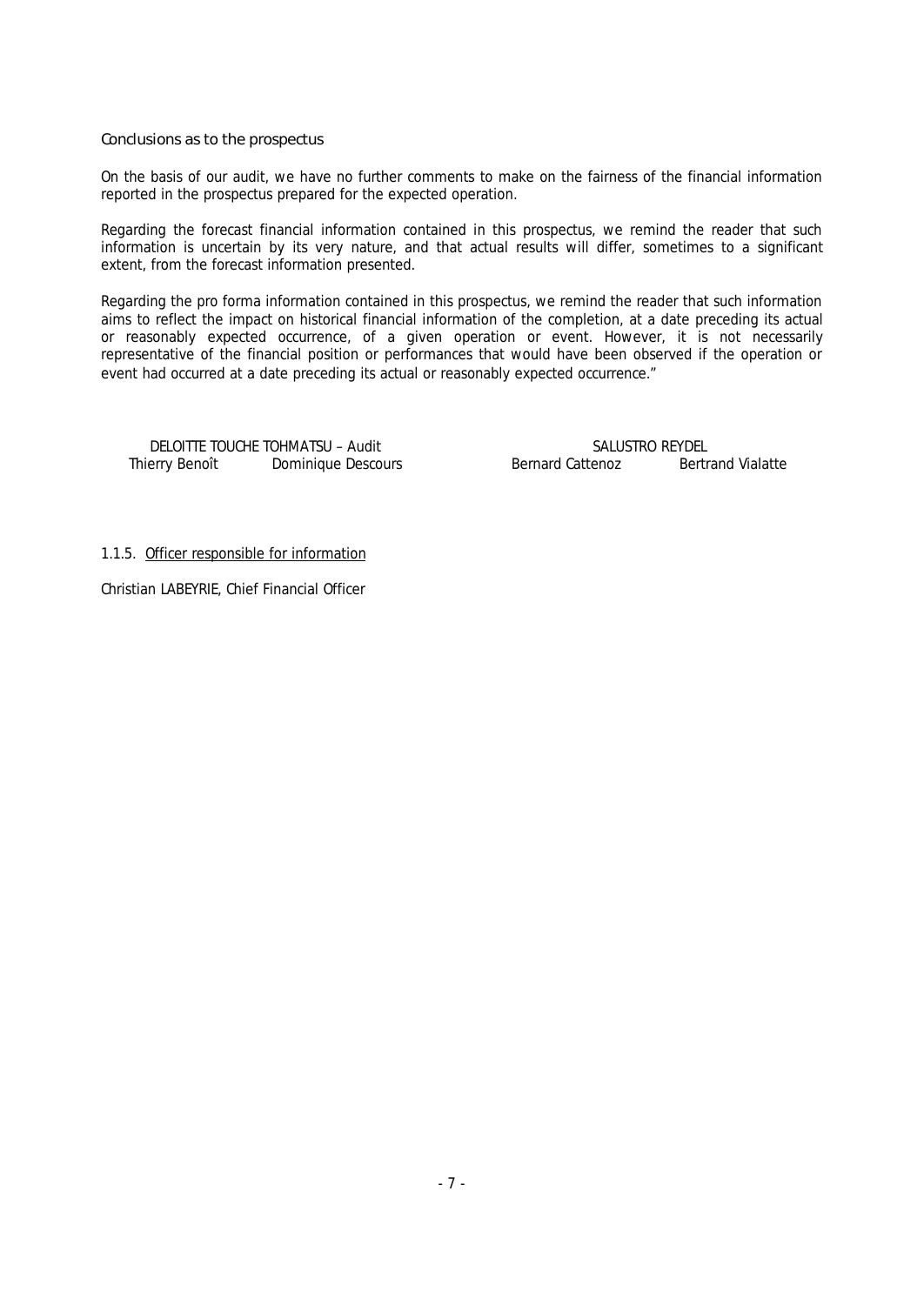## **1.2. For GROUPE GTM**

## 1.2.1. Officer responsible for the document

Jérôme TOLOT, Chairman and Chief Executive Officer

#### 1.2.2. Signed statement by officer responsible for the document

*" To the best of my knowledge, the information contained in the present document gives a true and fair view of the Group. It includes all the statements necessary for investors to form an opinion of the assets, business, financial situation, financial performance and prospects of GROUPE GTM. There are no omissions liable to alter the significance of those statements."*

Jérôme TOLOT

#### 1.2.3. Auditors

Statutory Auditors:

**BARBIER, FRINAULT ET AUTRES** 41, rue Ybry – 92576 NEUILLY/SEINE Cedex represented by F. Scheidecker Date of first mandate : 14 May 1998 Duration of present mandate : 6 years Expiry of present mandate: subsequent to the Shareholders' Meeting that will approve the financial statements for 2003.

#### Alternate Auditors:

**MICHEL LEGER**

Date of first mandate : 18 June 1992 Duration of present mandate : 6 years Expiry of present mandate: subsequent to the Shareholders' Meeting that will approve the financial statements for 2003.

**GÉRARD DAUGE** 22, avenue de la Grande Armée – 75017 PARIS Date of first mandate : 8 June 1994 Duration of present mandate : 6 years Expiry of present mandate: subsequent to the Shareholders' Meeting that will approve the financial statements for 2005.

**PHILIPPE TISSIER-CHAUVEAU** Date of first mandate : 8 June 1994 Duration of present mandate : 6 years Expiry of present mandate: subsequent to the Shareholders' Meeting that will approve the financial statements for 2005.

#### 1.2.4. Auditors' statement

*"As the Statutory Auditors of GROUPE GTM and in application of Regulation COB 98-01, we have audited, in accordance with generally accepted auditing standards, the financial information reported in this prospectus, drawn up in connection with the listing of VINCI securities on the Premier Marché of Euronext Paris SA, to be issued by way of payment for the asset transfers to occur upon the merger by absorption of GROUPE GTM by VINCI.*

*The Board of Directors of GROUPE GTM is responsible for the information pertaining to GROUPE GTM set out in this prospectus. It is our responsibility to express an opinion as to the financial information it contains, it being recalled that economic information, identified in the prospectus by an asterisk, does not constitute such information and is therefore not encompassed by our opinion.*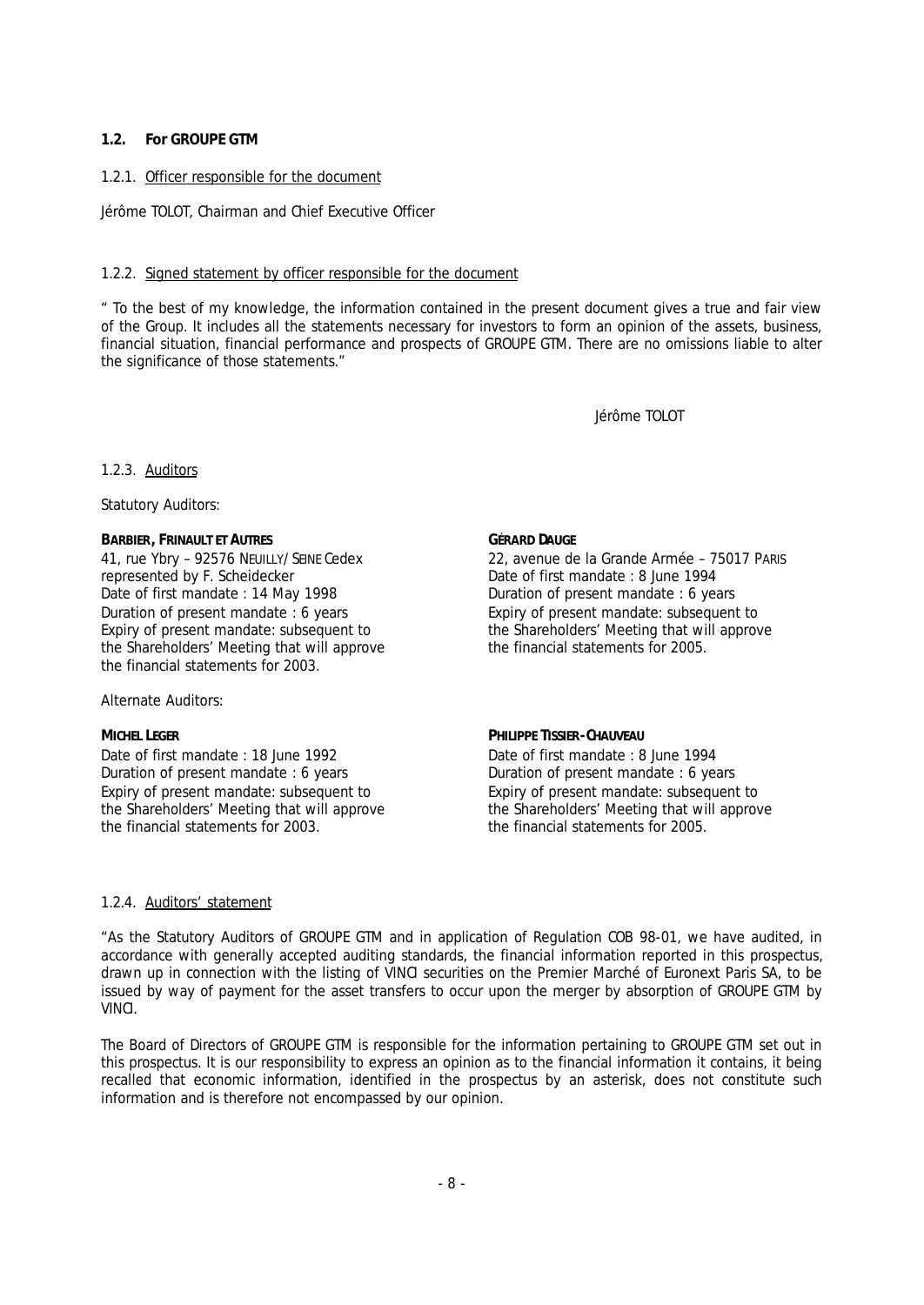*Our audit was planned and performed, as described below and as a function of the type of financial information presented, so as to verify the consistency of information in the prospectus with audited financial statements, and to assess the fairness of other historical information set out in the document.*

*In so far as the "Transferred assets" section is concerned, the value of transferred assets and the setting of the exchange parity are subjects for the reports of the Merger Auditors.*

#### *Historical financial information*

*Gérard Dauge and Barbier Frinault & Associés have audited the Company and consolidated financial statements of GROUPE GTM for 1997, resulting in certification without reservations. The report on the consolidated financial statements for 1997 draws attention to the Note describing the change in accounting policy relating to long-term contracts.*

*The Company financial statements and the consolidated financial statements of GROUPE GTM for 1998 and 1999 were certified by us without reservations. The report on the consolidated financial statements for 1998 draws attention to Note C, which describes changes in accounting policy.*

*The interim consolidated financial statements of GROUPE GTM, prepared under the responsibility of GROUPE GTM's Board of Directors and covering the period from 1 January to 30 June 2000, were also examined by us to a limited extent, in accordance with generally accepted auditing standards. No comments were made in our report.*

*Our audit of the other historical financial information presented in the prospectus consisted, in accordance with generally accepted auditing standards, in verifying its fairness, and also, as appropriate, its consistency with consolidated and interim financial statements presented in the prospectus.*

*Conclusions as to the prospectus*

*On the basis of our audit, we have no comments to make on the fairness of the financial information reported in the prospectus prepared for the expected operation."*

> BARBIER FRINAULT & AUTRES Francis Scheidecker

Gérard DAUGE

1.2.5. Officer responsible for information

Jérôme TOLOT, Chairman and Chief Executive Officer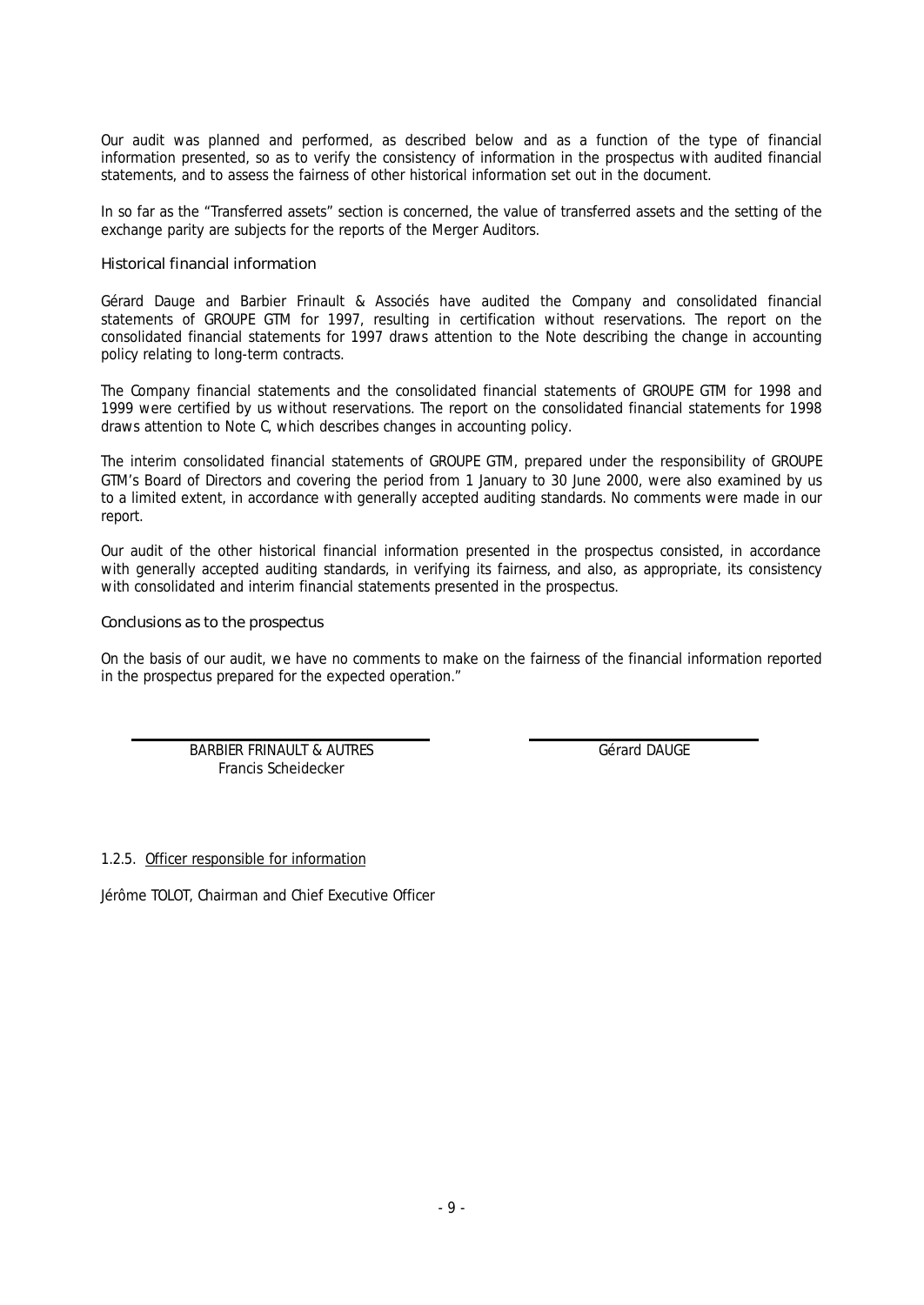## **2. INFORMATION ABOUT THE OPERATION AND ITS CONSEQUENCES**

The planned operation consists in the merger by absorption of GROUPE GTM by VINCI.

**2.1. Economic aspects of the merger**

## 2.1.1. Pre-existing links between the two companies

a) Capital stock links: as of 3 October 2000, at the end of VINCI's public exchange offer for GROUPE GTM, VINCI held 97.44% of the capital stock and 97.30% of the voting rights of GROUPE GTM<sup>1</sup>. As of 31 October 2000, given that options were exercised on that date (see Paragraph 2.2.5), the capital stock of GROUPE GTM consisted of 15,676,905 shares with a nominal value of  $\epsilon$ 8 each: as of that date, VINCI held 97.40% of the capital stock and 97.26% of the voting rights of GROUPE GTM.

| At 31 October 2000      | Total      | Held by    | % held by |
|-------------------------|------------|------------|-----------|
|                         |            | VINCI      | VINCI     |
| Number of shares        | 15.676.905 | 15,268,945 | 97.40%    |
| Number of voting rights | 15,699,125 | 15,268,945 | 97.26%    |

As of 31 October 2000, the capital stock of VINCI was made up of 77,689,635 shares with a nominal value of e13 each. On that date, GROUPE GTM held 0.74% of the capital stock and 0.78% of the voting rights of VINCI. This holding was the result of the transfer by GROUPE GTM of its own shares under VINCI's public exchange offer.

| At 31 October 2000      | Total      | Held by           | % held by         |
|-------------------------|------------|-------------------|-------------------|
|                         |            | <b>GROUPE GTM</b> | <b>GROUPE GTM</b> |
| Number of shares        | 77.689.635 | 575 532           | 0.74%             |
| Number of voting rights | 73.888.294 | 575 532           | 0.78%             |

- b) Dependence with respect to the same group: none.
- c) Guarantees: none.
- d) Shared corporate officers: Jérôme TOLOT is Chairman and Chief Executive Officer of GROUPE GTM and a Board Member and Managing Director of VINCI. Bernard HUVELIN is a Board Member and Managing Director of VINCI and a Board Member of GROUPE GTM. Philippe BRONGNIART, François JACLOT and Yves-Thibault de SILGUY are Board Members of both VINCI and GROUPE GTM. Finally, Christian SCHNEEBELI is a Board Member of VINCI and the representative of Mobil Oil France on the Board of Directors of GROUPE GTM.
- e) Common subsidiaries:

|                                                 | % held   | % held by         | % held      |
|-------------------------------------------------|----------|-------------------|-------------|
|                                                 | by VINCI | <b>GROUPE GTM</b> | in total    |
| Consortium Stade de France S.A.                 | 33.33%   | 33.33%            | 66.66%      |
| Cofiroute S.A.                                  | 31.13%   | $0.12\%$ *        | $31.25\%$ * |
| Compagnie de Constructions Internationales S.A. | 19.99%   | 20.00%            | 39.99%      |
| Société du Viaduc de Millau S.A.                | 16.92%   | 16.92%            | 33.84%      |
| Constructeo.com S.A.                            | 24.85%   | 24.85%            | 49.70%      |

*\* In addition, GROUPE GTM indirectly holds, through its subsidiaries Entreprise Jean Lefebvre and Cofiparco, 34.09% of the capital stock of Cofiroute, which raises the VINCI Group's overall holding to 65.34%*

j 1 See decision no. 200C-1484 of the CMF.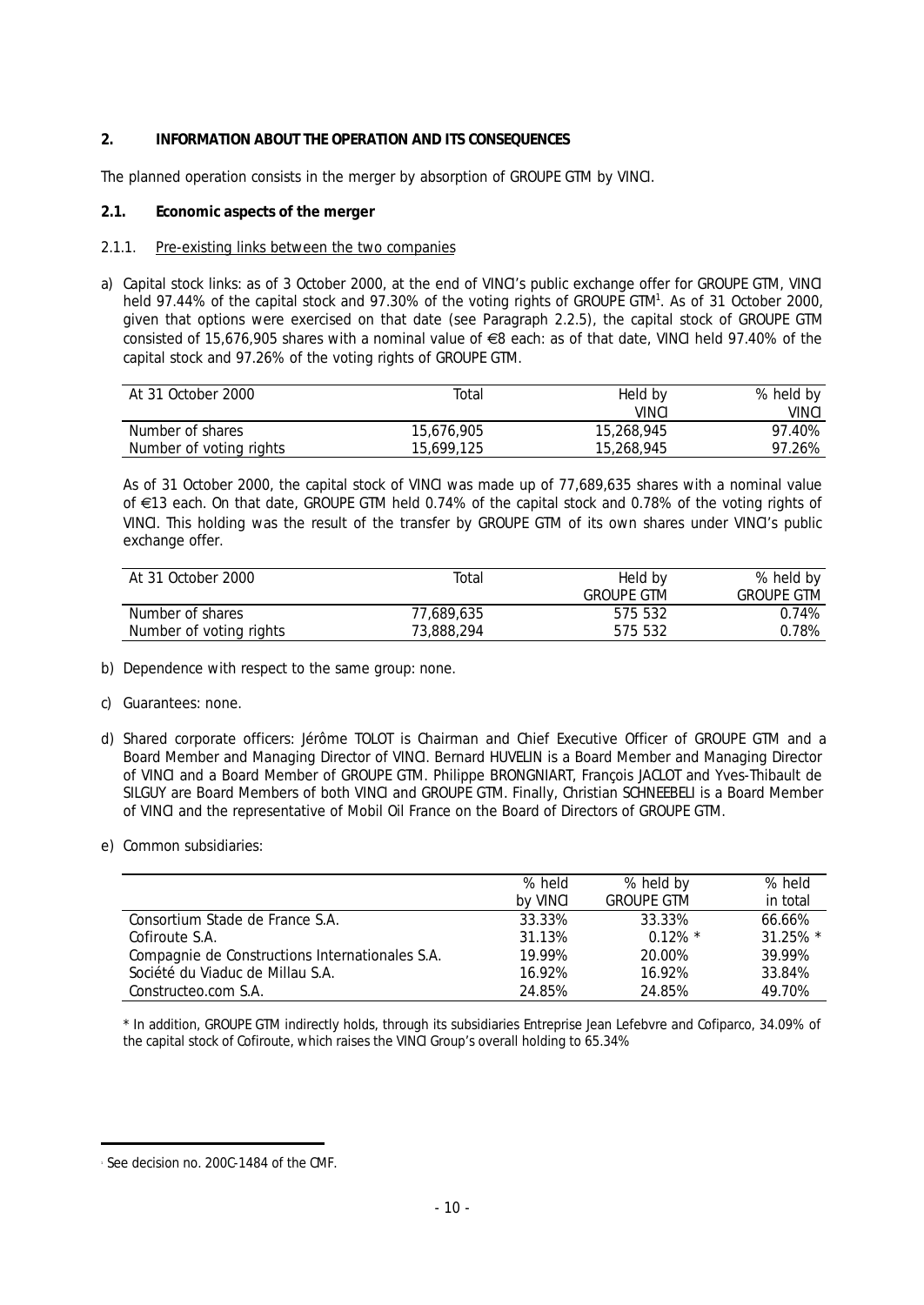

As of 31 October 2000, the legal organisation chart of the VINCI and GTM groups was as follows:

*NB : the holdings shown correspond to total equity stakes. \*) In addition, VINCI directly holds 4.9% of its own capital stock. \*\*) The industrial division of GROUPE GTM (consisting of Delattre Levivier, EI, GTMH and Entrepose) was sold back to Suez Lyonnaise in October 2000.*

f) Technical or commercial agreements:

On 2 October 2000, GROUPE GTM joined the VINCI Group's Agreement for centralised cash management. Under this agreement, VINCI's subsidiaries give a mandate to VINCI to manage the Group's cash, and to coordinate and centralise all cash requirements and surpluses, which allows each subsidiary to take advantage of: (i) optimised cash management; (ii) reduction of the average weighted cost of its financing, and consequently of its financial and banking expenses; (iii) fair remuneration of its cash surpluses.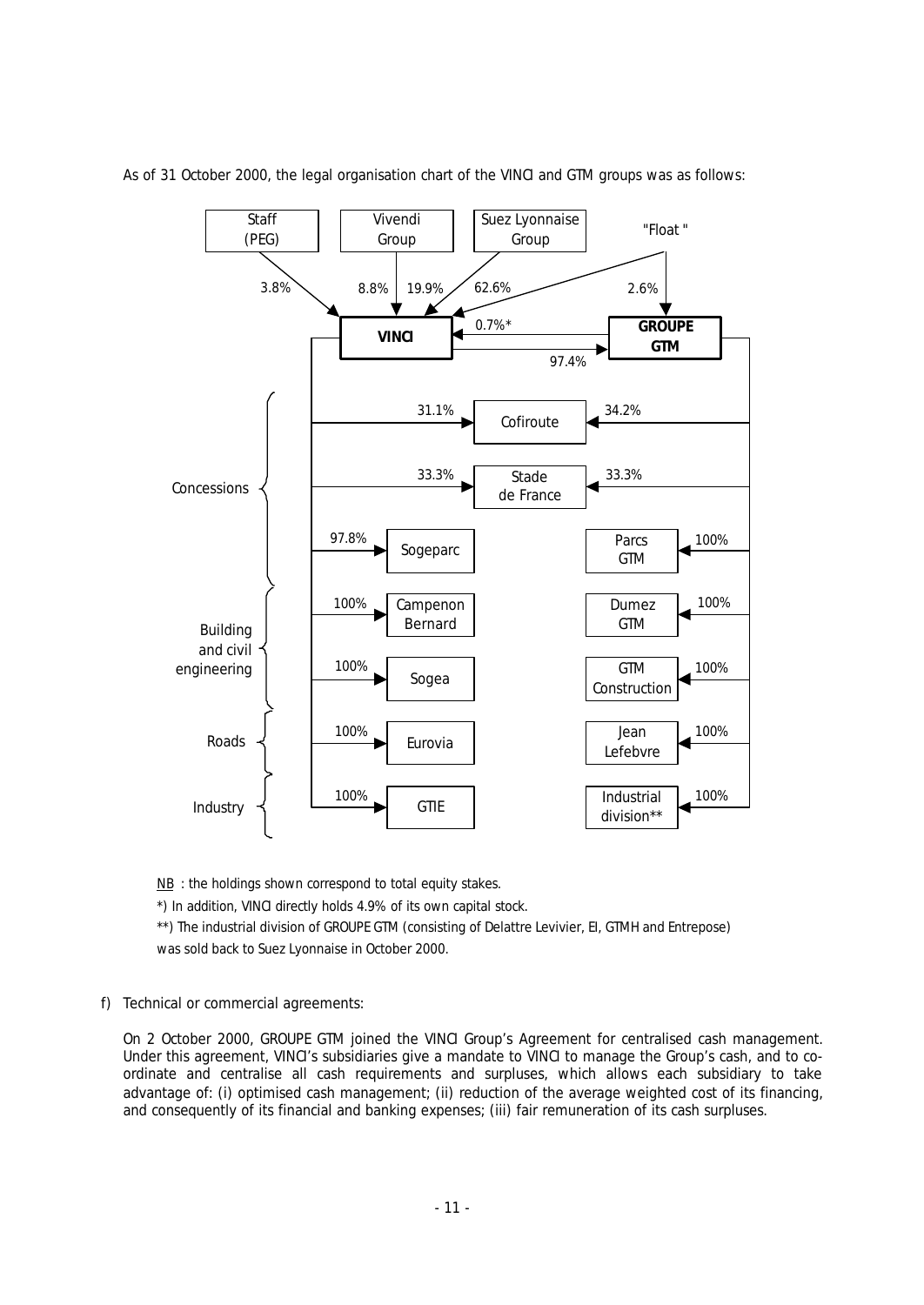## 2.1.2. Motivations for and objectives of the operation

The operation to merge GROUPE GTM with VINCI by absorption is a logical follow-up to the friendly public exchange offer initiated by VINCI on 17 July 2000 for all GROUPE GTM shares, with a view to constituting the world's leading group in construction and associated services. When it closed on 18 September 2000, this public exchange offer resulted in VINCI holding 97.44% of the capital stock and 97.30% of the voting rights of GROUPE GTM<sup>2</sup> .

In the joint information note of the two companies, approved by the COB on 28 July under no. 00-1362, it was stated: *" No decision has been made to date as regards the possible merger of GTM with VINCI or the possible launch of a public buyout offer which might be followed by a compulsory de-listing. After completion of the share offer, and depending on the outcome, a study will be carried out with a view to simplifying the legal structures of the newly-constituted group (possible mergers, transfers or disposals of assets, etc…)."*

Given the results of the public exchange offer, which showed that GROUPE GTM shareholders were very much in favour of the regrouping plan, the Boards of Directors of GROUPE GTM and VINCI<sup>3</sup> decided immediately to start the process of merging through absorption of GROUPE GTM by VINCI, on the basis of the same parity as that decided for the public exchange offer, namely the delivery of 12 VINCI shares for every 5 GROUPE GTM shares. This merger by absorption will facilitate integration of the two entities, simplify the new group's legal structure and strengthen its financial structure. It will also allow GROUPE GTM minority shareholders to take advantage of the liquidity of VINCI securities.

**2.2. Legal aspects of the operation**

## 2.2.1. The operation itself

The merger by absorption of GROUPE GTM by VINCI will be made on the basis of the same exchange parity as that applied for the public exchange offer, namely the delivery of 12 VINCI shares for every 5 GROUPE GTM shares. This merger was approved unanimously by the Boards of Directors of GROUPE GTM and VINCI, meeting respectively on 2 and 3 October 2000, and the draft merger agreement was signed on 14 November 2000 and registered with the Clerk of the Commercial Court of Nanterre on 16 November 2000.

The main features of this operation are as follows (subject to approval of all the provisions of the draft merger agreement by the shareholders of VINCI and GROUPE GTM, convened to Meetings of Shareholders on 19 December 2000):

- the merger by absorption will take retroactive effect as of 1 January 2000;
- the assets will be transferred at their net book value;
- the GROUPE GTM financial statements used to determine transfer values will be those of 31 December 1999, corrected for the distribution of dividends for the financial year 1999, which occurred in June 2000, and for capital increases applied since 1 January 2000 (see Paragraph 2.3);
- the merger by absorption will result in a merger shortfall of 1,637,067,398.04 euros (or 10,738,458,192.17 French francs) in the individual financial statements of VINCI. This merger shortfall will be charged against the premium on issuance of stock resulting from the payment of GROUPE GTM shares transferred under VINCI's public exchange offer (see Paragraph 2.3);
- this operation will come under the preferential tax regime for corporate income tax (Article 210A of the General Tax Code) and for registration fees (Article 816 of the General Tax Code).

 2 See decision no. 200C-1484 of the CMF.

Directors sitting on the Boards of both companies (see Paragraph 2.1.1.d) abstained.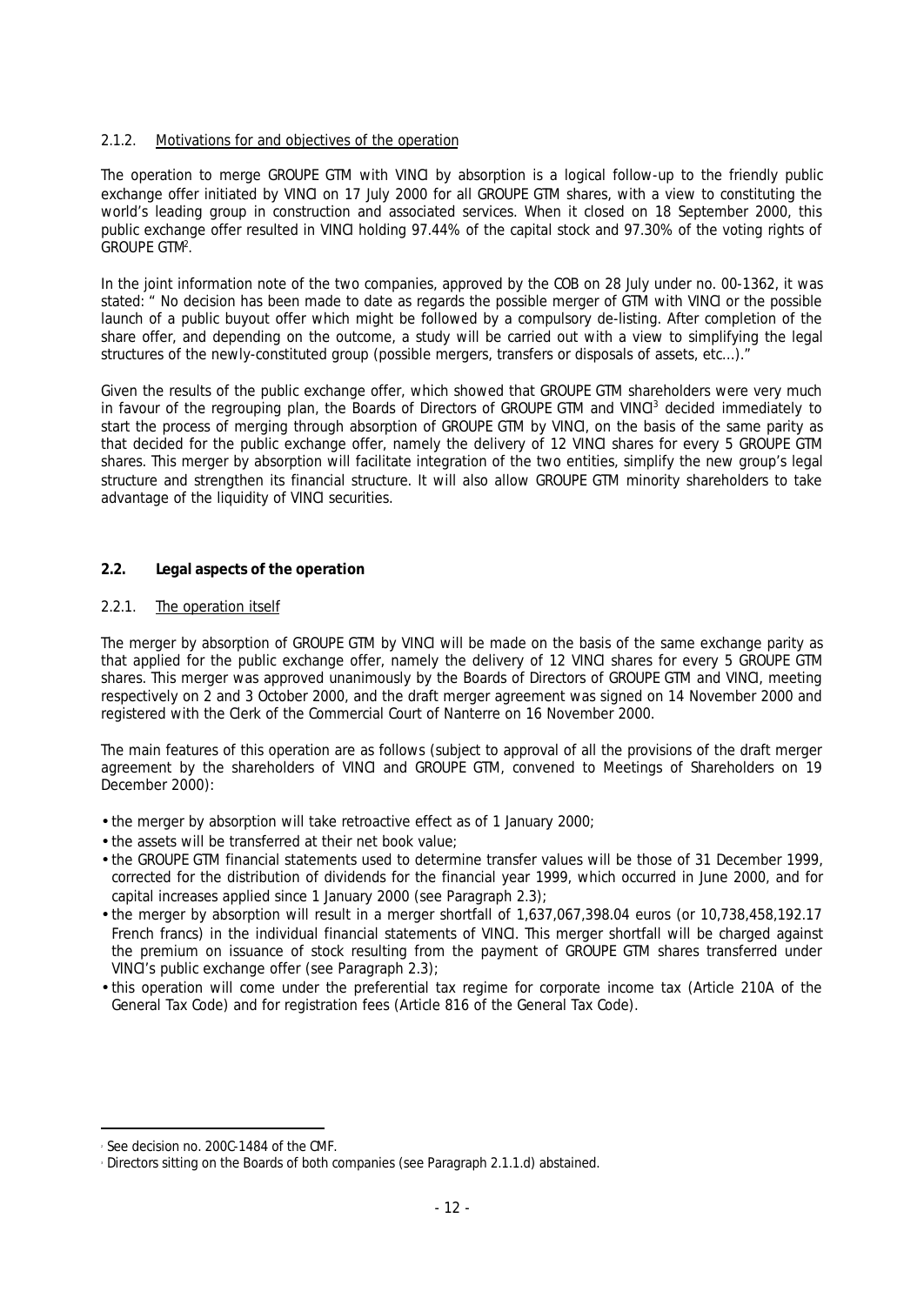## 2.2.2. Antitrust authorities

It is recalled that the regrouping of VINCI and GROUPE GTM is subject to assessment by antitrust authorities, in accordance with prevailing regulations. The European Commission declared on 4 August 2000 that the operation does not come under its competence, but the regrouping of VINCI and GROUPE GTM is subject to assessment by a number of national authorities.

Outside France, the operation has been notified in the following countries: Germany, Austria, Belgium, the Netherlands and the United States. The American, German and Netherlands authorities have already indicated that they have no objection to the operation bringing VINCI and GROUPE GTM together. The Belgian and Austrian authorities are to make their positions known within the next few weeks.

In France, there has been extensive contact with the Direction Générale de la Concurrence, de la Consommation et de la Répression des Fraudes (DGCCRF) of the Ministry of the Economy and Finance: as a result, the notification of the concentration operation will be formally filed within the next few weeks. The DGCCRF will then have two months to study the file and to allow the Minister of the Economy and Finance to hand down his decision. This period may be extended to a total of six months, should the DGCCRF ask for the opinion of the Competition Council. This examination does not constitute a condition precedent upon the merger by absorption of GROUPE GTM by VINCI.

## 2.2.3. Verification of the operation

- Date of the Extraordinary Meetings of Shareholders convened to approve the operation: 19 December 2000 as a first convocation (for the shareholders of both VINCI and GROUPE GTM).
- The Merger Auditors are Mrs. Hélène BON (140, boulevard Haussmann 75008 Paris) and Mr. Marcel PERONNET (3 bis, avenue Théodore Rousseau – 75016 Paris). They were appointed by the President of the Commercial Court of Nanterre on 6 October 2000. Their reports on the remuneration of transferred assets and on the valuation of such transfers were tabled with the Clerk of the Commercial Court of Nanterre on 17 November 2000 and are available from the Head Offices of VINCI and GROUPE GTM. The conclusions of these reports are reproduced below:

Report on the payment for transferred assets: "As the conclusion of our work, we are of the opinion that the exchange ratio of 979,104 VINCI shares for 407,960 GROUPE GTM shares is fair."

Report on the valuation of transferred assets: "On the basis of our work, we conclude that the transferred assets valuation of 3,227,387,182 French francs is not an over-valuation, and that, as a result, the net asset value is at least equal to the capital increase of the absorbing company VINCI, augmented by the merger premium."

- Experts appointed by the Commercial Court: none.
- Special mission entrusted by the COB to the Statutory Auditors: none.

## 2.2.4. Capital increase

To pay for the absorption of GROUPE GTM, VINCI shares will be issued with a nominal value of  $\epsilon$ 13 each, with right to dividend as of 1 January 2000, and whose listing on the Premier Marché of Euronext Paris SA will be requested after the Meetings of Shareholders of GROUPE GTM and of VINCI called for 19 December 2000. It is to be noted that the possibility of exercising GROUPE GTM stock subscription options is suspended from 1 November 2000 0.00 a.m. to 1 January 2001 12.00 p.m (see Paragraph 2.2.5).

Given the merger parity of 12 VINCI shares for 5 GROUPE GTM shares, and the renunciation by VINCI of allocation of its own shares, to which its holding in GROUPE GTM would have given it the right (in accordance with Article L236-3 of the Commercial Code), the number of VINCI shares to be created comes to 979,104: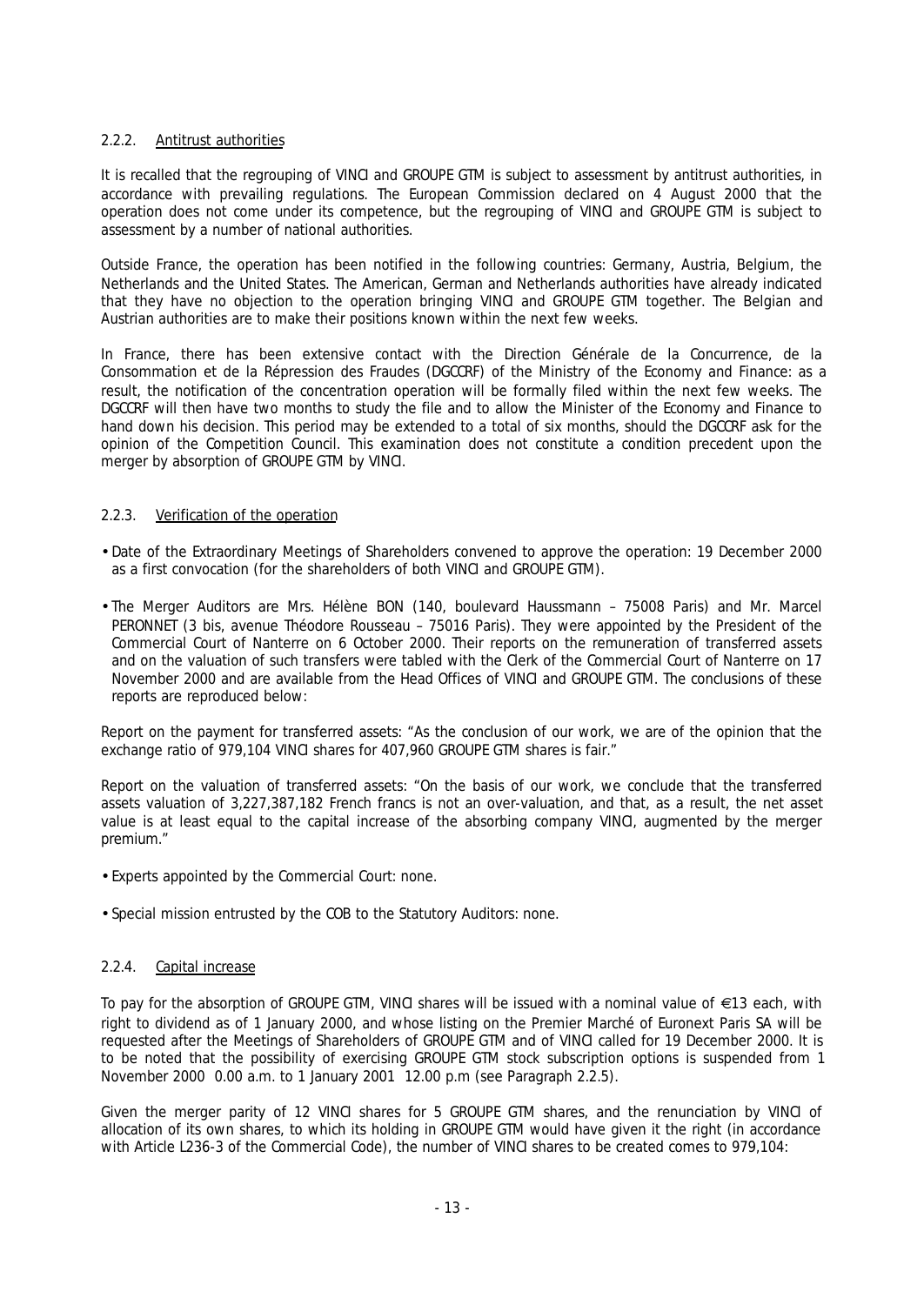| At 31 October 2000                              | <b>Shares</b> | <b>Shares</b> |
|-------------------------------------------------|---------------|---------------|
|                                                 | to be paid    | to be created |
| Total number of GROUPE GTM shares               | 15.676.905    |               |
| Total number of GROUPE GTM shares held by VINCI | 15,268,945    |               |
| Total number of shares                          | 407.960       | 979.104       |

The amount of the capital increase resulting from the merger will therefore come to 12,728,352 euros (or 83,492,515.93 French francs). Consequently, the capital stock of VINCI will rise, after the merger operation, to 1,022,693,607 euros (divided into 78,668,739 shares of €13 each), to be adjusted, as required, by any VINCI stock subscription options exercised between 1 November 2000 and the date of the definitive completion of the merger.

As the merger parity amounts to 12 VINCI shares for 5 GROUPE GTM shares, any GROUPE GTM shareholders not owning 5 or a multiple of 5 shares will have to round off their number of shares by buying a maximum of 4 GROUPE GTM shares or by selling shares making up the remainder. GROUPE GTM shareholders will themselves manage the purchase or sale of such remainder shares.

Furthermore, and in accordance with Article L225-181 of the Commercial Code, VINCI stock subscription options outstanding before the merger will not be adjusted after the present operation.

## 2.2.5. GROUPE GTM stock subscription options

The exercise of GROUPE GTM stock subscription options suspended from 1 November 2000 0.00 a.m. to 1 January 2001 12.00 p.m. As of that date, VINCI will replace GROUPE GTM in all the rights and obligations associated with stock subscription options granted to staff members and to corporate officers of GROUPE GTM or of companies connected with it in the sense of Article L225-180 of the Commercial Code. GROUPE GTM stock subscription options outstanding on the day of the merger's definitive completion will therefore be converted into VINCI stock subscription options, with application to the number and the price of shares under option of the exchange ratio of the public exchange offer and the merger, as set out in Paragraph 2.2.1.

Authorisations to allocate subscription options given by the Meeting of Shareholders of GROUPE GTM, but not utilised by the Board of Directors of GROUPE GTM on the date of the latter of the two Meetings of Shareholders of VINCI and of GROUPE GTM convened to approve the merger, will be considered to have lapsed because of the definitive completion of the merger.

#### **2.3. Accounting for transferred assets**

Assets are transferred at their book value. The GROUPE GTM financial statements used to determine the net asset value are the individual financial statements of 31 December 1999, corrected for the distribution of dividends for the financial year 1999, which occurred in June 2000, and for capital increases having occurred since 1 January 2000. All other operations conducted by GROUPE GTM between 1 January 2000 and the merger date will be on the account, whether as credits or as debits, of VINCI.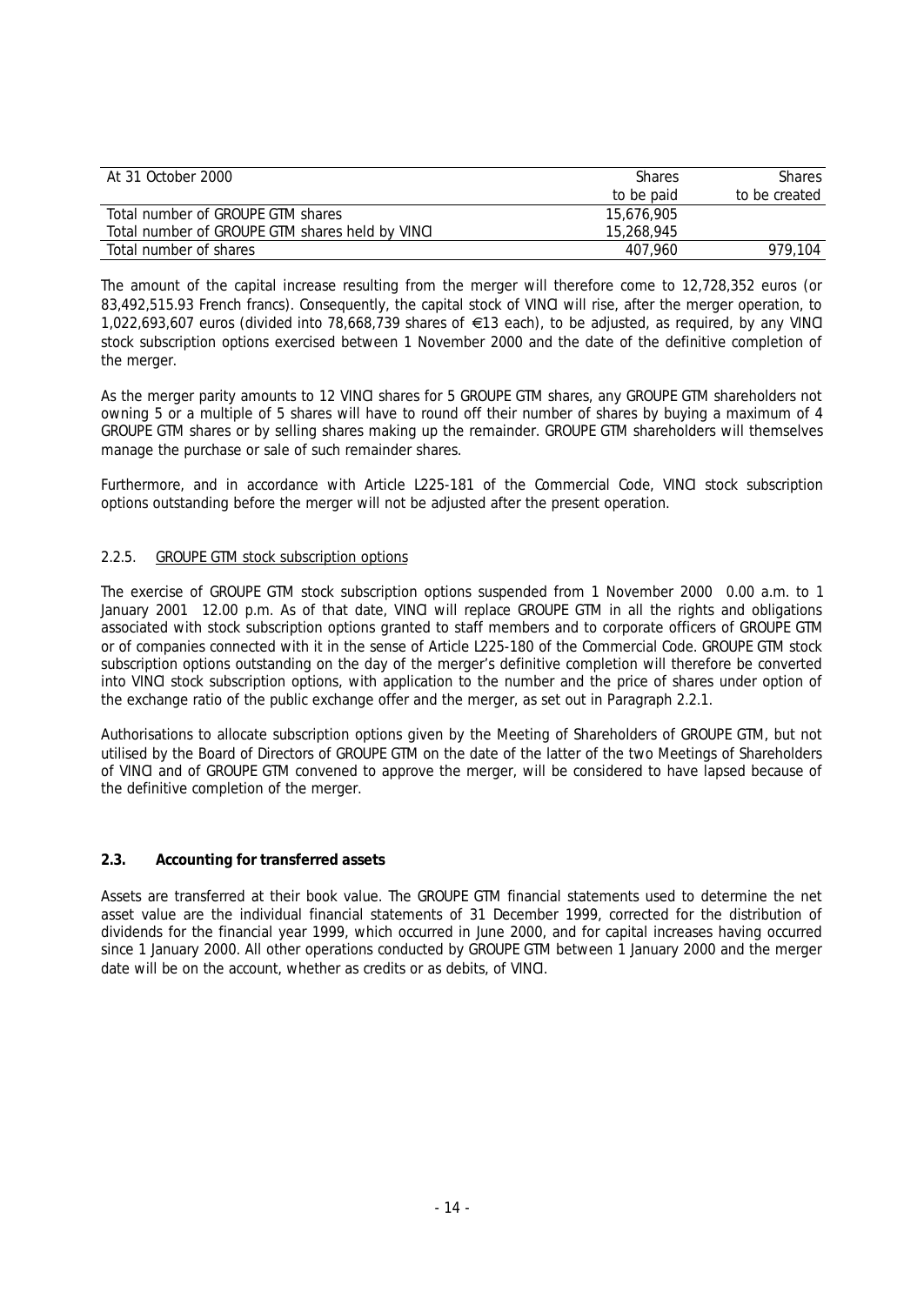#### 2.3.1. Denomination and value of transferred assets and assumed liabilities

|                                        | Net amount (in FF)  | Net amount (in euros) |
|----------------------------------------|---------------------|-----------------------|
| Intangible assets                      | 1,490,427.53        | 227,214.21            |
| Tangible assets                        | 134,942,261.01      | 20,571,815.07         |
| Financial assets <sup>4</sup>          | 6.313.188.116.47    | 962.439.323.99        |
| Current assets                         | 1,305,023,162.79    | 198,949,498.64        |
| Accrued or deferred items              | 5,869,492.31        | 894,798.33            |
| Transferred assets                     | 7 760.513.460.11    | 1,183,082,650.25      |
| Provisions for liabilities and charges | 1 210,334,500.00    | 184,514,305.05        |
| Financial debt                         | 941.605.647.22      | 143,546,855.54        |
| Operating debt                         | 408.606.244.05      | 62,291,620.34         |
| Miscellaneous debt                     | 1830,952,934.68     | 279.126.975.50        |
| Accrued or deferred items              | 204,000.00          | 31,099.60             |
| Translation differential               | 5,628,491.64        | 858,058.02            |
| <b>Assumed liabilities</b>             | 4 397, 331, 817.59  | 670,368,914.06        |
| Net asset value on 31 December 1999    | 3 363, 181, 642. 52 | 512,713,736.19        |

Intercalary operations included in the calculation of net asset value transferred are as follows:

|                                                     | (in FF)            | (in euros)      |
|-----------------------------------------------------|--------------------|-----------------|
| Net asset value on 31 December 1999                 | 3,363,181,642.52   | 512,713,736.19  |
| Dividend distribution (for 1999)                    | (234, 175, 441.06) | (35,699,815.85) |
| Capital increase 2000 (Group Savings Plan and stock | 12,892,913.55      | 1,965,512.00    |
| options)                                            |                    |                 |
| Premium on issuance of stock 2000 (Group Savings    | 85,488,067.66      | 13,032,571.90   |
| Plan and stock options)                             |                    |                 |
| Restated net asset value                            | 3,227,387,182.67   | 492,012,004.24  |

The merger mali is determined by subtracting the value of GROUPE GTM shares on VINCI's balance sheet from the net asset value tranferred corresponding to this holding:

|                                                  | (in FF)                | (in euros)            |
|--------------------------------------------------|------------------------|-----------------------|
| GROUPE GTM net asset value corresponding         |                        |                       |
| to VINCI's 97.4% holding                         | 3,143,400,906.36       | 479.208.378.96        |
| GROUPE GTM shares value on VINCI's balance sheet | (13,881,859,098.54)    | (2, 116, 275, 777.00) |
| Merger boni (mali)                               | (10, 738, 458, 192.17) | (1,637,067,398.04)    |

This merger mali arises from the fact that the GROUPE GTM securities acquired by VINCI, under the public exchange offer initiated on 17 July 2000, were entered in VINCI's accounts at their acquisition cost (which resulted in a premium on issuance of stock in VINCI's accounts of 10,756,938,435.60 French francs), whereas the merger operation is carried out on the basis of net book values of transferred assets and assumed liabilities. In order not to show a loss with no economic meaning in the individual financial statements of VINCI, the merger mali will be charged against VINCI's shareholders' equity, and not recorded as a current charge or entered on the assets side. This accounting treatment also makes it possible to maintain a parallel between the individual financial statements of VINCI S.A. and the consolidated financial statements of the VINCI Group, in which GROUPE GTM will be consolidated by the derogatory method known as interest pooling (see Paragraph 2.5.6).

j

<sup>4</sup> *Net financial assets at 31 December 1999 include, for the amount of 284,459 euros (or 1,865,932 French francs), 19,660 GROUPE GTM shares, acquired in 1999 under the share buy back programme authorised by the Meeting of Shareholders of 2 June 1999. These securities, together with the 220,145 own shares acquired in the first half of 2000 under the same programme, were transferred by GROUPE GTM under the VINCI public exchange offer and exchanged against VINCI shares. Therefore, 575,532 VINCI shares appear on the assets side of GROUPE GTM's individual balance sheet at 30 September 2000, for a net value of 33,236,973 euros (or 218,020,250.98 French francs).*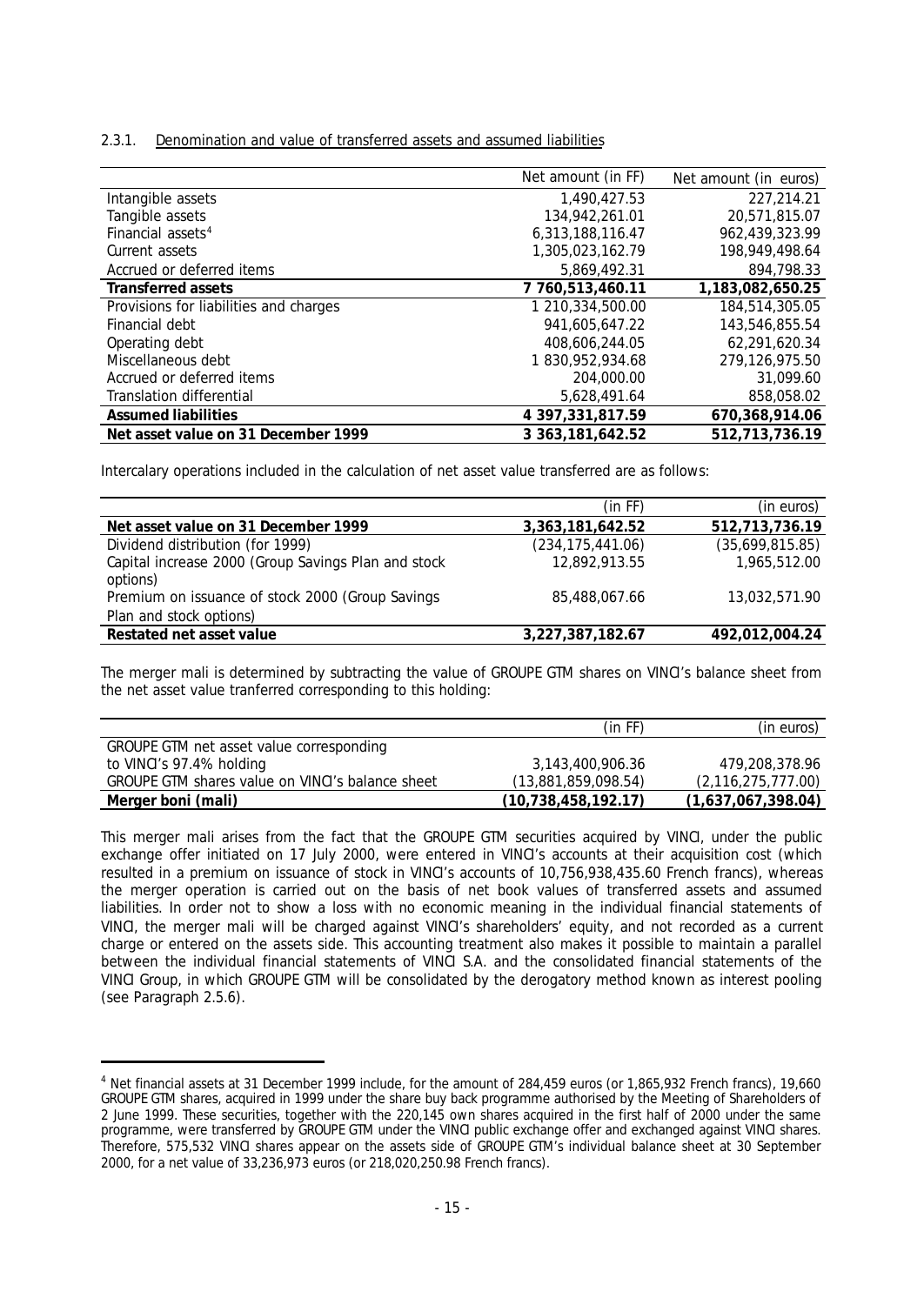## 2.3.2. Commitments off the balance sheet

In addition to the assets and liabilities listed above, VINCI also assumes off-balance-sheet commitments given by GROUPE GTM as outstanding on the date of completion of the merger, and which amounted to 1,543,010,010 French francs on 31 December 1999.

## 2.3.3. Merger premium

As shown by the following calculation, the amount of the merger premium comes to 75,273.29 euros (or 493,760.38 French francs):

|                                                   | (in FF)          | (in euros)     |
|---------------------------------------------------|------------------|----------------|
| Number of VINCI shares to be issued               | 979.104          | 979,104        |
| Capital increase (A)                              | 83.492.515.93    | 12,728,352.00  |
| Restated net asset value of GROUPE GTM            | 3,227,387,182.67 | 492,012,004.24 |
| % GROUPE GTM shares held by VINCI                 | 97.40%           | 97.40%         |
| Share of GROUPE GTM net asset value held by VINCI | 3,143,400,906.36 | 479,208,378.96 |
| Restated net asset value transferred - 2.6% - (B) | 83,986,276.31    | 12,803,625.29  |
| Merger premium (B-A)                              | 493.760.38       | 75,273.29      |

It will be proposed to the VINCI Meeting of Shareholders that the entire merger premium be allocated to the special reserve for long-term capital gains, in order partially to reconstitute the reserve of the same type shown on GROUPE GTM's balance sheet on 31 December 1999 (in the amount of 161,275,016 French francs). The balance of GROUPE GTM's special reserve for long-term capital gains will be reconstituted by drawing down VINCI's reserves in the amount of 160,781,256 French francs.

## **2.4. Assessment of the merger parity**

The merger parity decided by the Boards of Directors of the two companies is 12 VINCI shares for 5 GROUPE GTM shares. It corresponds to the exchange parity offered to GROUPE GTM shareholders under the friendly public exchange offer initiated by VINCI on 17 July 2000 and by the end of which 97.44% of GROUPE GTM shares had been tendered. This parity (of 2.4) is the result of the application of many criteria, and also includes the premium that is inherent in any operation of this type.

The criteria were the following:

- analysis of stock prices;
- net dividend per share;
- group share consolidated net income per share (on the basis of the weighted average number of shares in the year);
- consolidated operating income plus net financial income per share (on the basis of the weighted average number of shares in the year);
- estimated net asset value.

#### 2.4.1. Stock prices

VINCI and GROUPE GTM shares are listed on the Premier Marché of the Paris Stock Exchange. The prices shown are closing prices weighted by daily trading volumes. On the basis of market prices recorded up to 11 July 2000 (last listed prices before the suspension of quotations prior to the launch of the public exchange offer), the observed parity comes to: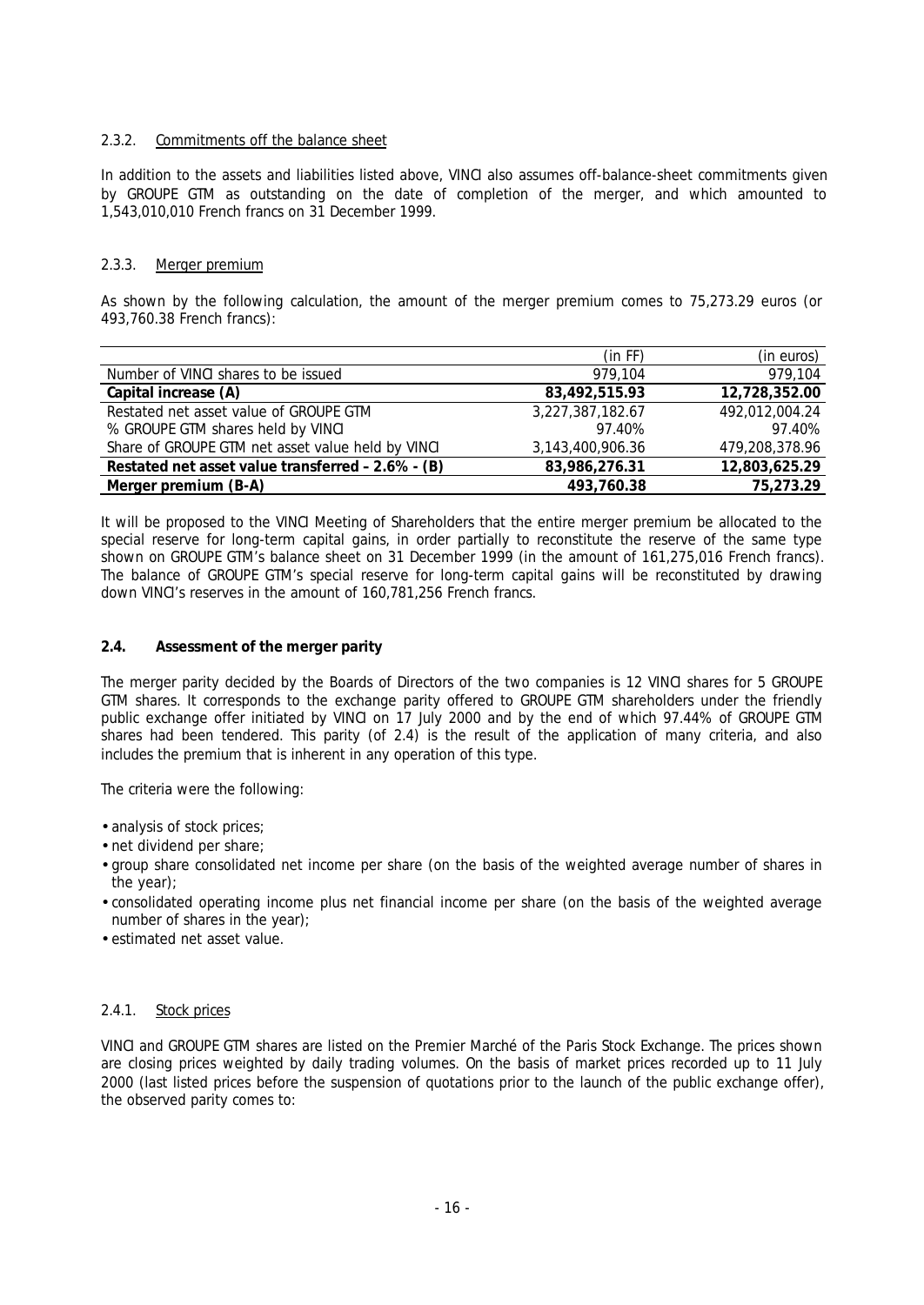|                    | VINCI | <b>VINCI</b> | <b>GROUPE GTM</b> | <b>GROUPE GTM</b> | <b>GTM-VINCI</b> |
|--------------------|-------|--------------|-------------------|-------------------|------------------|
| In euros per share | price | volume       | price             | volume            | parity           |
|                    |       | (thousands)  |                   | (thousands)       |                  |
| 11 July 2000       | 47.80 | 81.87        | 99.50             | 23.36             | 2.08             |
| 1-month average    | 45.96 | 128.29       | 96.79             | 34.39             | 2.11             |
| 2-month average    | 45.92 | 109.33       | 94.20             | 27.22             | 2.05             |
| 3-month average    | 45.31 | 92.16        | 91.63             | 26.15             | 2.02             |
| 6-month average    | 44.53 | 125.68       | 87.10             | 25.86             | 1.96             |
| 1-year average     | 44.68 | 93.83        | 91.44             | 22.00             | 2.05             |
| 1-year high        | 49.70 | 1352.74      | 112.00            | 332.61            | 2.25             |
| 1-year low         | 38.70 | 1.62         | 71.00             | 1.45              | 1.83             |

Moreover, on the basis of market prices recorded since the announcement of the public exchange offer on 13 July 2000, the observed parity comes to:

|                    | VINCI | <b>VINCI</b> | <b>GROUPE GTM</b> | <b>GROUPE GTM</b> | <b>GTM-VINCI</b> |
|--------------------|-------|--------------|-------------------|-------------------|------------------|
| In euros per share | price | volume       | price             | volume            | parity           |
|                    |       | (thousands)  |                   | (thousands)       |                  |
| 14 November 2000   | 58.20 | 84.33        | 140.00            | 1.08              | 2.41             |
| 1-month average    | 58.56 | 273.48       | 138.26            | 2.69              | 2.36             |
| 2-month average    | 58.16 | 229.86       | 134.56            | 3.11              | 2.31             |
| 3-month average    | 57.27 | 241.75       | 129.75            | 11.25             | 2.27             |

It can be seen that the parities observed since 13 July lare very close to 2.4 (which is the parity proposed by VINCI under the public exchange offer and for the merger by absorption of GROUPE GTM).

## 2.4.2. Net dividend

The table below shows the ratio of net dividends per share distributed by VINCI and GROUPE GTM for the financial years 1997, 1998 and 1999. The most recent dividends were disbursed on 27 June 2000 by VINCI and on 30 June 2000 by GROUPE GTM.

| In euros per share        | VINCI | <b>GROUPE GTM</b> | GTM-VINCI |
|---------------------------|-------|-------------------|-----------|
|                           |       |                   | parity    |
| Net dividend paid in 1998 | 0.61  | 1.30              | 2.13      |
| Net dividend paid in 1999 | 1.40  | 1.50              | 1.07      |
| Net dividend paid in 2000 | 1.60  | 2.35              | 47        |

#### 2.4.3. Consolidated net income per share

| In euros per share   | VINCI | <b>GROUPE GTM</b> | <b>GTM-VINCI</b> |
|----------------------|-------|-------------------|------------------|
|                      |       |                   | parity           |
| 31 December 1997     | 1.17  | 2.57              | 2.20             |
| 31 December 1998     | 2.25  | 4.28              | 1.90             |
| 31 December 1999 (1) | 3.64  | 9.35              | 2.57             |

*(1) The group share net income per share of GROUPE GTM includes the net impact of the sale of the first block of ETPM capital stock in 1999 for 26 million euros, as well as net deferred tax revenue on provisions for liabilities and nondeducted charges in the amount of 26 million euros. After restatement of these items, the parity comes to 1.63.*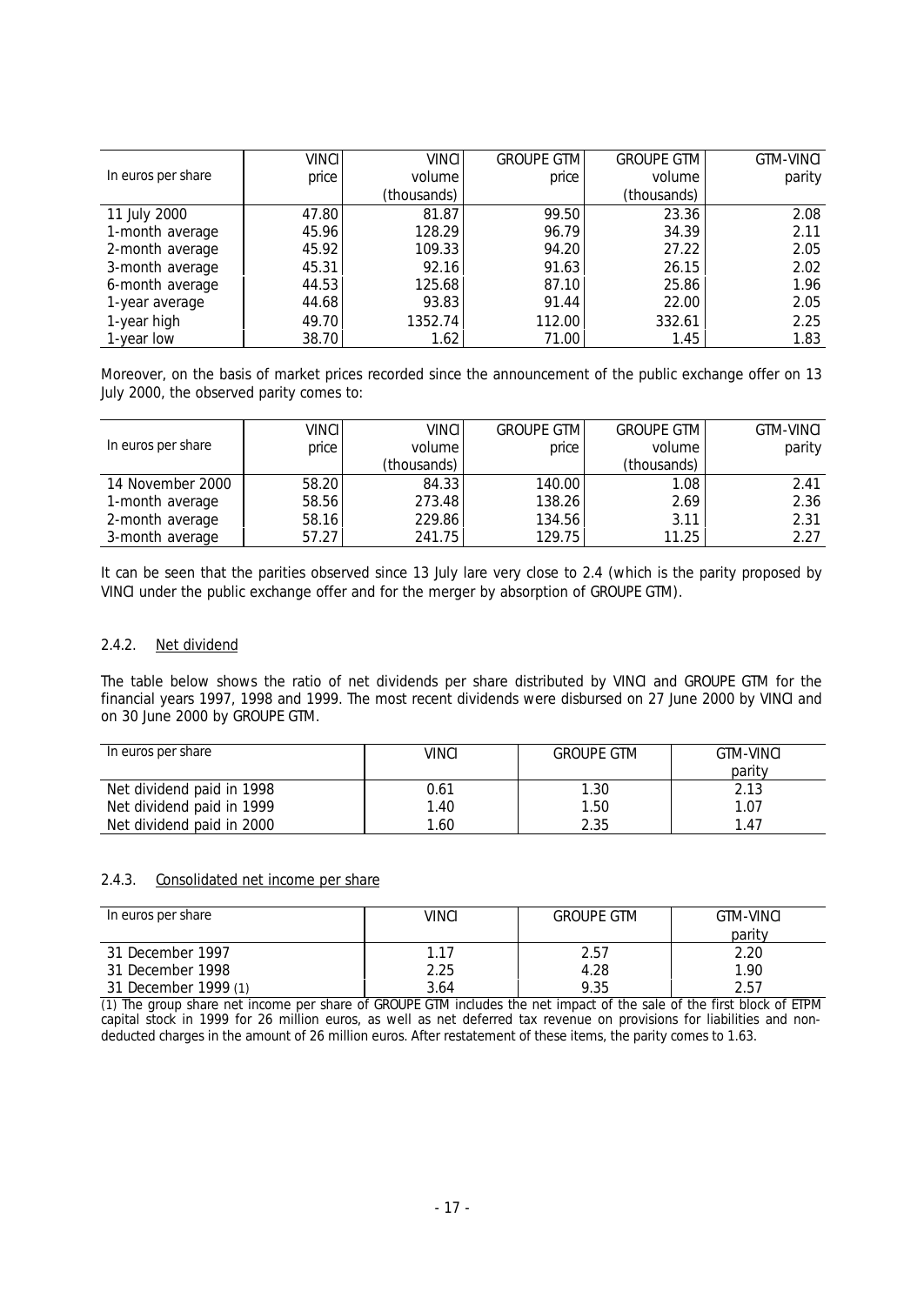#### 2.4.4. Consolidated operating income plus net financial income per share

| In euros per share | VINCI<br><b>GROUPE GTM</b> |       | <b>GTM-VINCL</b> |  |
|--------------------|----------------------------|-------|------------------|--|
|                    |                            |       | parity           |  |
| 31 December 1997   | 1.78                       | 5.07  | 2.84             |  |
| 31 December 1998   | 3.50                       | 7.11  | 2.03             |  |
| 31 December 1999   | 5.71                       | 10.20 | 1.79             |  |

#### 2.4.5. Estimated net asset value

The calculations set out in this section are based on the companies' medium-term plans.

For GROUPE GTM, the information used is mainly drawn from:

- public sources;
- GROUPE GTM's medium-term plan, which shows forecast consolidated net sales and net income for the years 2000 to 2003, and a breakdown by business line of EBIT and EBITDA for the financial year 2000;
- a special restatement done in 1999 to take into consideration the consolidation of Entreprise Industrielle in the course of the year.

For VINCI, the information used comes from:

- public sources:
- the prospectus 144-A issued for the partial disposal of VIVENDI's holding in February 2000;
- VINCI's medium-term plan, which shows forecast consolidated items from the statement of income, the balance sheet and the cash-flow table, as well as a breakdown by business line of the main indicators (net sales, EBITDA, EBIT and net income).

#### *Methodology*

The same method was used for evaluating the net asset value of both groups (GTM and VINCI): the enterprise value was determined by addition of the enterprise value of each area of activity (based either on transaction or stock market benchmarking ) and of non-operational assets, after deduction of net financial debt, provisions for retirement and minority interests. The shareholders' equity value thus arrived at (estimated net asset value) was then divided by the number of shares, as diluted on 11 July 2000.

This approach is appropriate in the cases of GROUPE GTM and of VINCI, as their business portfolios are highly diversified but similar in nature. Moreover, it is commonly used by financial analysts tracking the two companies' stock.

The financial indicators and valuation methods used to apply this methodology were the following:

#### *Financial indicators*

The financial indicators used for valuation of the lines of business of the two groups were EBIT and EBITDA for the years 1999 (actual) and 2000 (forecast).

The figure used for each business sector was the overall average of values by indicator and by year, with the exception of indicators or years for which the resulting values were not considered relevant.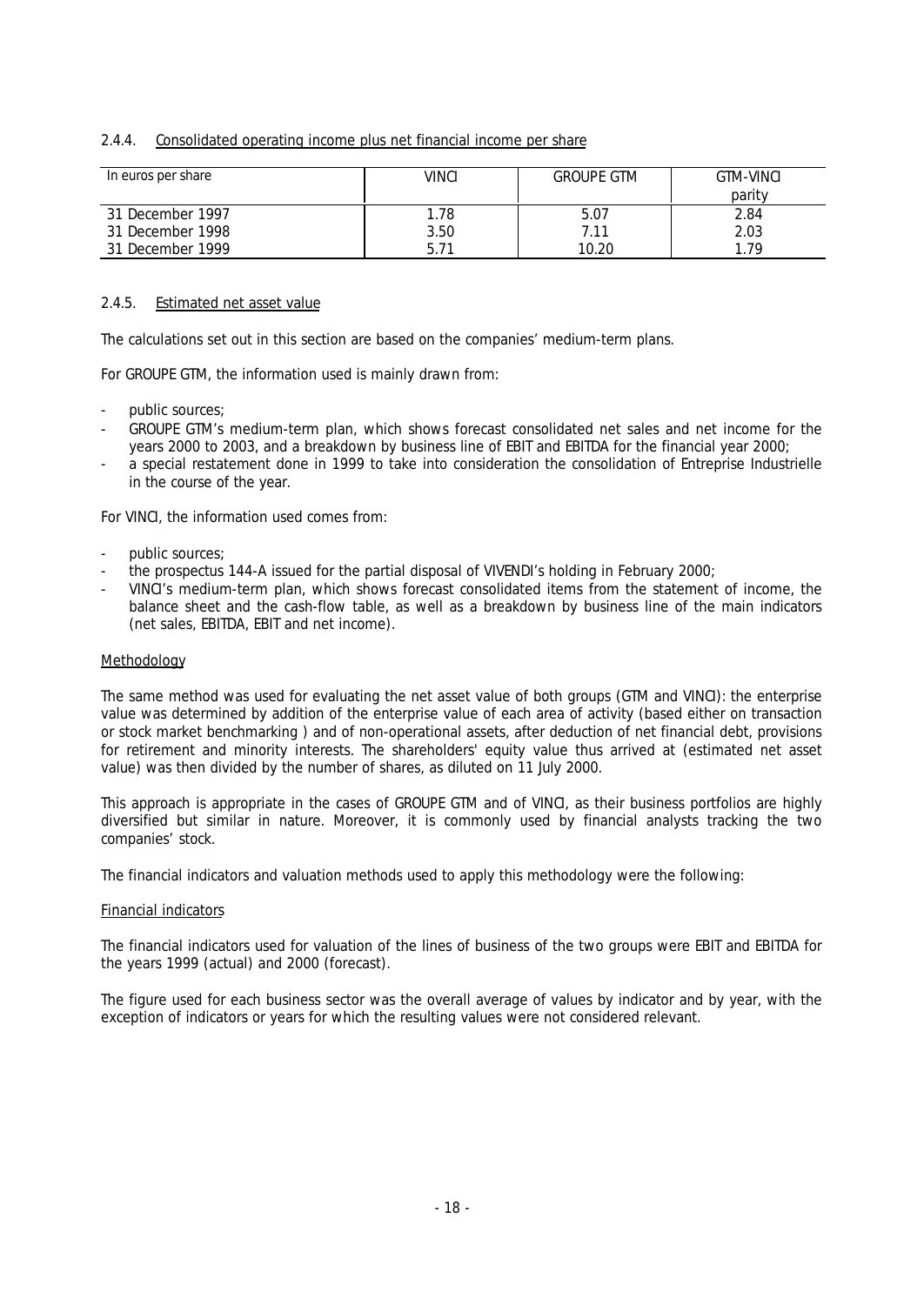## *Enterprise value by line of business*

- **Building and Civil Engineering**: estimates were made by stock market comparison with a sample of the leading European players in the construction sector: VINCI, Eiffage, GROUPE GTM, Skanska, NCC, Hochtief, HBG (average EBITDA multiple: 3.8; average EBIT multiple: 6.2);
- **Roads (excluding Cofiroute)**: estimates were based on transactional multiples taken from GROUPE GTM's public offer for Entreprise Jean Lefebvre in September 1999 (average EBITDA multiple: 2.0; average EBIT multiple: 6.0);
- **Cofiroute**: the enterprise value used was the sum of Cofiroute's shareholders' equity, as exteriorised for GROUPE GTM's public offer of Entreprise Jean Lefebvre (September 1999), and the company's net debt on 31 December 1999;
- **Concessions (excluding companies accounted for by the equity method)**: estimates were based on transactional multiples from VINCI's public take-over bid for Sogeparc in August 1999 (average EBITDA multiple: 9.7; average EBIT multiple: 14.5);
- **Electrical Engineering and Industry**:
	- **of GROUPE GTM**: the enterprise value was based on the expected sale by GROUPE GTM to the Suez-Lyonnaise des Eaux Group of the companies GTMH, Entreprise Industrielle, Entrepose and Delattre-Levivier for an equity value of 280 million euros, to which the estimated net debt at 31 December 1999 was added, and from which the latent tax liability on capital gains from disposals was subtracted;
	- **of VINCI**: estimates were based on multiples induced by the previously described transaction.

## *Enterprise value of non-operational assets*

- **Investments in subsidiaries and affiliates and investments accounted for by the equity method**: taken at their estimated value at 31 December 1999, that is, the minimal guaranteed value after latent tax liability for Stolt Comex Seaway securities held by GROUPE GTM, market value for own shares, net book value by default, possibly augmented by estimated latent capital gains;
- **Other financial assets**: taken at net book value at 31 December 1999;
- **Deferred taxes**: taken at potential net value at 31 December 1999.

## *Debt and minority interest*

- **Net debt**: estimated at 31 December 2000 from the companies' cash-flow forecasts;
- **Provisions for retirement**: considered as a financial debt and deducted from the enterprise value;
- **Minority interest**: valued at market value (determination of a normalised percentage as a function of the observed trend of its contribution to net income, and application of this percentage to the previously obtained business value, reduced by the net debt).

The following table shows the parity observed on the basis of the estimated net asset value per share ratio between VINCI and GROUPE GTM.

| Parity observed based on estimated net asset value |     |
|----------------------------------------------------|-----|
| Ratio of low ranges of estimated net asset value   | 2.0 |
| Ratio of upper ranges of estimated net asset value | 1 Q |

j *\* We refer the reader to the statement of the Statutory Auditors in Section 1 of the present document.*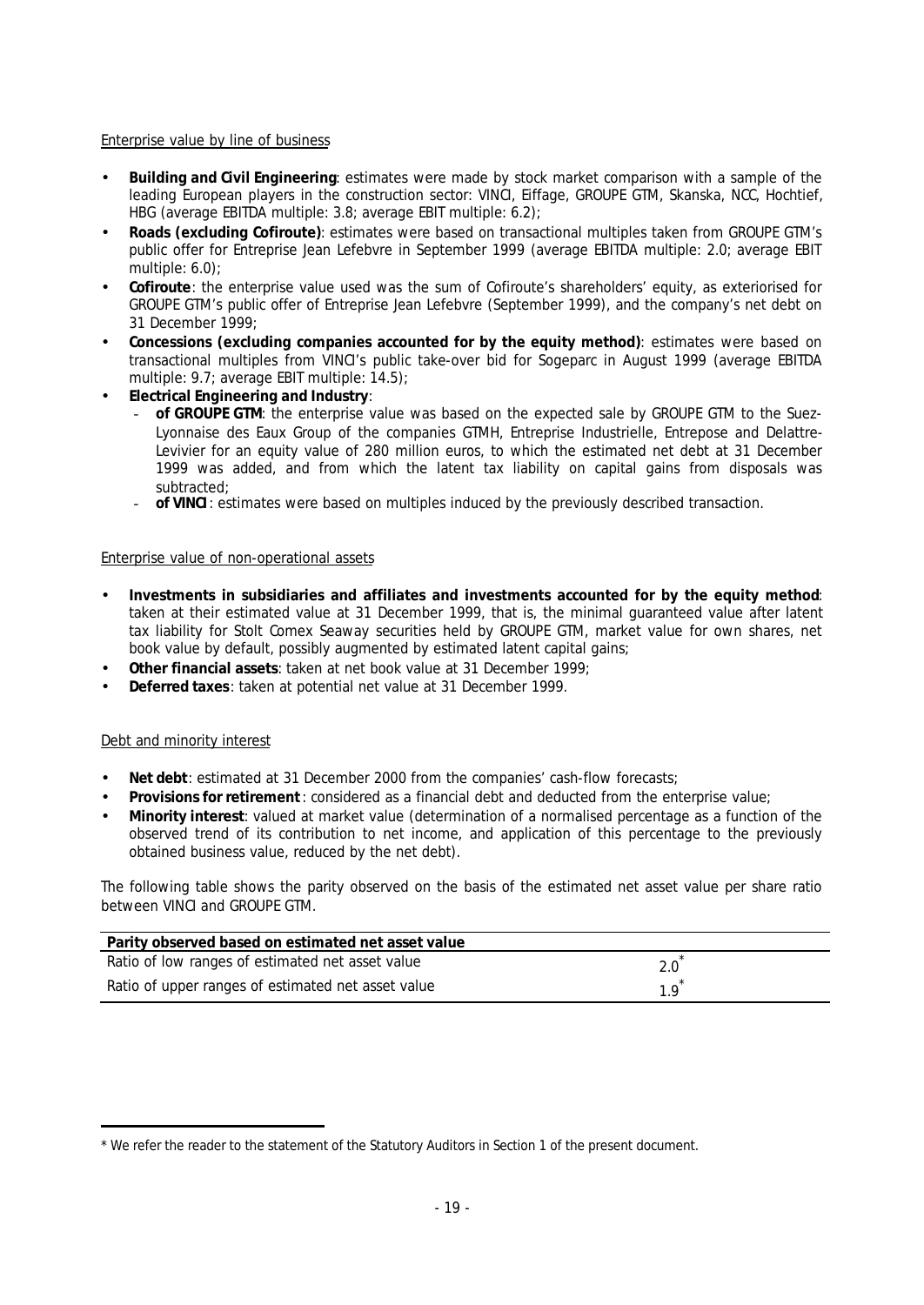2.4.6. Summary of the criteria used to assess the merger parity

| Criteria                                           | Observed parity |
|----------------------------------------------------|-----------------|
| Stock prices                                       |                 |
| 14 November 2000                                   | 2.41            |
| 1-month average on 14 November 2000                | 2.36            |
| 2-month average on 14 November 2000                | 2.31            |
| 3-month average on 14 November 2000                | 2.27            |
| 11 July 2000 (1)                                   | 2.08            |
| 1-month average on 11 July 2000                    | 2.11            |
| 2-month average on 11 July 2000                    | 2.05            |
| 3-month average on 11 July 2000                    | 2.02            |
| 6-month average                                    | 1.96            |
| 1-year average                                     | 2.05            |
| 1-year high                                        | 2.25            |
| 1-year low                                         | 1.83            |
| Net dividend paid in 1998                          | 2.13            |
| Net dividend paid in 1999                          | 1.07            |
| Net dividend paid in 2000                          | 1.47            |
| Net income per share 1997                          | 2.20            |
| Net income per share 1998                          | 1.90            |
| Net income per share 1999 (2)                      | 2.57            |
| Operating plus net financial income per share 1997 | 2.84            |
| Operating plus net financial income per share 1998 | 2.03            |
| Operating plus net financial income per share 1999 | 1.79            |
| Estimated net asset per share (low range)          | 2.0             |
| Estimated net asset per share (upper range)        | 1.9             |

*(1) Last listed prices before the suspension of quotations prior to the launch of the public exchange offer.*

*(2) The group share net income per share of GROUPE GTM includes the net impact of the sale of the first block of ETPM capital stock in 1999 for 26 million euros, as well as net deferred tax revenue on provisions for liabilities and nondeducted charges in the amount of 26 million euros. After restatement of these items, the parity comes to 1.63.*

j

*<sup>\*</sup> We refer the reader to the statement of the Statutory Auditors in Section 1 of the present document.*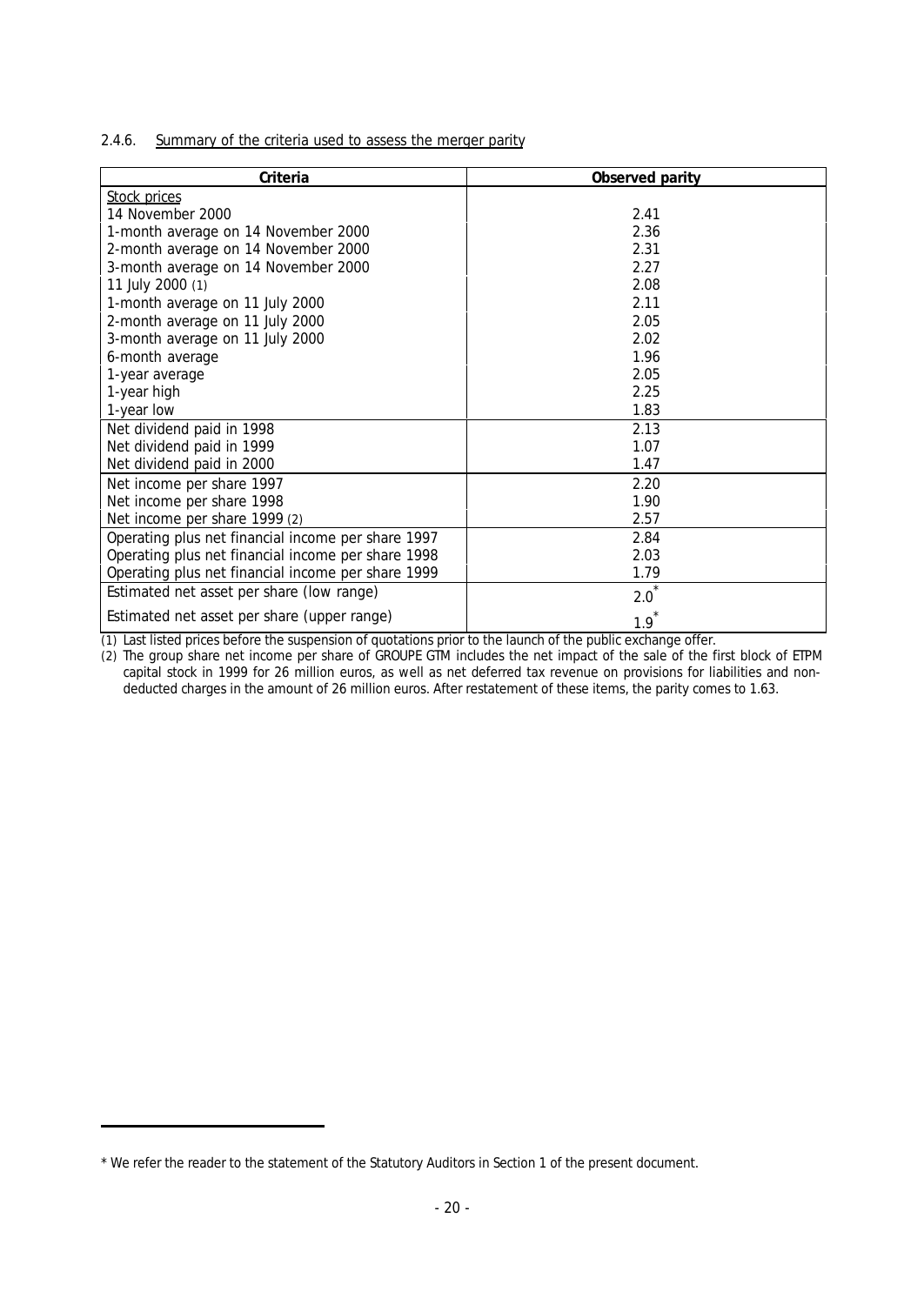## **2.5. Consequences of the merger**

## 2.5.1. Consequences for the absorbing VINCI and its shareholders

After the merger, the legal organisation chart of the VINCI Group will look as follows:



*NB : the holdings shown correpond to total equity stakes. \*) not including own shares held by VINCI (4.8% of capital stock).*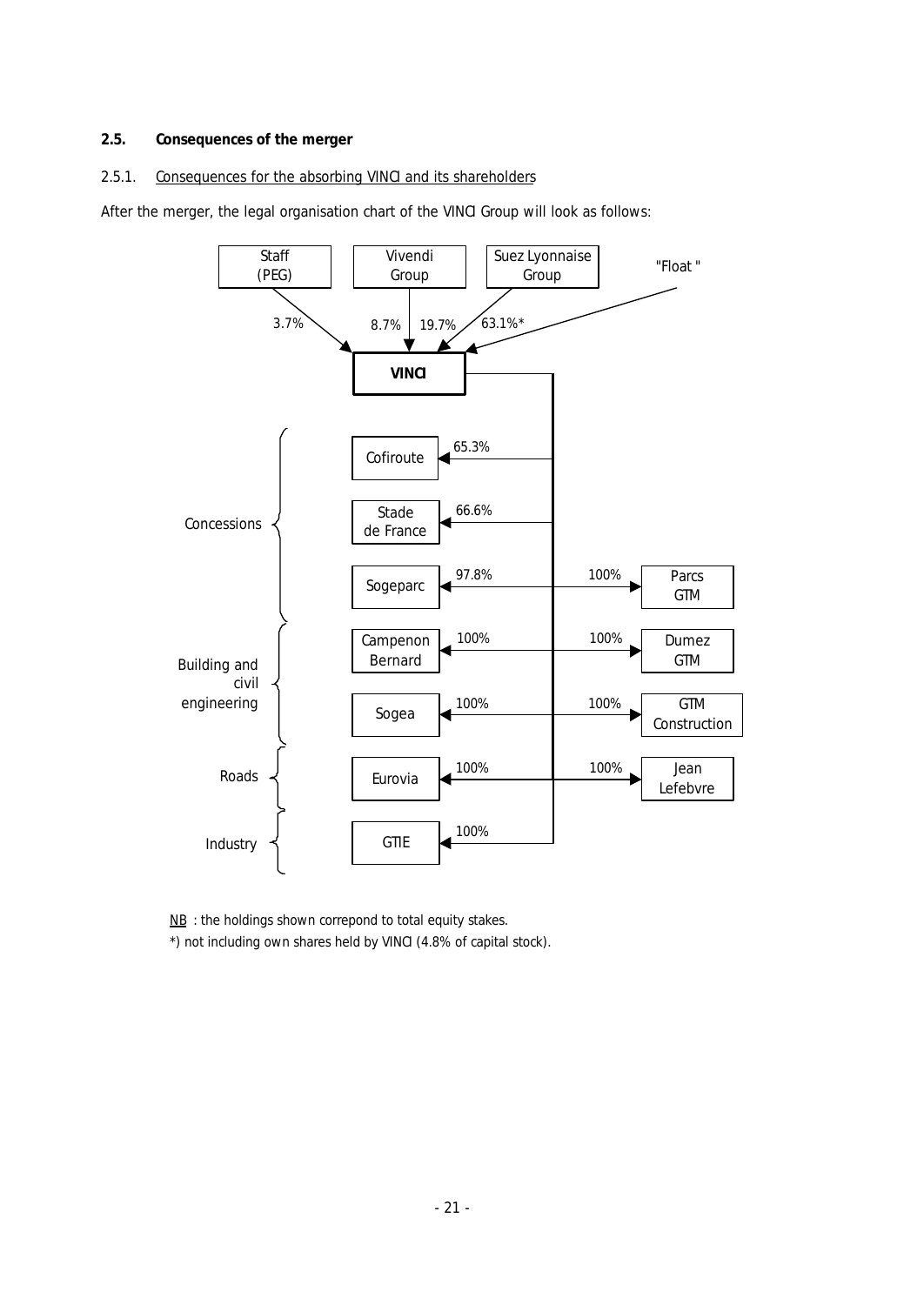The impact of the merger on VINCI's corporate shareholders' equity is the following:

|                                                              | (in FF)                | (in euros)         |
|--------------------------------------------------------------|------------------------|--------------------|
| Shareholders' equity on 31.12.1999                           |                        |                    |
| (after income allocation)                                    | 4,491,051,660.96       | 684,656,412.08     |
| Capital increase (Group Savings Plan and stock options 2000) | 66,027,378.74          | 10,065,809.00      |
| Premium on issuance of stock (Group Savings Plan and stock   | 112,289,599.96         | 17,118,439.16      |
| options 2000)                                                |                        |                    |
| Capital increase (Public Exchange Offer)                     | 3,124,920,662.87       | 476,391,084.00     |
| Premium on issuance of stock (Public Exchange Offer)         | 10,756,938,435.66      | 1,639,884,693.00   |
| Shareholders' equity before merger                           | 18,551,227,738.20      | 2,828,116,437.24   |
| Capital increase (merger)                                    | 83,492,515.93          | 12,728 352.00      |
| Merger premium                                               | 493,760.38             | 75,273.29          |
| Merger mali                                                  | (10, 738, 458, 192.17) | (1,637,067,398.04) |
| Shareholders' equity after merger <sup>5</sup>               | 7,896,755,822.34       | 1,203,852,664.48   |

## 2.5.2. Breakdown of the company's capital stock after the merger

To the company's knowledge and on the basis of the breakdown of the capital stock and voting rights of VINCI and GROUPE GTM on 31 October 2000, the breakdown of VINCI's capital stock and voting rights after the merger would be as follows:

|                               | Before          | <b>Before</b>   | After           | After           |
|-------------------------------|-----------------|-----------------|-----------------|-----------------|
|                               | the merger      | the merger      | the merger      | the merger      |
|                               | % capital stock | % voting rights | % capital stock | % voting rights |
| Suez Lyonnaise des Eaux group | 19.95%          | 20.98%          | 19.70%          | 20.70%          |
| Vivendi group                 | 8.78%           | 9.23%           | 8.67%           | 9.11%           |
| Own shares                    | 4.89%           |                 | 4.83%           |                 |
| Staff (PEG)                   | 3.78%           | 3.98%           | 3.74%           | 3.92%           |
| Float                         | 62.60%          | 65.82%          | 63.06%          | 66.26%          |
|                               | 100%            | 100%            | 100%            | 100%            |

## 2.5.3. Changes in the composition of the Board of Directors and management bodies

No change is planned in connection with the merger operation in the composition of VINCI's Board of Directors and management bodies.

## 2.5.4. Pro forma consolidated financial data for VINCI at 30 June 2000 and 31 December 1999

The pro forma consolidated financial data for VINCI (including GROUPE GTM) for the financial year 1999 and for the first half of 2000 are taken from the consolidated financial statements of VINCI and of GROUPE GTM at 31 December 1999 and at 30 June 2000, before harmonisation of accounting policies and elimination of intergroup<sup>6</sup> transactions, and with the following hypotheses taken into consideration:

a) the derogatory method (referred to as interest pooling) set out in Article 215 of Regulation 99.02 of the Accounting Regulatory Committee was applied (see Paragraph 2.5.6);

j

<sup>5</sup> *To be adjusted, if necessary, by stock subscription options exercised between 1 November 2000 and the date of definitive completion of the merger.*

<sup>6</sup> *The accounting principles will be harmonised and intergroup transactions identified in connection with the closing of accounts at 31 December 2000. Their impact on the financial statements of VINCI is not quantifiable at the present time.*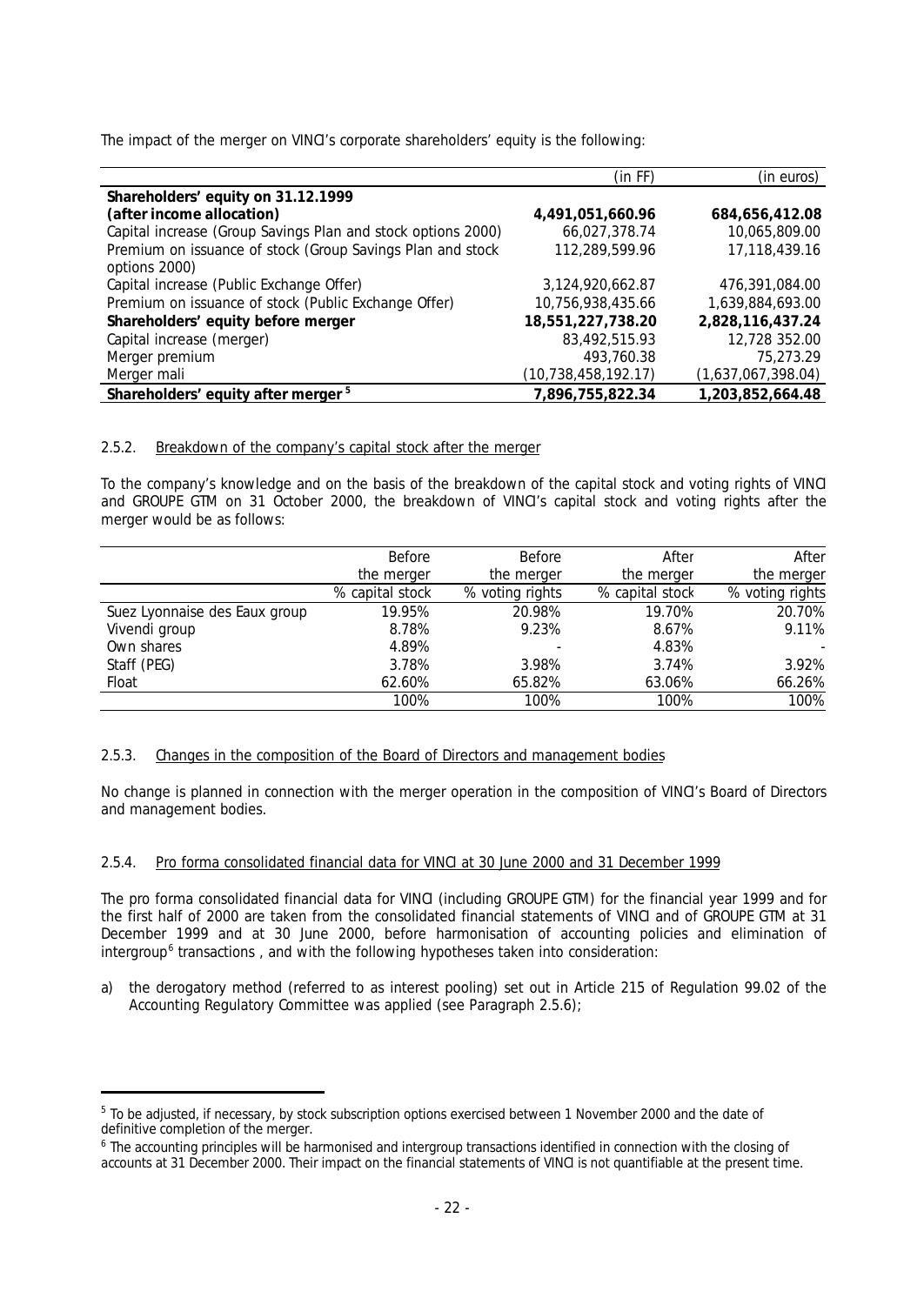- b) Cofiroute and Consortium Stade de France were fully consolidated, given that VINCI's public exchange offer for GROUPE GTM resulted in a majority (more than 50%) holding of the capital stock and voting rights of these two companies;
- c) the financial statements of GROUPE GTM were corrected:
	- to take into consideration, by the equity method, the industrial division of GROUPE GTM (consisting of the subsidiaries GTMH, Entreprise Industrielle, Entrepose and Delattre Levivier), as sold back to Suez Lyonnaise des Eaux in the course of the second half of 2000; no income impact of this sale was taken into consideration for this presentation;
	- to present the consolidated shareholders' equity of GROUPE GTM in the form of a contribution to the shareholders' equity of VINCI, in application of the interest pooling rule: thus the capital stock, the premiums and the reserves of GROUPE GTM were all entered on the "Other shareholders' equity" line.

The pro forma consolidated financial data (including GROUPE GTM) shown below will differ from financial accounts at 31 December 2000 with respect to the following harmonisation issues: scope of consolidation (exclusion thresholds), pension commitments (actuarial hypotheses), deferred tax (tax visibility), depreciation methods (restatement of depreciations calculated using reducing-balance method). The harmonisation impact is currently under review.

| STATEMENT OF INCOME                           | <b>VINCI</b> | <b>GROUPE GTM</b> | Impact of    | VINCI+GTM  | VINCI+GTM  |
|-----------------------------------------------|--------------|-------------------|--------------|------------|------------|
|                                               | published    | restated $7$      | Cofiroute    | Pro forma  | Pro forma  |
|                                               |              |                   | and Stade de | 30.06.00   | 31.12.998  |
|                                               |              |                   | France       |            |            |
| In millions of euros                          | (A)          | (B)               | (C)          | $(A+B+C)$  |            |
| Net sales                                     | 4 7 1 6 , 7  | 2 847,0           | 392,7        | 7 9 5 6, 4 | 15 344,7   |
| Other revenue                                 | 215,5        | 157,0             | 18,3         | 390,8      | 614,1      |
| Operating expense                             | $-4744,3$    | $-2884,0$         | $-186,5$     | $-7814,8$  | $-14675,9$ |
| Gross operating surplus                       | 187,9        | 120,0             | 224,5        | 532,4      | 1 2 8 2, 9 |
| Depreciation and provisions                   | $-89,2$      | $-74,0$           | $-21,7$      | $-184,9$   | $-499,6$   |
| Operating income                              | 98,7         | 46,0              | 202,8        | 347,5      | 783,3      |
| Financial income                              | $-3,6$       | $-8,0$            | $-73,8$      | $-85,4$    | $-148,3$   |
| Operating plus financial income               | 95,1         | 38,0              | 129,0        | 262,1      | 635,0      |
| <b>Exceptional items</b>                      | $-6,3$       | $-3,0$            | 0,7          | $-8,6$     | $-36,1$    |
| Tax and employee profit-sharing               | $-13,7$      | $-7,0$            | $-50,1$      | $-70,8$    | $-176,4$   |
| Amortisation of goodwill                      | $-19,8$      | $-1,0$            | 0,0          | $-20,8$    | $-66,9$    |
| Net income before equity interest             | 55,3         | 27,0              | 79,6         | 161.9      | 355,6      |
| and minority interest                         |              |                   |              |            |            |
| Share in net earnings of companies            |              |                   |              |            |            |
| accounted for by the equity method            | 26,6         | 27,0              | $-52,1$      | 1,5        | 21,8       |
| Net income of companies sold <sup>9</sup>     |              | $-1,0$            |              | $-1,0$     | $-9,8$     |
| Minority interest                             | $-1,6$       | $-3,0$            | $-27,5$      | $-32,1$    | $-78,2$    |
| Net income                                    | 80,3         | 50,0              | 0,0          | 130,3      | 289,4      |
| Capital gains from ETPM disposal <sup>8</sup> |              | 73,0              |              | 73,0       | 0,0        |
| Net income after disposals                    | 80,3         | 123,0             | 0,0          | 203,3      | 289,4      |

<sup>7</sup> *Published financial statements corrected for the items mentioned in point c) above.*

j

<sup>8</sup> *These pro forma financial data at 31 December 1999 differ from those presented in the Information Note on VINCI's public exchange offer for GROUPE GTM, approved by the COB under no. 00-1362. In the above presentation, the impact on income of disposals occurring in the course of 2000 was not taken into consideration: 73 million euros for the sale of the second block of ETPM capital stock and 38 million euros for the sale of the industrial division (these figures differ from those presented in the public exchange offer Information Note, because of a re-assessment of the tax base estimation for these capital gains and of the resulting tax liability).*

<sup>9</sup> *Industrial division at 30 June 2000; ETPM and industrial division at 31 December 1999.*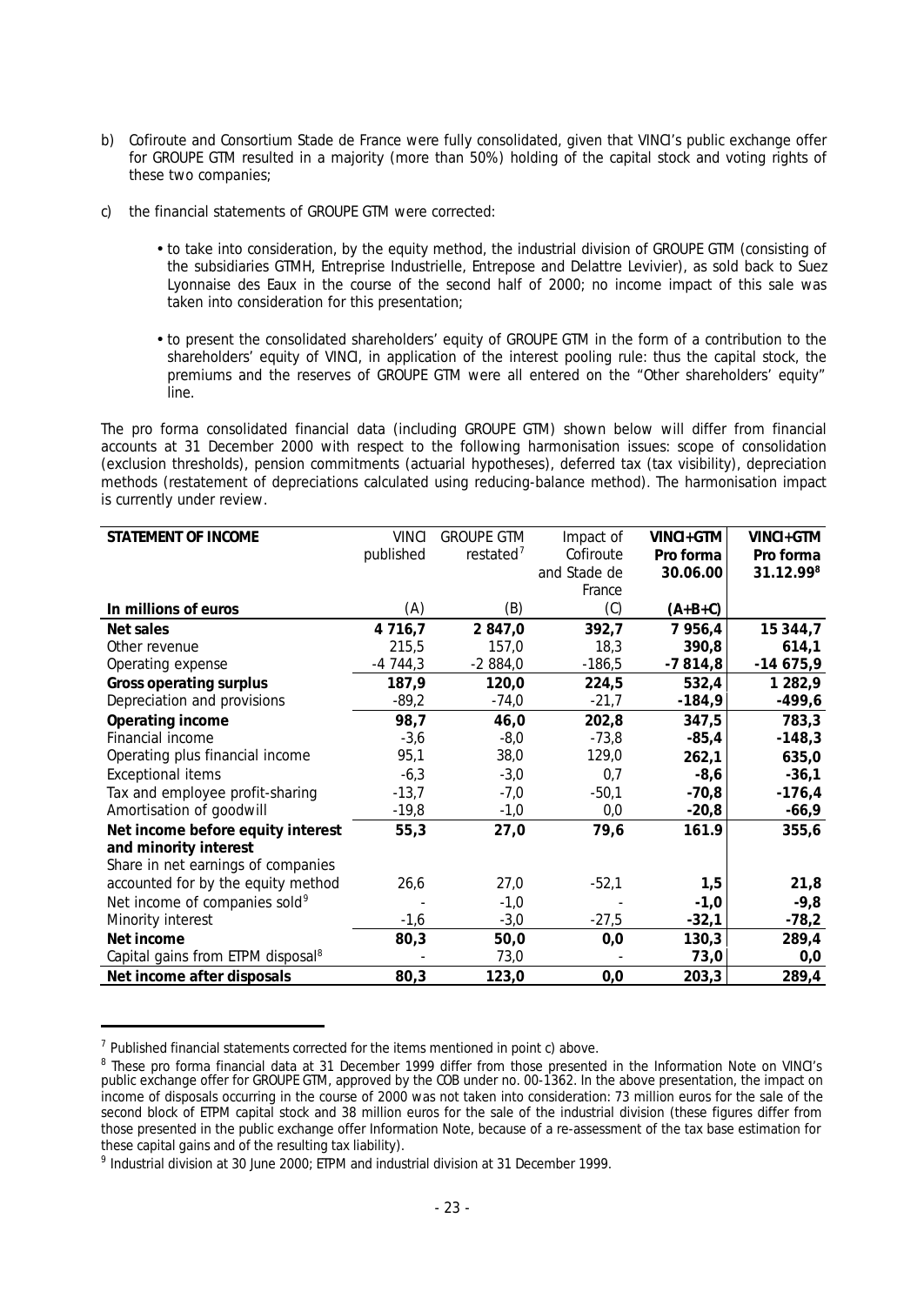| <b>ASSETS</b>                     | <b>VINCI</b> | <b>GROUPE GTM</b>     | Impact of    | VINCI+GTM | VINCI+GTM |
|-----------------------------------|--------------|-----------------------|--------------|-----------|-----------|
|                                   | published    | restated <sup>7</sup> | Cofiroute    | Pro forma | Pro forma |
|                                   |              |                       | and Stade de | 30.06.00  | 31.12.998 |
|                                   |              |                       | France       |           |           |
| In millions of euros              | (A)          | (B)                   | (C)          | (A+B+C)   |           |
| Tangible and intangible assets    |              |                       |              |           |           |
|                                   | 1,328.8      | 1,271.2               | 3,899.9      | 6,499.9   | 6,277.3   |
| Goodwill                          | 693.4        | 185.0                 | 5.8          | 884.2     | 787.1     |
| Financial assets                  | 482.0        | 591.2                 | $-482.8$     | 590.4     | 552.3     |
| Net asset value of companies sold |              | 177.6                 |              | 177.6     | 243.9     |
|                                   | 2,504.2      | 2,225.0               | 3,423.0      | 8,152.2   | 7,860.6   |
| Inventories                       | 360.8        | 547.4                 | 2.5          | 910.7     | 1,052.1   |
| Accounts receivable               | 4,455.4      | 2,798.1               | 58.3         | 7,311.8   | 6,563.9   |
| Cash                              | 1,036.4      | 307.9                 | 81.5         | 1,425.8   | 2,000.9   |
| Accrued or deferred items         | 0.0          | 30.7                  | 3.9          | 34.6      | 230.5     |
|                                   | 5,852.6      | 3,684.1               | 146.2        | 9,682.9   | 9,847.4   |
| Assets                            | 8,356.8      | 5,909.1               | 3,569.2      | 17,835.1  | 17,708.0  |

| <b>LIABILITIES</b>                     | <b>VINCI</b> | <b>GROUPE GTM</b>     | Impact of | VINCI+GTM | VINCI+GTM |
|----------------------------------------|--------------|-----------------------|-----------|-----------|-----------|
|                                        |              |                       |           |           |           |
|                                        | published    | restated <sup>7</sup> | Cofiroute | Pro forma | Pro forma |
|                                        |              |                       | and Stade | 30.06.00  | 31.12.998 |
|                                        |              |                       | de France |           |           |
| In millions of euros                   | (A)          | (B)                   | (C)       | $(A+B+C)$ |           |
| Capital stock                          | 529.2        | 0.0                   | 0.0       | 529.2     | 523.4     |
| Other shareholders' equity             | $-5.1$       | 837.5                 | 10.4      | 842.8     | 644.5     |
| Net income                             | 80.3         | 50.0                  | 0.0       | 130.3     | 289.4     |
| Shareholders' equity                   | 604.4        | 887.5                 | 10.4      | 1,502.3   | 1,457.3   |
| Gain from disposals                    |              | 73.0                  |           | 73.0      | 0.0       |
| Shareholders' equity after disposals   | 604.4        | 960.5                 | 10.4      | 1,575.3   | 1,457.3   |
| Minority interest                      | 23.3         | 140.5                 | 261.3     | 425.1     | 420.7     |
| Concession depreciation                |              |                       | 965.6     | 965.6     | 931.0     |
| Provisions for liabilities and charges | 1,360.4      | 806.0                 | 384.3     | 2,550.7   | 2,621.5   |
| Of which pension commitments           | 366.5        | 92.2                  |           | 458.7     | 451.0     |
| Financial debt                         | 1,367.8      | 800.2                 | 1,799.3   | 3,967.3   | 3,995.9   |
| Operating debt                         | 5,000.9      | 3,201.9               | 148.2     | 8,351.0   | 8,281.6   |
| Liabilities                            | 8,356.8      | 5,909.1               | 3,569.2   | 17,835.1  | 17,708.0  |

## 2.5.5. Stock market capitalisation

The closing prices on 29 September 2000 were both the last quoted prices on the day of publication of the definitive results of the public exchange offer and the last closing prices before approval of the merger by the Boards of Directors of GROUPE GTM and VINCI, respectively held on 2 and 3 October 2000: these prices amounted to 57.75 euros for the VINCI share and 132.00 euros for the GROUPE GTM share. Given the number of shares making up the capital stocks of VINCI and of GROUPE GTM on that date, the stock market capitalisation of VINCI was 4.49 billion euros, and that of GROUPE GTM was 2.07 billion euros. On the basis of the VINCI share's closing price on 29 September 2000, the stock market capitalisation of the merged entity would be on the order of 4.54 billion euros.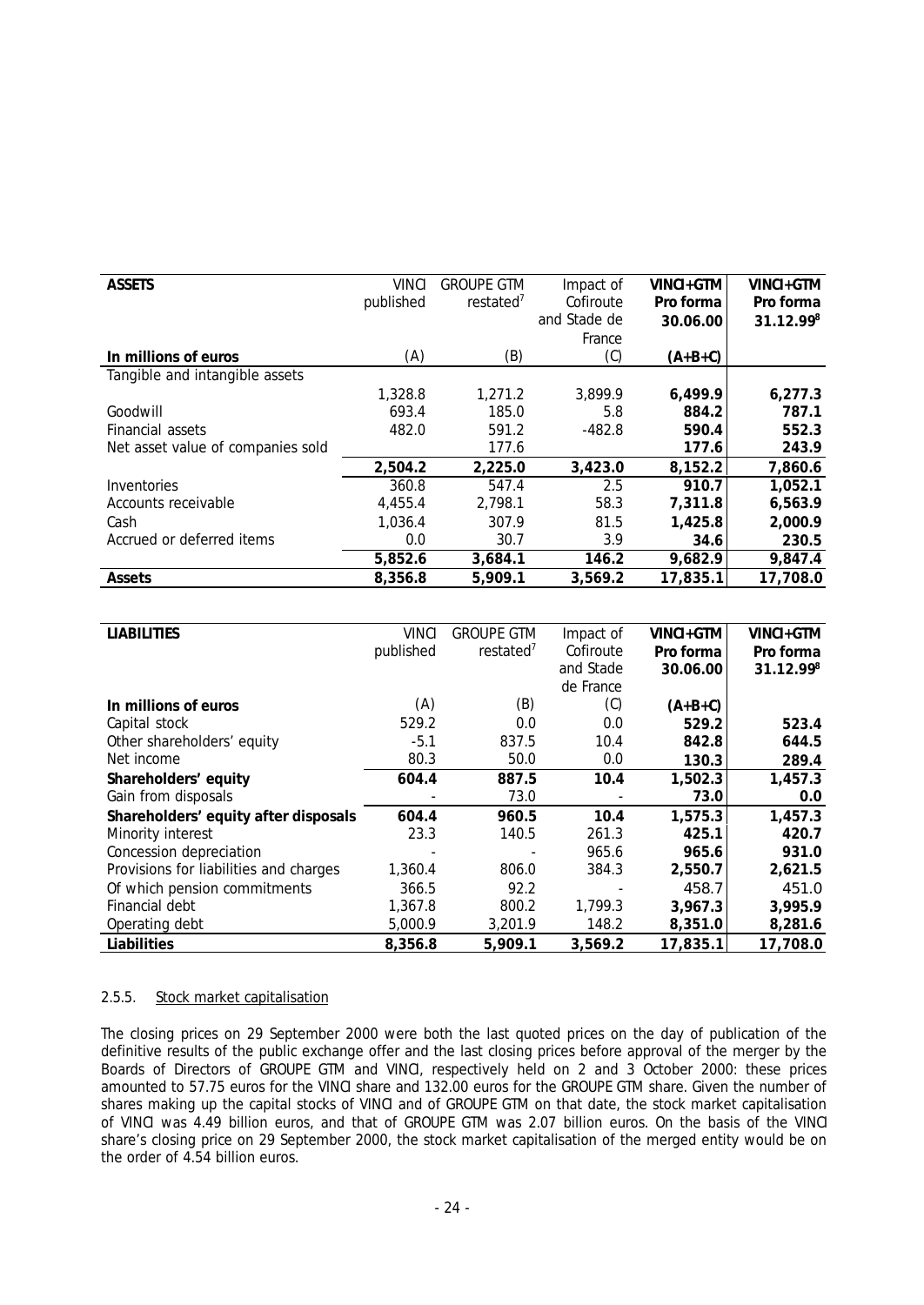#### 2.5.6. Impact of the merger on consolidated net income per share and on consolidated shareholders' equity per share

For its consolidated financial statements, VINCI will apply the derogatory method, provided for in Article 215 of Regulation 99.02 of the Accounting Regulatory Committee, and referred to as interest pooling. This method allows for replacement of the acquisition cost of shares in the acquired company by the value of assets and liabilities making up consolidated shareholders' equity, as appearing, on the date of the first consolidation, in the financial statements, restated following application of the group's accounting principles and standards.

The pro forma shareholders' equity of VINCI (including GROUPE GTM) at 31 December 1999 (before income allocation and harmonisation of accounting principles) comes to 1,457.3 million euros, that is, 18.76 euros per share before the merger operation (on the basis of the number of shares outstanding on 31 October 2000) and 18.52 euros per share after this operation. After taking into consideration dilution resulting from stock subscription options, the pro forma shareholders' equity of VINCI (including GROUPE GTM) at 31 December 1999 comes to 18.00 euros per share before the merger operation and 17.31 euros after this operation.

The pro forma net income of VINCI (including GROUPE GTM) at 31 December 1999 amounts to 289.4 million euros, that is, 3.73 euros per share before the merger operation (on the basis of the number of shares outstanding on 31 October 2000) and 3.68 euros per share after the operation. After taking into consideration dilution resulting from stock subscription options, the pro forma net income of VINCI (including GROUPE GTM) at 31 December 1999 comes to 3.57 euros per share before the merger operation and 3.44 euros after this operation.

## 2.5.7. Strategy and short- or medium-term outlook

The new VINCI Group is well positioned in lines of business with sustainable growth, with more than 80% of its operational income generated by recurrent activities. In the year 2000, this should make it possible for VINCI to achieve net sales in excess of 16.5 billion euros, operating income of more than 930 million euros and net income above the 400 million euros level<sup>10</sup>. For the year 2001, VINCI expects an increase in its net income before exceptional capital gains on the order of 20%.

The year 2001 will be devoted to the operational integration of people working for GROUPE GTM, and to the simplification of the new group's legal structure.

In so far as dividends are concerned, the new group reserves the possibility of adjusting its distribution policy, in particular as a function of its development prospects, while remaining consistent with the previous policies of VINCI and GROUPE GTM.

j 1 0 *Pro forma full-year non-audited forecasts, before harmonisation of the accounting policies of VINCI and GROUPE GTM.*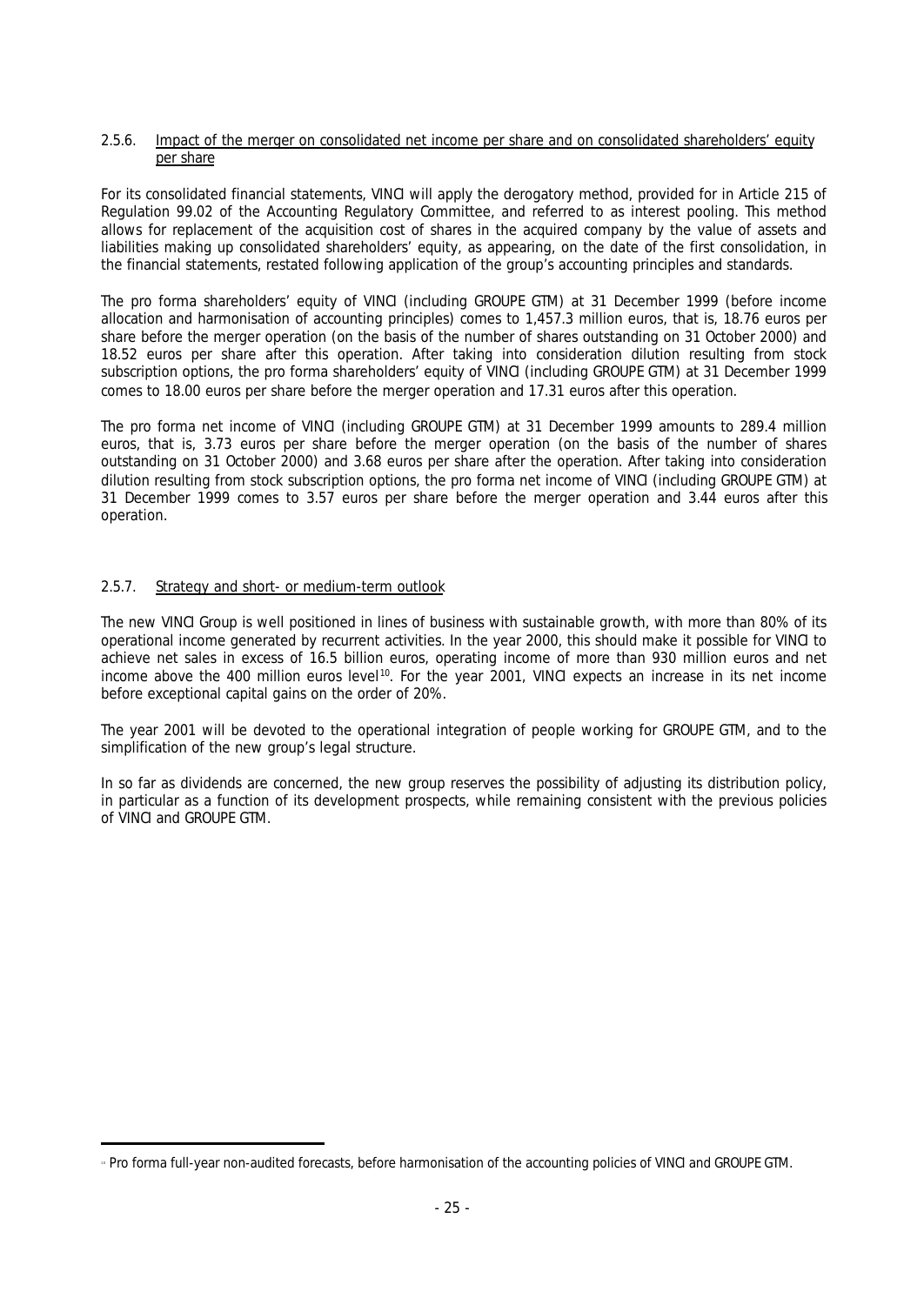## **3. PRESENTATION OF THE ABSORBING COMPANY: VINCI**

A reference document registered with the COB on 3 April 2000 under no. R.00-112, as well as an Information Note approved by the COB on 28 July 2000 under no. 00-1362, constitute an integral part of the present document: they describe the business of VINCI and its subsidiaries, its legal, economic and financial situation, its recent development and its future prospects.

These documents are available upon request, through the post, by telephone or in person at VINCI Head Office (Financial Department) – 1, cours Ferdinand de Lesseps – 92 851 RUEIL-MALMAISON Cedex (tel : +33 1 47 16 45 39) or from the VINCI web site (www.groupe-vinci.com).

- **3.1. Main events having occurred since 28 July 2000**
- 11 September 2000: VINCI Shareholders' Meeting approved the capital increase required to pay for GROUPE GTM shares tendered to the public exchange offer, the elimination of double voting rights, and the appointment of five new Board Members (Mr. BRONGNIART, Mr. JACLOT, Mr. MINC, Mr. de SILGUY and Mr. TOLOT), to replace Mr. d'AMBRIERES, Mr. DAVIES, Mr. GENIN, Mr. LIPP and Mr. TROTOT, who had resigned.
- 29 September 2000: VINCI's public exchange offer for GROUPE GTM ended successfully, with VINCI holding 97.44% of the capital stock and 97.30% of the voting rights of GROUPE GTM.
- 3 October 2000: The Board of Directors of VINCI decided, given the results of the public exchange offer, to initiate the process of merging VINCI and GROUPE GTM, co-opt Christian SCHNEEBELI as Board Member (to replace Philippe GERMOND, who resigned), and appoint Jérôme TOLOT Board Member and Managing Director of VINCI. The Executive Committee, chaired by Antoine ZACHARIAS, now consists of two Board Members and Managing Directors (Bernard HUVELIN and Jérôme TOLOT) and four Deputy General Managers (Xavier HUILLARD, Roger MARTIN, Christian PEGUET and Jean-Claude ROUDE, respectively Head of VINCI Construction, VINCI Roads, VINCI Energy and Information and VINCI Concessions).
- 4 October 2000: Presentation of VINCI's financial statements for the first half of 2000. The pro forma consolidated financial data for VINCI, including GROUPE GTM, at 30 June 2000 are set out in Paragraph 2.5.4 of the present document. The consolidated financial statements of VINCI (before integration of GROUPE GTM) at 30 June 2000, published in the BALO of 23 October 2000, are re-transcribed below.
- 10 November 2000: The pro forma consolidated net sales of VINCI (including GROUPE GTM over 9 months, but excluding its industrial division, which was sold back to Suez Lyonnaise des Eaux) came out, for the first nine months of the year 2000, at 12.5 billion euros, for growth of 9% with respect to net sales, calculated on a comparable basis, in the same period of 1999.

It is further specified that at the Meeting of Shareholders convened for 19 December 2000, VINCI will call for the implementation of a new plan to buy back its own shares, under conditions provided for in prevailing regulations. An Information Note will be submitted for this purpose to the COB for its approval.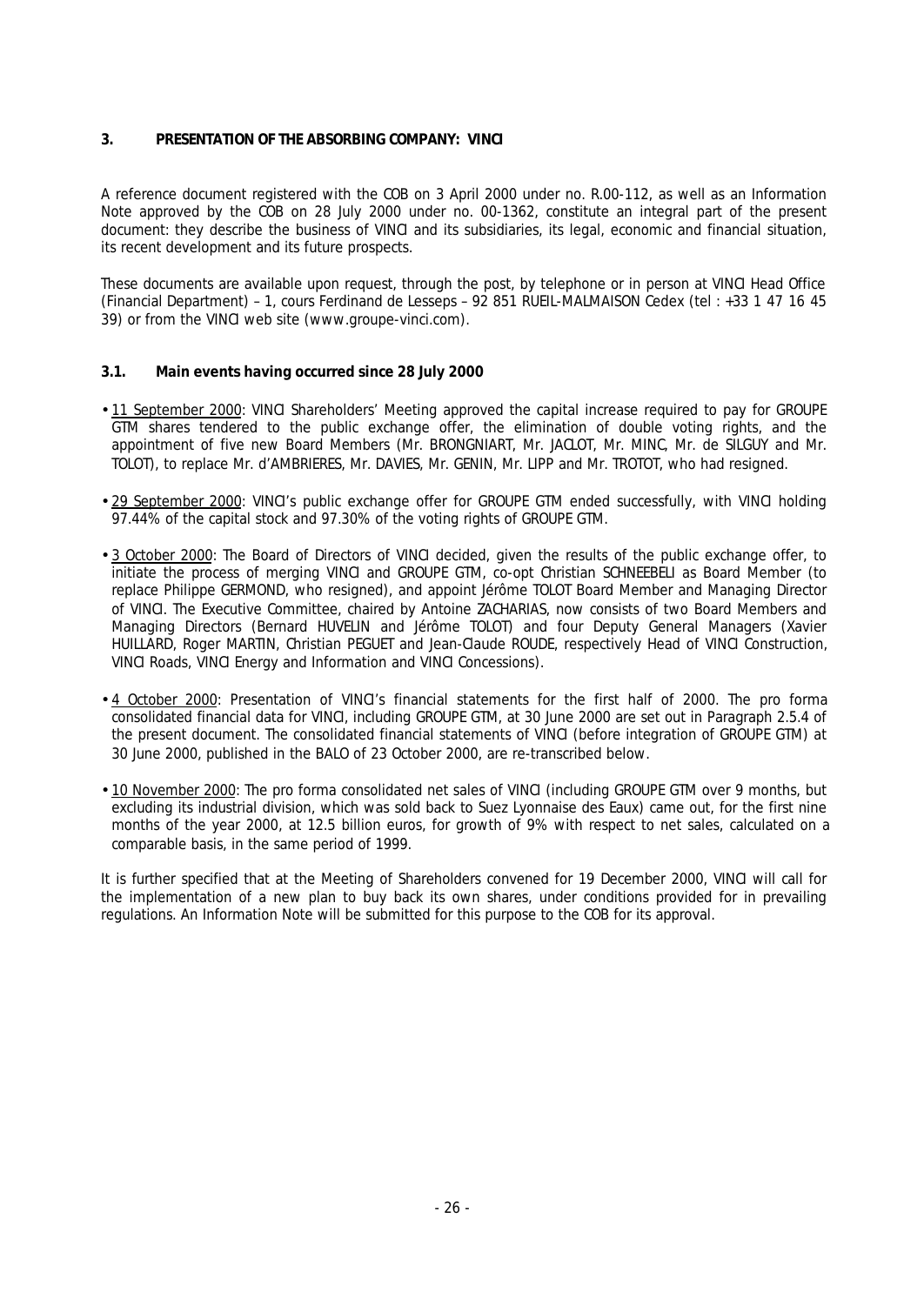## **3.2. Consolidated financial statements at 30 June 2000**

## 3.2.1. Business report

« *The Vinci Board of Directors, chaired by Antoine Zacharias, met on Tuesday, 3 October to approve the accounts for the first half of 2000.*

## *Strong business growth and excellent interim results*

*Total business amounted to 4.9 billion euros in the first half of 2000, up nearly 20% by comparison with the first half of 1999, which can be explained in part by the impact of acquisitions made in the second half of 1999 (Teerbau and Sogeparc). The increase was +8.6% on a like-with-like basis. This upward trend essentially reflects the group's growth in recurring cash flow business lines such as roads (+45%), electrical engineering (+19%) and concessions (+85%). Net sales on the international market grew by 26% in the first half and now account for 37% of the total.*

*Operating income increased by a factor of 2.3 to nearly 100 million euros, representing 2.1% of net sales as compared with 1.1% in the first half of 1999. Gross operating surplus was up 65% at 188 million euros. It now represents 4% of net sales. This increase reflects the sound position of all group business lines, achieved as a result of the strategic repositioning and selectivity policy required of all business lines. Operating income has tripled in construction and now represents 2.6% of net sales, and it has increased by nearly 45% in electrical engineering and works.*

*Net income amounted to 80 million euros and has increased by a factor of 1.9 as compared to net income on 30 June 1999 (by a factor of 3 on a like-with-like basis).*

#### *Net income of the parent company*

*Net income of the parent company VINCI amounted to 76 million euros in the first half of 2000 compared to 22.9 million euros in the first half of 1999.*

## *Success of VINCI's public exchange offer for GROUPE GTM*

*The friendly public exchange offer for GROUPE GTM launched by VINCI on 17 July was a resounding success. 97.44% of GROUPE GTM's shares were tendered to the offer. This excellent result reflects the market's confidence in the value-creating momentum of the plan to bring the two groups together. The Board set the amount of capital increase authorised by the General Shareholders' Meeting on 11 September: given the exchange parity of 12 VINCI shares for 5 GROUPE GTM shares, the number of new VINCI shares is 36,645,468. VINCI's legal capital is now set at 1,009,655,192 euros, broken down into 77,665,784 shares with a nominal value of 13 euros each.*

## *Start of the VINCI – GROUPE GTM merger process*

*The Chairman proposed to the Board that it convene a VINCI Shareholders' Meeting on 19 December 2000 to consider an absorption-merger plan of GROUPE GTM by VINCI. The merger will facilitate integration of the two entities and make it possible to simplify the legal structure of the new group and strengthen its financial structure. The merger will also be submitted to GROUPE GTM shareholders, likewise convened for a Shareholders' Meeting on 19 December 2000.*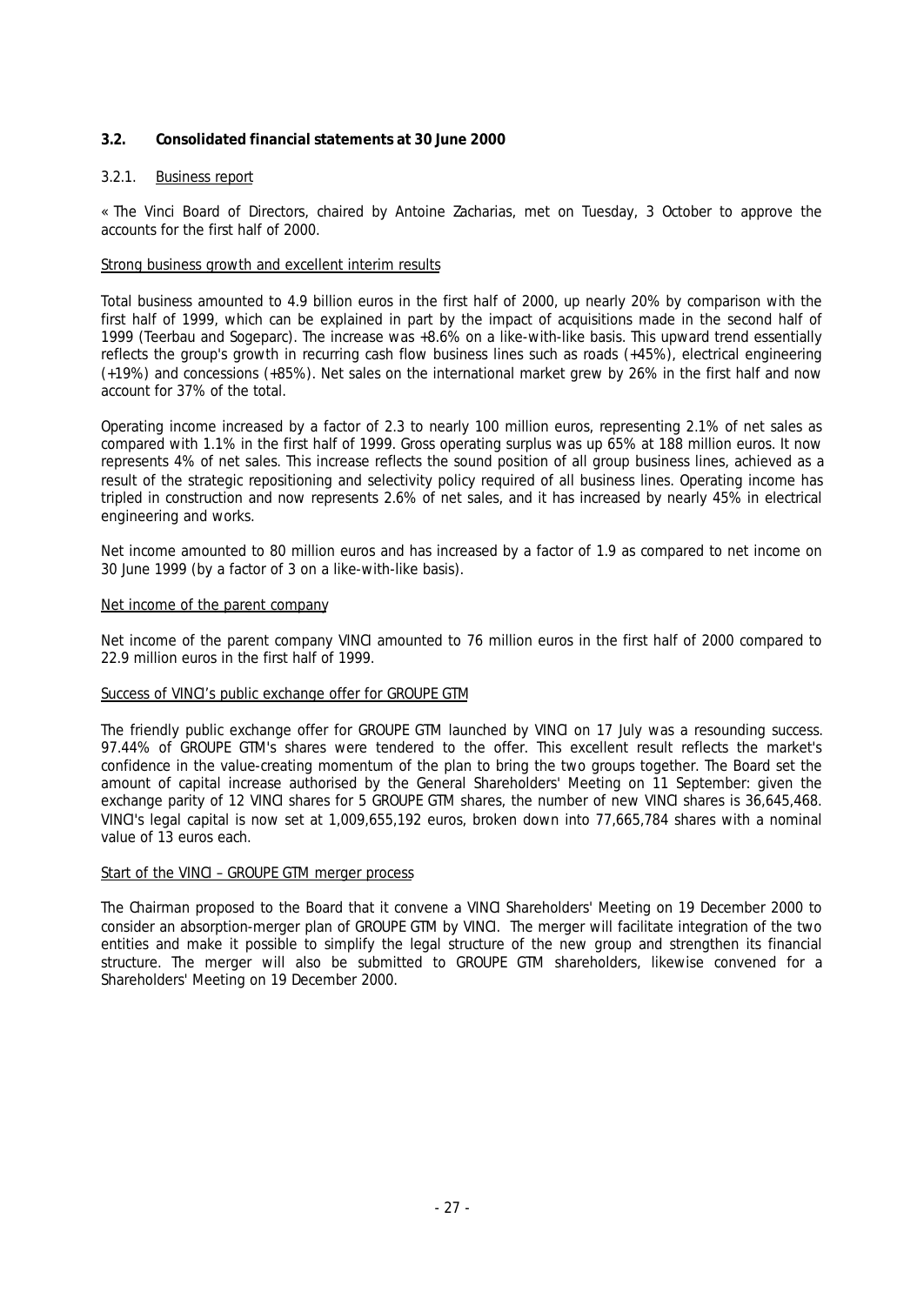#### *Excellent outlook for the year as a whole*

*Commenting on VINCI's prospects, Chairman Zacharias emphasised the momentum of the group in its new scope<sup>11</sup>:*

- *its exposure to cyclical fluctuations in construction is now very limited;*
- *it has a good position in businesses showing sustained growth;*
- *it has an order backlog which is increasing in recurring business lines.*

*These factors should make it possible for VINCI to achieve, in FY 2000<sup>12</sup> ,*

- *net sales of more than 16.5 billion euros*
- *operating income of more than 930 million euros*
- *net income of more than 400 million euros.* »

#### 3.2.2. Financial statement

| <b>KEY FIGURES</b>                  | 1st half 2000 | FY 1999 | 1st half 1999<br>pro forma (3) | 1st half 1999            |
|-------------------------------------|---------------|---------|--------------------------------|--------------------------|
| (in millions of euros)              |               |         |                                |                          |
| Total business (1)                  | 4,851.1       | 9,328.3 | 4,464.8                        | 4,069.9                  |
| Consolidated net sales              | 4,716.7       | 9,056.8 | 4,338.5                        | 3,943.6                  |
| Of which outside France             | 1,752.3       | 3,547.7 | 1,698.1                        | 1,385.4                  |
| Gross operating surplus             | 187.9         | 476.0   | 150.0                          | 113.9                    |
| % of net sales                      | 4.0%          | 5.3%    | 3.5%                           | 2.9%                     |
| Operating income                    | 98.7          | 223.4   | 57.7                           | 43.4                     |
| % of net sales                      | 2.1%          | 2.5%    | 1.3%                           | 1.1%                     |
| Operating plus net financial income | 95.0          | 229.3   | 50.1                           | 49.4                     |
| Income before tax (2)               | 81.8          | 185.3   | 42.7                           | 42.1                     |
| Total income                        | 81.9          | 150.8   | 28.9                           | 44.7                     |
| Net income (group share)            | 80.3          | 146.3   | 26.6                           | 42.8                     |
| Net income per share (in euros)     | 2.0           | 3.6     | 0.7                            | 1.0                      |
| Dividend per share (in euros)       |               | 1.6     |                                | $\overline{\phantom{a}}$ |
| Shareholders' equity                | 604.4         | 567.3   | 441.1                          | 461.7                    |
| Provisions for liabilities          | 993.9         | 1,043.6 | 1,004.1                        | 942.1                    |
| Net financial surplus (debt)        | (331.4)       | 53.4    | (471.6)                        | 391.7                    |
| Cash flow from operations           | 152.4         | 371.5   | nd                             | 90.4                     |
| Net capital expenditure             | (126.4)       | (189.1) | nd                             | (87.0)                   |
| Net financial investments           | (121.3)       | (839.6) | nd                             | (135.3)                  |
| Average number of employees         | 71,330        | 70,700  | nd                             | 64,130                   |

*(1) Including the Group's share of net sales of concessions accounted for by the equity method.*

*(2) Net income of consolidated companies before tax and amortisation of goodwill.*

*(3) Including the financial statements and impact of the acquisitions of Teerbau and Sogeparc as from 1 January 1999 (NB: VINCI bought Teerbau in August 1999 and Sogeparc in September 1999).*

j *1 1 GROUPE GTM activities, excluding its industrial division sold back to Suez Lyonnaise des Eaux, as well as Cofiroute and Stade de France will be fully consolidated into the new group VINCI.*

*<sup>1 2</sup> Pro forma figures for VINCI + GROUPE GTM as a full year, before harmonisation of accounting policies.*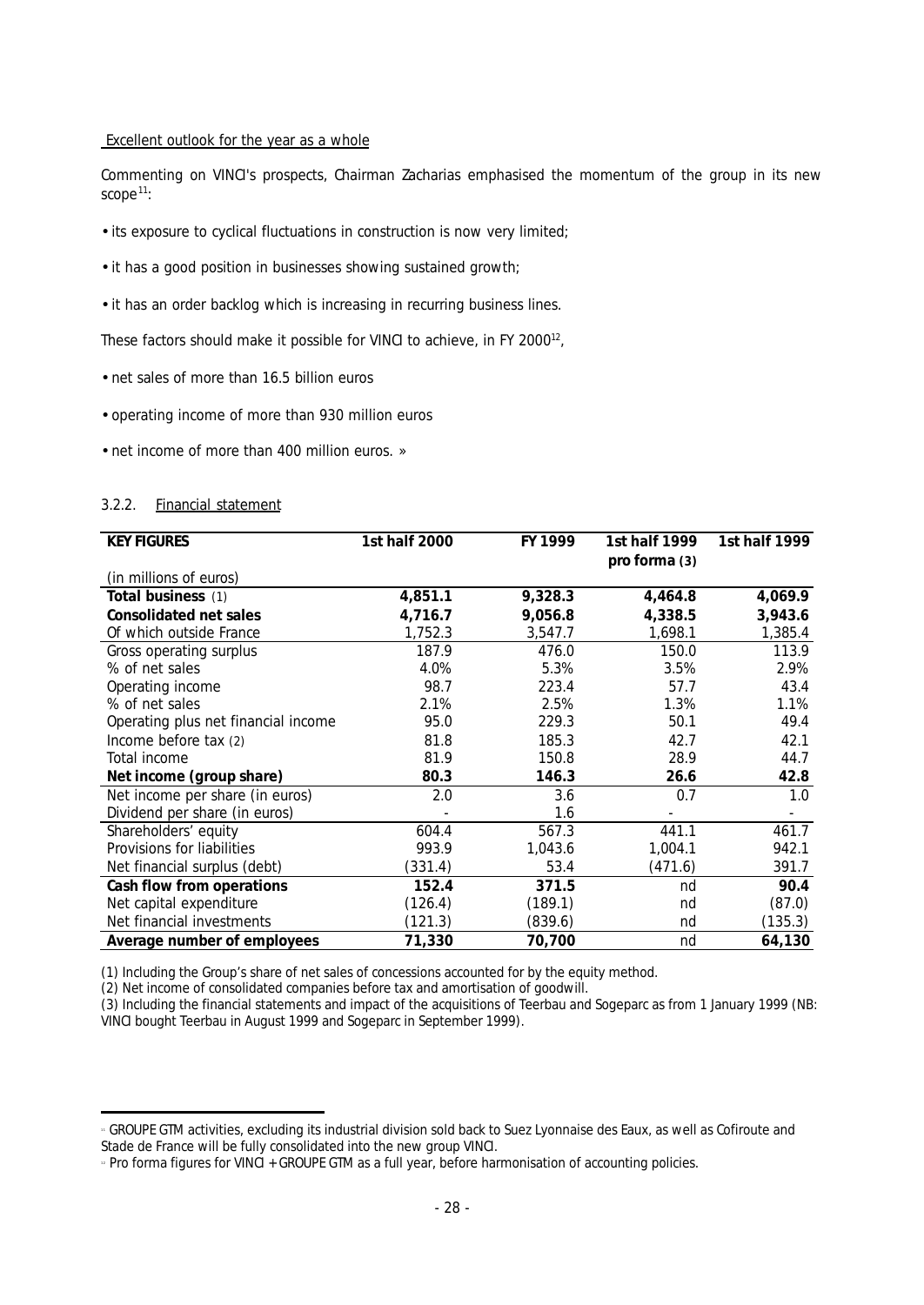| <b>ASSETS</b>                    | <b>Notes</b>   | 1st half | FY 1999 | 1st half 1999 | 1st half |
|----------------------------------|----------------|----------|---------|---------------|----------|
|                                  |                | 2000     |         | pro forma*    | 1999     |
| (in millions of euros)           |                |          |         |               |          |
| Intangible assets                |                | 79.7     | 46.1    | 50.6          | 49.5     |
| Goodwill                         |                | 693.4    | 671.4   | 692.8         | 226.6    |
| Tangible assets                  | $\overline{2}$ | 1,223.6  | 1,249.5 | 1,246.5       | 836.9    |
| Financial assets                 |                |          |         |               |          |
| Investments in subsidiaries      |                |          |         |               |          |
| and affiliates                   |                | 153.8    | 70.9    | 84.4          | 78.7     |
| Investments accounted for by     | 3              |          |         |               |          |
| the equity method                |                | 250.4    | 234.1   | 226.3         | 215.6    |
| Other financial assets           |                | 77.8     | 73.2    | 75.4          | 67.8     |
|                                  |                | 482.0    | 378.2   | 386.1         | 362.1    |
| Deferred charges                 |                | 25.5     | 27.0    | 31.3          | 35.5     |
| <b>TOTAL FIXED ASSETS</b>        |                | 2,504.2  | 2,372.3 | 2,407.3       | 1,510.7  |
| Inventories and work in progress | 4              | 360.8    | 332.6   | 292.2         | 260.9    |
| Trade accounts receivable and    |                |          |         |               |          |
| related accounts                 | 4              | 4,455.4  | 4,042.7 | 4,052.8       | 3,663.4  |
| Marketable securities and short- |                |          |         |               |          |
| term financial receivables       | $5-8$          | 742.2    | 896.8   | 946.5         | 919.6    |
| Cash                             | 8              | 294.2    | 334.2   | 211.0         | 194.1    |
| TOTAL CURRENT ASSETS             |                | 5,852.6  | 5,606.3 | 5,502.5       | 5,038.0  |
| <b>TOTAL ASSETS</b>              |                | 8,356.8  | 7,978.6 | 7,909.9       | 6,548.6  |

*(\*) Including the financial statements and the impact of the acquisitions of Teerbau and Sogeparc as from 1 January 1999. (NB: Vinci bought Teerbau in August 1999 and Sogeparc in September 1999).*

| <b>LIABILITIES</b>                 | <b>Notes</b> | 1st half | FY 1999 | 1st half 1999 | 1st half |
|------------------------------------|--------------|----------|---------|---------------|----------|
| (in millions of euros)             |              | 2000     |         | pro forma*    | 1999     |
| Shareholders' equity               | 6            |          |         |               |          |
| Capital                            |              | 529.2    | 523.4   | 519.4         | 519.4    |
| Retained earnings                  |              | (5.1)    | (102.4) | (105.0)       | (100.5)  |
| Net income for the year            |              | 80.3     | 146.3   | 26.6          | 42.8     |
|                                    |              | 604.4    | 567.3   | 441.1         | 461.7    |
| Minority interest                  |              | 21.4     | 26.1    | 33.4          | 27.5     |
| Grants and deferred income         |              | 1.9      | 0.8     | 0.8           | 0.8      |
| Provisions for pension commitments |              | 366.5    | 361.8   | 357.7         | 289.2    |
| Provisions for liabilities         |              | 993.9    | 1,043.6 | 1,004.1       | 942.1    |
| Long-term debt                     | 8            |          |         |               |          |
| Subordinated debt, bonds and       |              |          |         |               |          |
| debentures                         |              | 5.3      | 50.6    | 51.9          | 51.9     |
| Other long-term debt               |              | 451.7    | 450.1   | 282.5         | 164.4    |
|                                    |              | 456.9    | 500.7   | 334.5         | 216.3    |
| TOTAL CAPITAL EMPLOYED             |              | 2,445.0  | 2,500.3 | 2,171.4       | 1,937.6  |
| Accounts payable and similar       |              |          |         |               |          |
| accounts                           | 4            | 5.000.9  | 4.801.4 | 4,443.8       | 4,105.3  |
| Short-term debt                    | 8            | 910.9    | 676.9   | 1,294.7       | 505.7    |
| TOTAL CURRENT LIABILITIES          |              | 5,911.8  | 5,478.3 | 5,738.5       | 4,611.0  |
| <b>TOTAL LIABILITIES</b>           |              | 8,356.8  | 7,978.6 | 7,909.9       | 6,548.6  |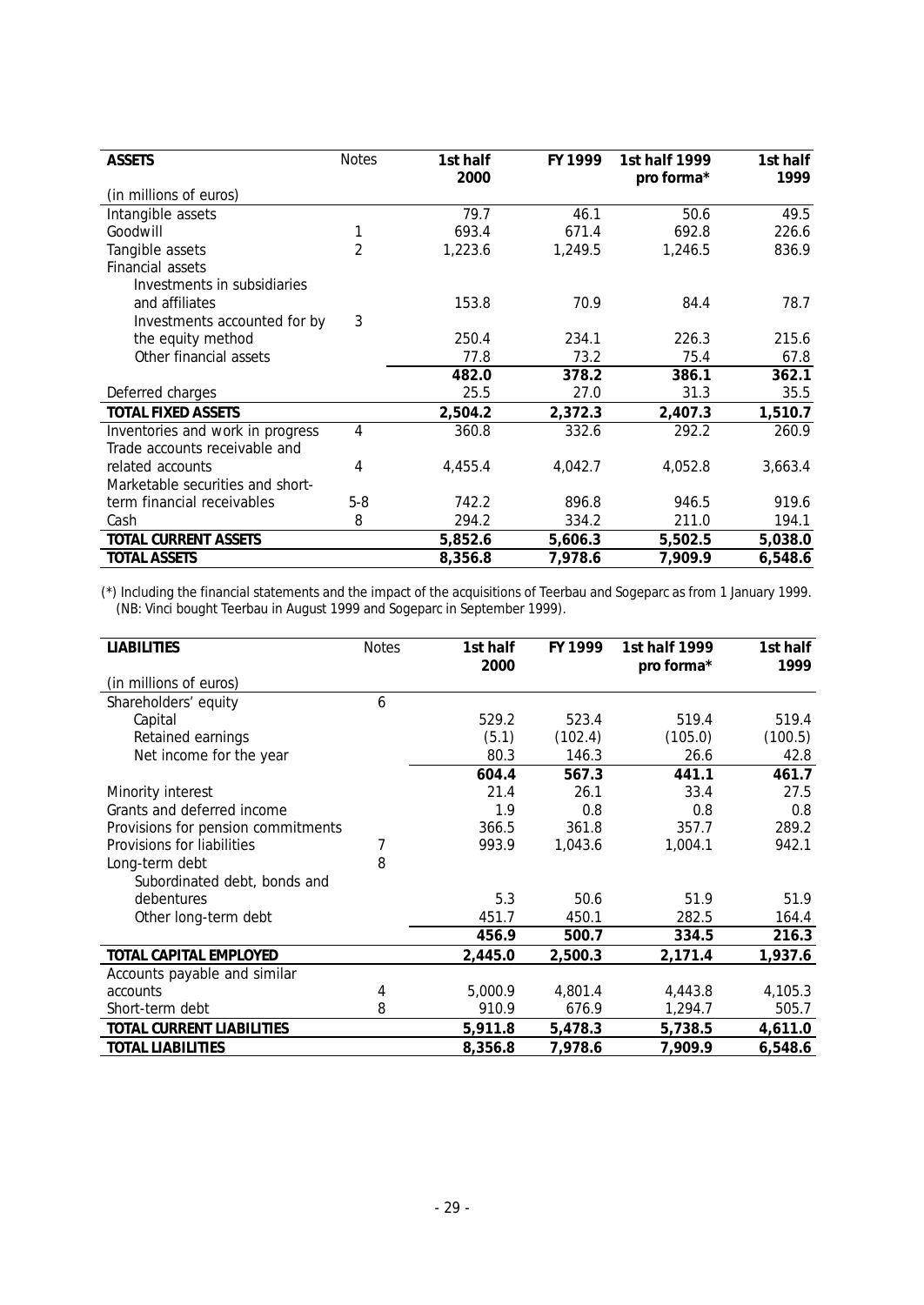| STATEMENT OF INCOME                | <b>Notes</b> | 1st half   | FY 1999    | 1st half 1999 | 1st half   |
|------------------------------------|--------------|------------|------------|---------------|------------|
|                                    |              | 2000       |            | pro forma*    | 1999       |
| (in millions of euros)             |              |            |            |               |            |
| Net sales                          | 9            | 4,716.7    | 9,056.8    | 4,338.5       | 3,943.6    |
| Other revenue                      |              | 215.5      | 356.5      | 222.9         | 214.4      |
| Total revenue                      |              | 4,932.2    | 9,413.3    | 4,561.4       | 4,157.9    |
| Operating expense                  |              | (4,744.3)  | (8,937.3)  | (4, 411.4)    | (4,044.1)  |
| Gross operating surplus            | 10           | 187.9      | 476.0      | 150.0         | 113.9      |
| Depreciation and provisions        |              | (89.2)     | (252.6)    | (92.2)        | (70.5)     |
| Operating income                   | 11           | 98.7       | 223.4      | 57.7          | 43.4       |
| Financial income and expense       |              | (5.0)      | (10.0)     | (5.2)         | 8.5        |
| Financial provisions               |              | 1.3        | 15.9       | (2.4)         | (2.5)      |
| Net financial income               | 12           | (3.6)      | 5.9        | (7.6)         | 6.1        |
| Operating income plus net          |              |            |            |               |            |
| financial income                   |              | 95.0       | 229.3      | 50.1          | 49.4       |
| <b>Exceptional items</b>           |              | (32.5)     | (46.8)     | (26.5)        | (25.4)     |
| Depreciation and provisions        |              | 26.2       | 15.3       | 23.5          | 22.2       |
| Net exceptional expense            | 13           | (6.3)      | (31.5)     | (3.0)         | (3.2)      |
| Employee profit-sharing            |              | (6.9)      | (12.5)     | (4.4)         | (4.1)      |
| Income taxes                       |              | (6.8)      | (35.4)     | (15.5)        | (6.8)      |
| Amortisation of goodwill           |              | (19.7)     | (54.9)     | (20.2)        | (11.7)     |
| Net income before equity interest  |              |            |            |               |            |
| and minority interest              |              | 55.3       | 95.0       | 7.0           | 23.7       |
| Share in net earnings of companies |              |            |            |               |            |
| accounted for by the equity method |              | 26.6       | 55.8       | 21.9          | 21.0       |
| Minority interest                  |              | (1.6)      | (4.5)      | (2.3)         | (1.9)      |
| Net income                         |              | 80.3       | 146.3      | 26.6          | 42.8       |
| Weighted average number of shares  |              | 40,371,478 | 40,568,030 | 41,077,848    | 41,077,848 |
| Earnings per share (in euros)      |              | 1.99       | 3.61       | 0.65          | 1.04       |

*(\*) Including the financial statements and the impact of the acquisitions of Teerbau and Sogeparc as from 1 January 1999. (NB: Vinci bought Teerbau in August 1999 and Sogeparc in September 1999).*

| CASH FLOW STATEMENT<br>(in millions of euros) | <b>Notes</b> | 1st half<br>2000 | <b>FY</b><br>1999 | 1st half<br>1999 |
|-----------------------------------------------|--------------|------------------|-------------------|------------------|
| Operating transactions                        |              |                  |                   |                  |
| Gross operating surplus                       |              | 187.9            | 476.0             | 113.9            |
| Financial and exceptional transactions        |              | (32.2)           | (85.8)            | (18.8)           |
| Taxes and contributions                       |              | (13.7)           | (48.0)            | (10.9)           |
| Operating cash flow                           | 14           | 141.9            | 342.2             | 84.3             |
| Net change in working capital requirement     |              | (275.6)          | 217.7             | (91.0)           |
|                                               |              | (133.6)          | 559.9             | (6.7)            |
| Capital expenditure                           |              | (137.4)          | (252.2)           | (99.7)           |
| Disposals of fixed assets                     |              | 11.1             | 63.1              | 12.8             |
| Net capital expenditure                       |              | (126.4)          | (189.1)           | (87.0)           |
| Free cash flow (I)                            |              | (260.0)          | 370.8             | (93.7)           |
| Net financial investments (II)                |              |                  |                   |                  |
| Financial investments                         |              | (141.4)          | (874.6)           | (144.0)          |
| Of which Vinci share buy-back                 |              | (28.2)           | (156.4)           | (109.5)          |
| Proceeds from the disposal of securities      |              | 20.1             | 35.0              | 8.7              |
| Net financial investments                     |              | (121.3)          | (839.6)           | (135.3)          |
| Net change in financial assets                |              | (2.2)            | 6.5               | 4.2              |
|                                               |              | (123.5)          | (833.1)           | (131.2)          |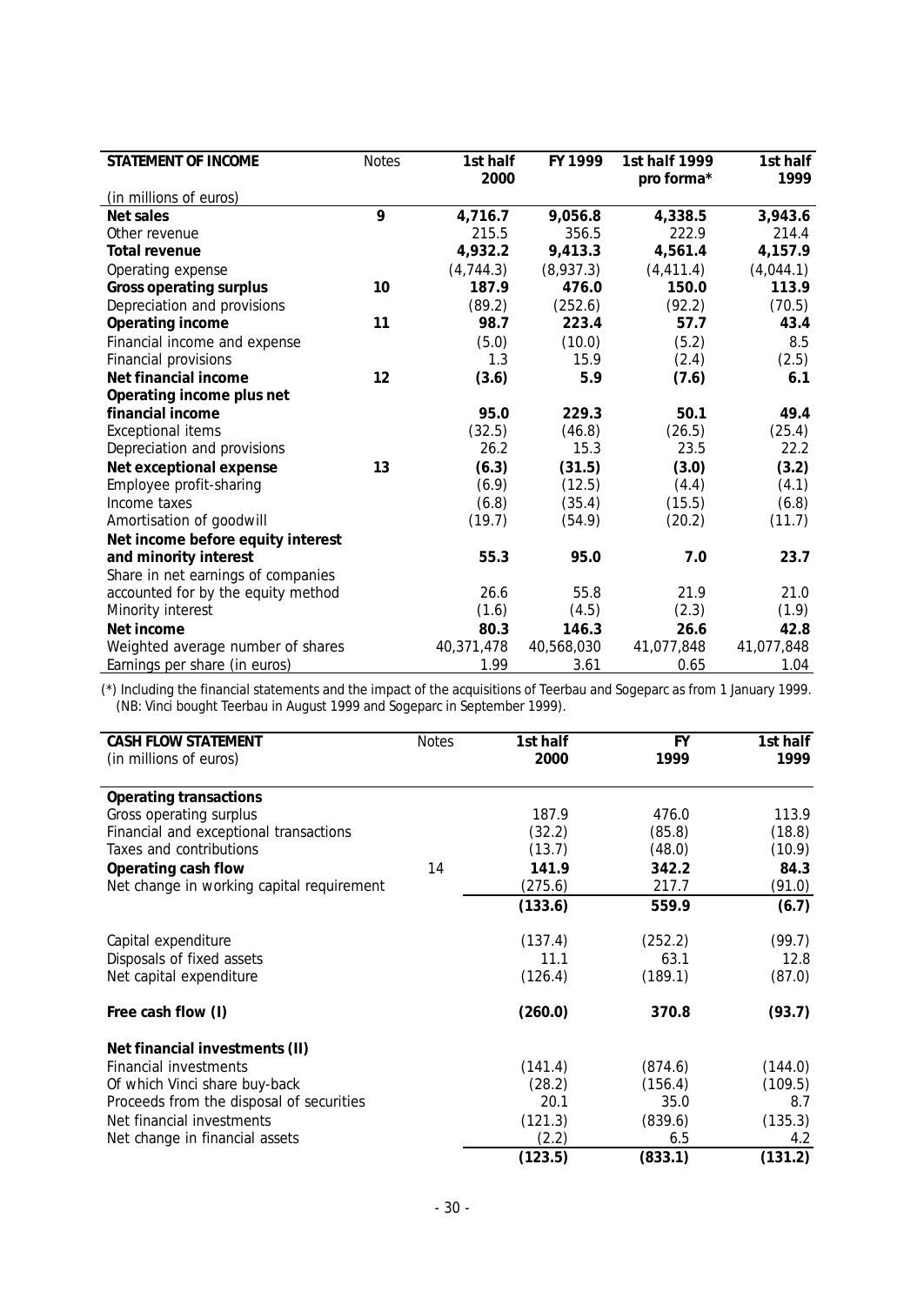| Financing operations (III)                        |         |         |         |
|---------------------------------------------------|---------|---------|---------|
| Issues of parent company stock                    | 15.5    | 23.4    | 14.4    |
| Minority interest in capital increases of         |         |         |         |
| subsidiaries                                      | 0.1     | 3.8     | 1.5     |
| Dividends paid by the parent company              | (59.1)  | (53.2)  | (53.2)  |
| Dividends paid to minority interest in            |         |         |         |
| subsidiaries                                      | (1.0)   | (4.0)   | (1.1)   |
| Dividends received from companies                 | 10.5    | 29.3    | 6.2     |
| accounted for by the equity method                |         |         |         |
|                                                   | (34.0)  | (0.7)   | (32.2)  |
|                                                   |         |         |         |
| Cash flow for the financial year $(I + II + III)$ | (417.5) | (463.0) | (257.1) |
| Net financial surplus on 1 January                | 53.4    | 684.9   | 684.9   |
| Impact of exchange rates, scope of                | 5.0     | (250.4) | (71.1)  |
| consolidation and other                           |         |         |         |
| Restatement of own shares as marketable           | 27.7    | 81.9    | 35.0    |
| securities                                        |         |         |         |
| Net financial surplus on 30 June                  | (331.4) | 53.4    | 391.7   |

#### **NOTES TO THE CONSOLIDATED FINANCIAL STATEMENTS**

#### **A. KEY EVENTS**

#### **Events having occurred after the closing of the first six months of 2000**

Immediately after its Board of Directors meeting of 12 July 2000, VINCI made an exchange offer for the Groupe GTM, on the basis of 5 GTM shares for 12 VINCI shares. This offer had been accepted in advance by Suez Lyonnaise des Eaux, a Groupe GTM shareholder with 49.4% of the capital stock and 64.6% of the voting rights. By the end of the offer period, which ran from 1 August to 18 September 2000, VINCI held 97.44% of the Groupe GTM's capital stock. At its meeting of 3 October, VINCI's Board of Directors declared a capital increase (premium included) of  $\epsilon$ 2,116.3m as remuneration for the GTM shares tendered.

#### **Change in accounting policies**

At the time of SOGEPARC's consolidation in 1999, and in application of the opinion of the French National Accounting Board on companies operating motorway concessions, the Group proceeded to cancel charges previously treated as deferred assets in respect of concession contracts temporarily in deficit.

This accounting policy change had a negative impact of  $\epsilon$ 8m on shareholders' equity at the beginning of 1999. This impact was not taken into consideration when the accounts for the first half of 1999 were closed.

#### **Changes in scope of consolidation**

The financial statements for the first half of 2000 include those of Teerbau (roads) and SOGEPARC (car parks), which have been consolidated since 1 July 1999. Pro forma financial statements for the first half of 1999, including the impact of the acquisition of these two companies, have been drawn up.

## **Seasonal nature of the business**

As a rule, the first half of the financial year is adversely affected by seasonal factors (with business volume usually down in the first quarter because of poor weather conditions) in most of the Group's lines of business, and especially in roads. Therefore, the sales and income figures for the first half cannot be extrapolated to the full year.

Moreover, the seasonal nature of the business represents a burden for operating cash in the course of the first half of the year, given the low level of cash inflow during this period.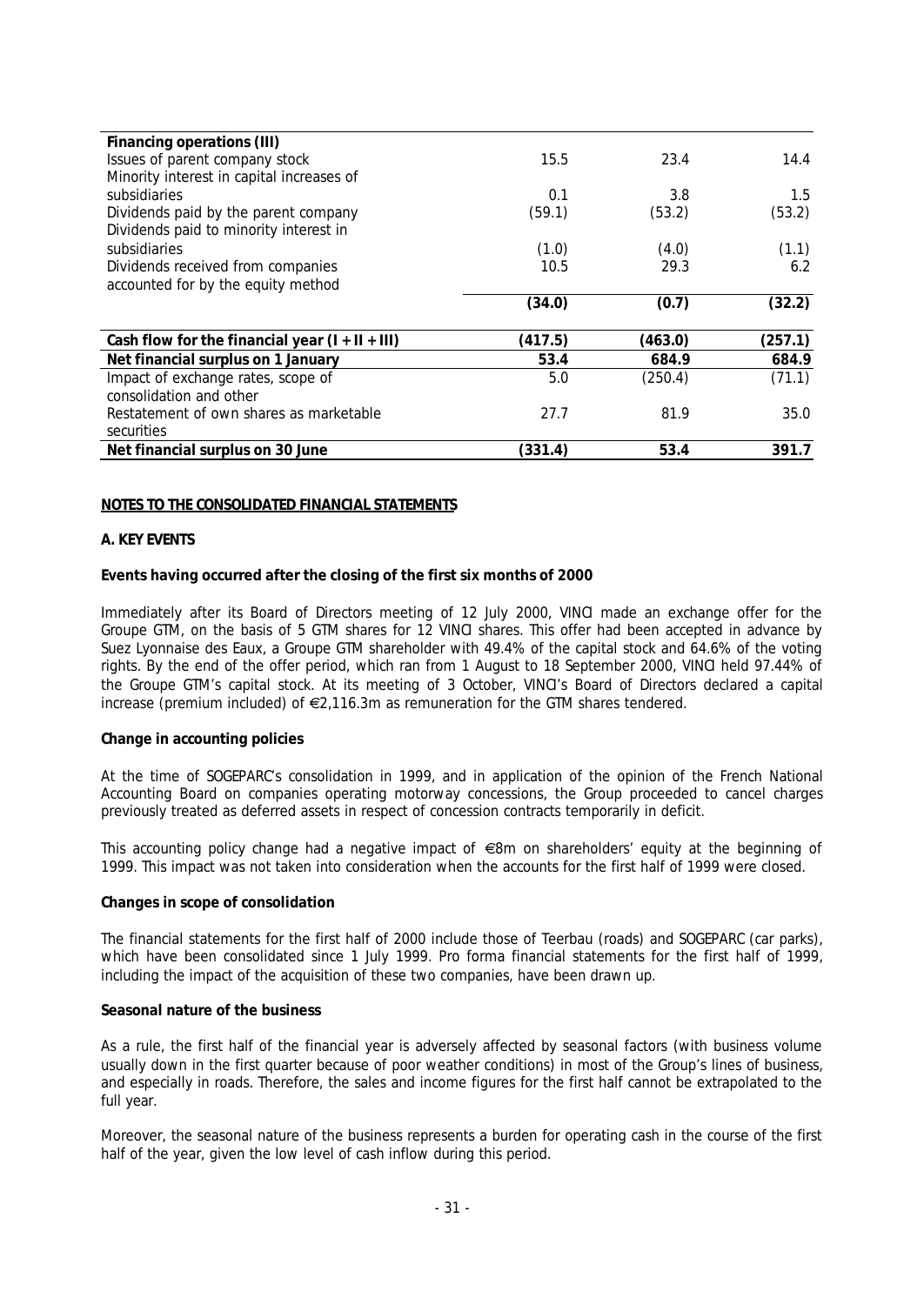## **B. ACCOUNTING AND VALUATION POLICIES**

#### **General principles**

VINCI's consolidated financial statements are prepared in accordance with French accounting standards as defined by the general chart of accounts ('Plan comptable général'), by the Act of 3 January 1985 and the Decree of 17 February 1986. These standards have been adapted to take into consideration the new consolidation rules and policies set out in Regulation R 99.02 of the Accounting Regulations Committee. Given that the recommended policies were adopted as of 1998, the application of these new rules has no significant impact on the financial statements for the first half of 2000. The valuation rules and policies applied on 30 June are identical to those used at the closure of the annual accounts, as described in the last annual report.

#### **Special provisions applying to closure of semi-annual accounts**

Generally speaking, no correction was made in the semi-annual financial statements for the impact of seasonal factors. Revenue received, whether regular or occasional (e.g. claims payments, dividends), was stated under the same conditions as at the end of the year. On the other hand, certain revenue items with a natural annual cycle (such as patent royalties or licence fees) may be accounted for, as appropriate, on the basis of an annual estimate and in proportion to the given period.

Charges in the period are also accounted for under the same conditions as at the end of the year, although some expense items are stated on the basis of an annual estimate and in proportion to the given period.

Contingencies generated in the six-month period, including those expected to occur in the second half of the year, are covered by provisions at the end of the period. In particular, in the case of loss-making contracts, the end-of-contract losses known in the course of the six months are fully provisioned as of 30 June.

#### Valuation of the tax liability

If a company is independent for tax purposes, it calculates an intermediate tax liability at the close of the six months, by applying an actual tax rate to the income before taxes of the period. The actual tax rate, determined separately for each taxation territory, is a function of taxable income forecasts made for the year as a whole. In the event of a temporary deficit in the half year (with profit expected for the year as a whole), a tax credit is entered.

In the case of deferred taxes, the tax positions determined at the closing of the 1999 financial year (timing differences with a resolution period of less than 12 months) were not brought up to date on 30 June 2000.

#### Pension commitments

No actuarial calculations were made at the end of the six months. The pension charge for the half year is equal to one half the forecast net charge for the year as a whole.

#### **Scope of consolidation**

The breakdown by method of consolidation is as follows:

|                                    | 30 June 2000 |       |       | FY 1999 | 30 June 1999 |
|------------------------------------|--------------|-------|-------|---------|--------------|
|                                    | France       | Other | Total | Total   | Total        |
| Fully consolidated companies       | 473          | 205   | 678   | 673     | 591          |
| Proportionately consolidated comp. | 26           | 43    | 69    | 63      | 55           |
| Equity method                      |              |       |       | 20      | 16           |
| Total                              | 508          | 260   | 768   | 756     | 662          |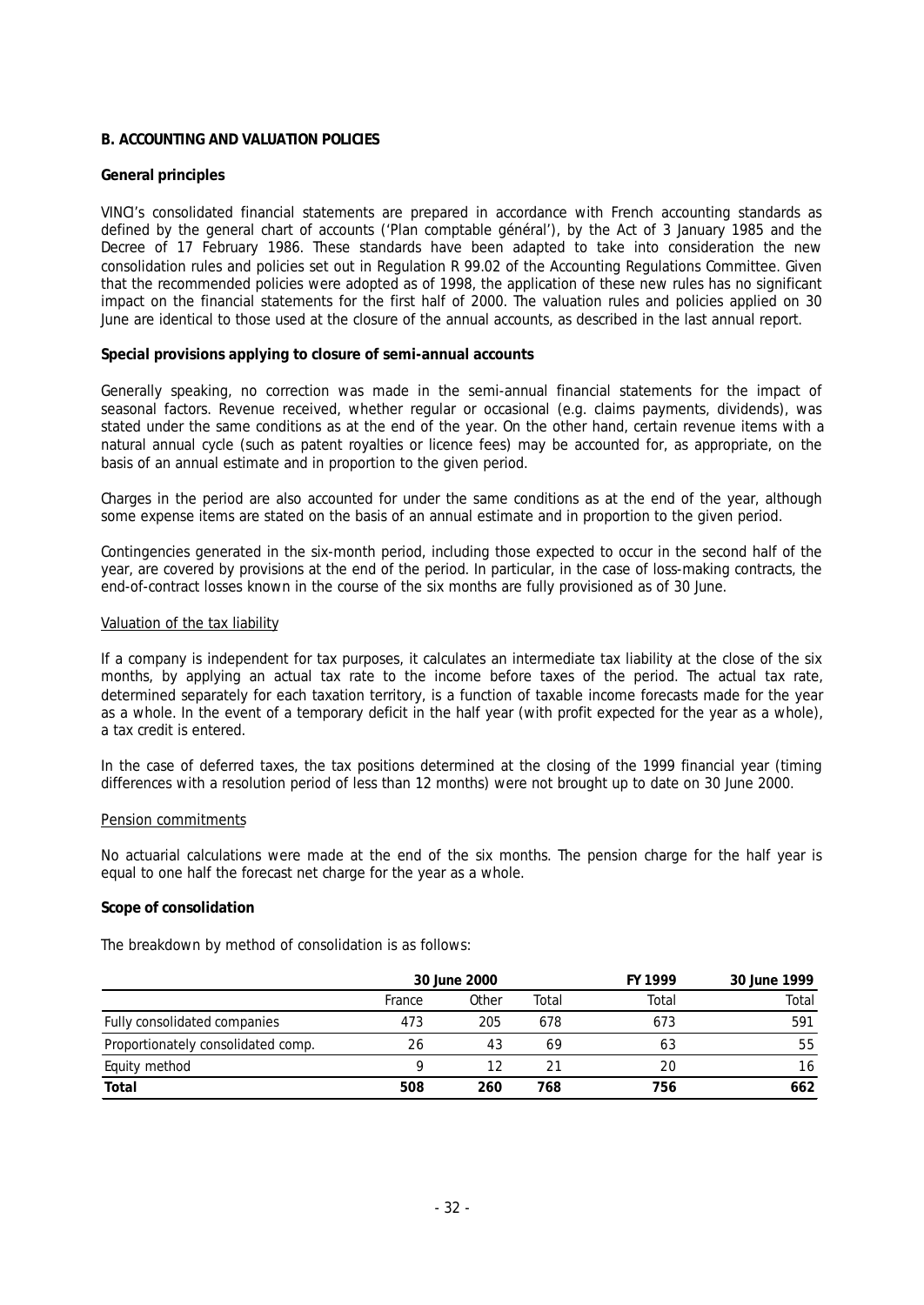The main changes in the six months were:

| $\bullet$ | Newly consolidated companies:     | - Emil Lundgren (Sweden) in Electrical Engineering (GTIE)<br>- Cardem in roadworks (Eurovia) |
|-----------|-----------------------------------|----------------------------------------------------------------------------------------------|
| $\bullet$ | Companies no longer consolidated: | - Socerpa sold by Sogea<br>- Beton und Monierbau (Germany) sold by Teerbau (Eurovia)         |

The companies SOGEPARC and TEERBAU and their subsidiaries were consolidated as of 1 July 1999.

## **C. NOTES TO THE BALANCE SHEET**

## **1** • **Goodwill**

The movements in the period were as follows:

|                                                  | Gross      | Amortisation | <b>Net</b> |
|--------------------------------------------------|------------|--------------|------------|
| (in millions of euros)                           | book value |              | book value |
| At 31 December 1999                              | 962.8      | (291, 4)     | 671,4      |
| Goodwill acquired during the period              | 33.5       |              | 33,5       |
| Amortisations                                    |            | (19,7)       | (19,7)     |
| Foreign currency translation differences         | (2,6)      | 1.6          | (1, 0)     |
| Scope of consolidation changes and miscellaneous | 8,0        | 1.2          | 9,2        |
| At 30 June 2000                                  | 1 001.7    | (308,4)      | 693.4      |

The main elements of goodwill acquired during the period relate to the acquisitions of Emil Lundgren (€29.5m) and Cardem (€1.6m). The companies Vallehermoso (car parks in Spain), OMA/GCN (Mexican airports) and BSSI (facility company in the United States), having been acquired at the end of the first half, will not be consolidated until 1 July 2000.

#### **2** • **Tangible assets**

|                                 |        | 1st half 2000 |            |            | 1st half 1999 |
|---------------------------------|--------|---------------|------------|------------|---------------|
|                                 | Gross  | Depreciation  | <b>Net</b> | <b>Net</b> | <b>Net</b>    |
| (in millions of euros)          | value  |               | value      | value      | value         |
| <b>Concessions and Services</b> | 501,4  | (167, 6)      | 333,8      | 355,7      | 0,3           |
| Electrical engineering          | 415,2  | (254,3)       | 160,9      | 144,8      | 138,1         |
| Thermal activities              | 150,3  | (108,9)       | 41,4       | 42,6       | 45,2          |
| Roads                           | 726,0  | (483, 4)      | 242,6      | 252,5      | 186,4         |
| Building & civil engineering    | 864,2  | (517, 8)      | 346,4      | 354,0      | 365,8         |
| Holding and miscellaneous       | 116,8  | (18,3)        | 98,5       | 99,9       | 101,1         |
|                                 | 2774.0 | (1550, 4)     | 1223.6     | 1249.5     | 836,9         |

Since 1 January 1998, tangible fixed assets include assets financed by capital leases, with a net book value of e145.8m at the end of June 2000. They consist mainly of real-estate property (including VINCI's head office, with a net book value at the end of June 2000 of  $\epsilon$ 92.1m).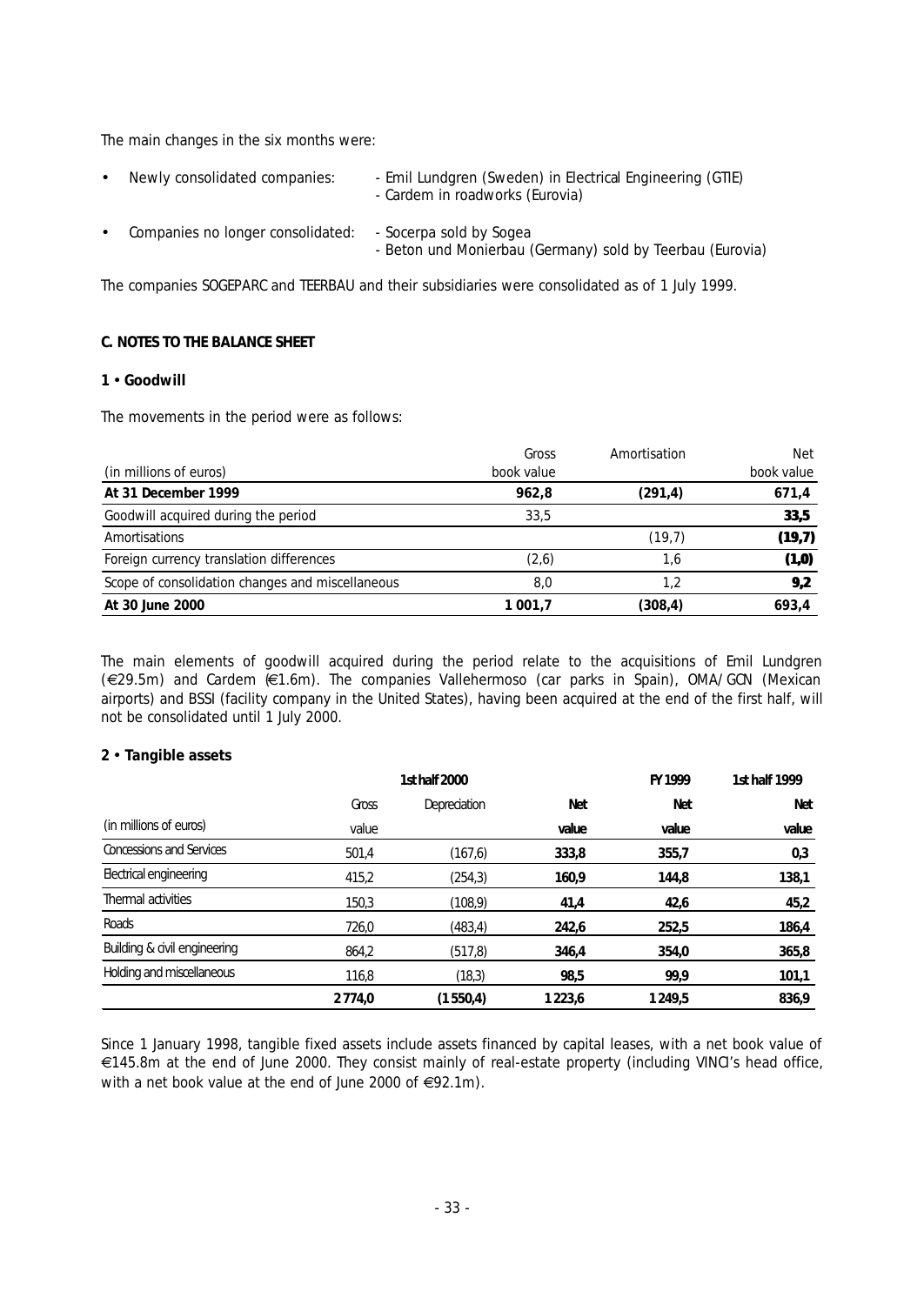# **3 • Investments accounted for by the equity method**

## **Movements in the year**

| (in millions of euros)                   | 1st half 2000 | FY 1999 | 1st half 1999 |
|------------------------------------------|---------------|---------|---------------|
| Value at the beginning of the period     | 234,1         | 200.3   | 200,3         |
| Group share in net income for the year   | 26,6          | 55.8    | 21,0          |
| of which concessions                     | 25,1          | 53,6    | 21,0          |
| Dividends paid and miscellaneous         | (10,5)        | (29,3)  | (6,2)         |
| Scope of consolidation and miscellaneous | 0.1           | 7.3     | 0,4           |
| Value at the end of the period           | 250,4         | 234,1   | 215,6         |
| of which concessions                     | 233,4         | 217.0   | 210,5         |

## **4 • Working capital requirement (surplus)**

| (in millions of euros)                            | 1st half 2000 | FY 1999     | 1st half 1999 |
|---------------------------------------------------|---------------|-------------|---------------|
| Inventories and work in progress (net book value) | 360,8         | 332.6       | 260,9         |
| Trade accounts receivable                         | 4 673.6       | 4 272,1     | 3 838,8       |
| Provisions on accounts receivable                 | (218, 2)      | (229,4)     | (175, 5)      |
| Inventories and accouts receivable (I)            | 4816.2        | 4 3 7 5 , 3 | 3924,2        |
| Accounts payable                                  | 5 000.9       | 4 801,4     | 4 105,3       |
| Accounts payable (II)                             | 5 0 0 0, 9    | 4 801,4     | 4 1 0 5 , 3   |
| Working capital requirement (surplus) (I-II)      | (184,7)       | (426,1)     | (181, 1)      |

The "inventories and work in process" item includes, in particular, property projects of the SORIF Group for e170m as of 30 June 2000, against e145m as of 31 December 1999.

## **Breakdown by business sector**

| (in millions of euros)          | 1st half 2000 | FY 1999  | 1st half 1999 |
|---------------------------------|---------------|----------|---------------|
| <b>Concessions and Services</b> | (49, 4)       | (31,5)   | 12,6          |
| Electrical engineering          | (195, 6)      | (233, 6) | (183, 2)      |
| Thermal activities              | 2,8           | 12,2     | 14,7          |
| Roads                           | 117.8         | 14,4     | 32,0          |
| Building & civil engineering    | (39, 4)       | (133,0)  | 37,5          |
| Holding and miscellaneous       | (20, 9)       | (54, 5)  | (94, 6)       |
|                                 | (184,7)       | (426, 1) | (181, 1)      |

The decrease in the working capital surplus over the first six months is mostly due to seasonal factors.

## **5 • Marketable securities and short-term financial receivables**

Marketable securities and short-term financial receivables can be broken down as follows:

| (n millions of euros)            | 1st half 2000 | FY 1999 | 1st half 1999 |
|----------------------------------|---------------|---------|---------------|
| Marketable securities            | 552,7         | 711.9   | 793,7         |
| of which own shares              | 137.5         | 109.8   | 62,8          |
| Short-term financial receivables | 189,5         | 184.9   | 125,9         |
|                                  | 742,2         | 896,8   | 919.6         |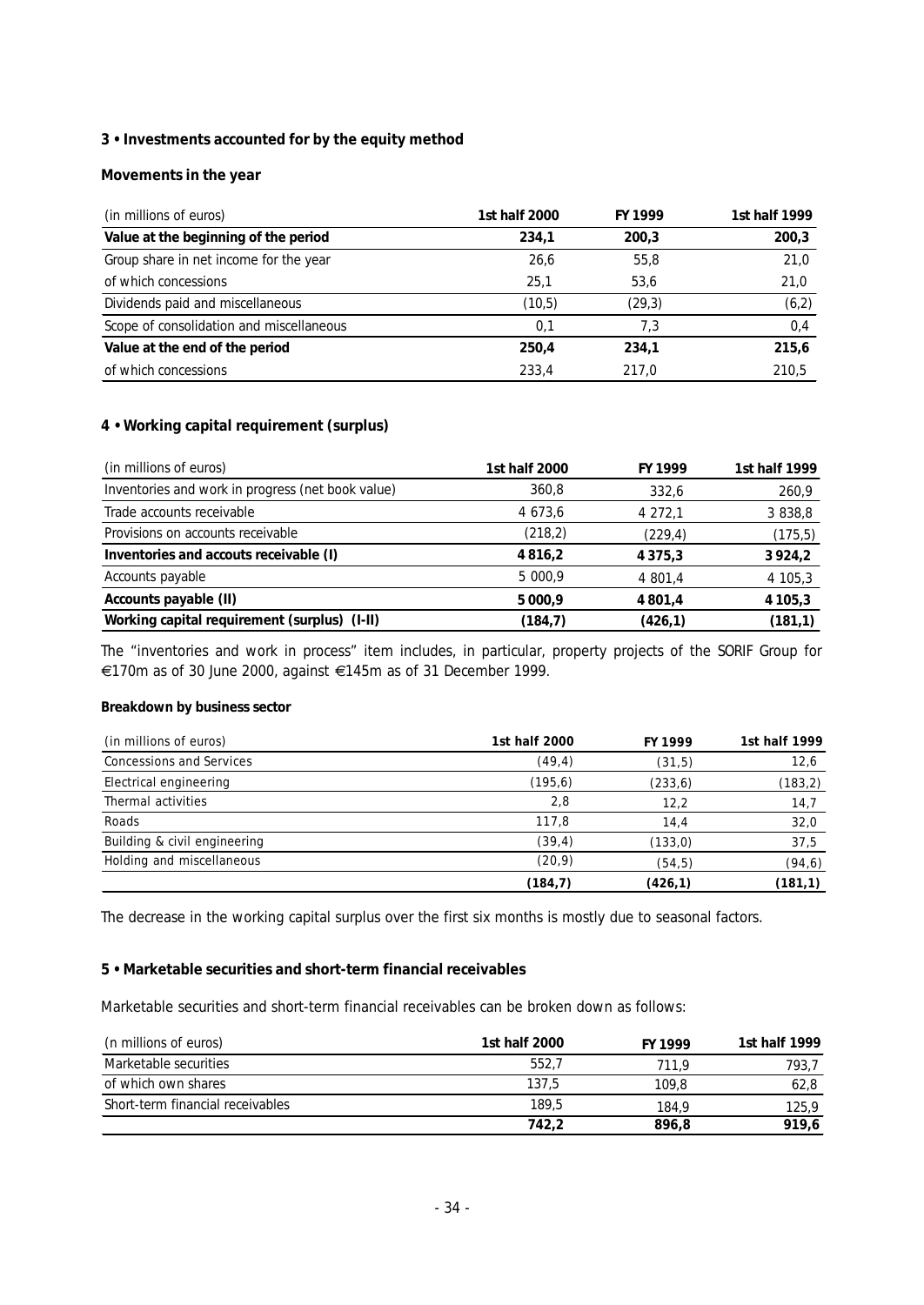Marketable securities include own shares bought by the Company for  $\epsilon$ 137.5m, in accordance with programmes authorised by the Shareholders' Meetings of 25 May 1998, 10 May 1999 and 25 October 1999, and approved by the French stock exchange commission ("Commission des Opérations de Bourse").

This amount corresponds to 3,357,618 shares making up 8.2% of the reference capital stock. They were acquired at an average price of 41.64 euros, and are being held with a view to allocation to the Group's management under various stock option schemes.

All in all, 674,058 shares were acquired in the first half of 2000 for the sum of 27.7 million euros, in addition to those acquired over the previous financial year.

Other marketable securities consist primarily of negotiable debt instruments and cash instruments (mutual funds). There is no significant difference between their market value at 30 June 2000 and their net book value on the same date.

Short-term financial receivables include the current accounts of several unconsolidated companies.

**6 • Movements in shareholders' equity**

| (en millions d'euros)                                                                                              |         |                       |          |        |
|--------------------------------------------------------------------------------------------------------------------|---------|-----------------------|----------|--------|
| Capitaux propres                                                                                                   | Capital | Réserves <sup>*</sup> | Résultat | Total  |
| Au 31 décembre 1999                                                                                                | 523,4   | (102, 4)              | 146,3    | 567,3  |
| Augmentations de capital                                                                                           | 5,8     | 9,7                   |          | 15,5   |
| Affectation de résultat                                                                                            |         |                       |          |        |
| et dividendes distribués                                                                                           |         | 87,2                  | (146, 3) | (59,1) |
| Rachat d'actions propres                                                                                           |         |                       |          | 0,0    |
| Différences de conversion et divers                                                                                |         | 0,4                   |          | 0,4    |
| Résultat de l'exercice                                                                                             |         |                       |          |        |
| part du Groupe                                                                                                     |         |                       | 80,3     | 80,3   |
| Au 30 juin 2000                                                                                                    | 529.2   | (5,1)                 | 80.3     | 604,4  |
| Goodwill charged against the Group's shareholders' equity in 1997, in the amount of €104m, represents a theoretica |         |                       |          |        |

\* Goodwill charged against the Group's shareholders' equity in 1997, in the amount of €104m, represents a theoretical *amortisation of* e*5.2m per year.*

Capital increases during the period correspond to share issued under the Group's savings scheme or to the exercising of stock options. At the end of June 2000, the capital stock consisted of 40,708,661 shares of 13 euros each.

# **7 • Provisions for liabilities and charges**

Movements in provisions for liabilities and charges over the period were as follows:

|                        | FY 1999 | Allocations | Reversals | Scope of<br>consolidation | 1st half 2000 |
|------------------------|---------|-------------|-----------|---------------------------|---------------|
| (in millions of euros) |         |             |           | and misc.                 |               |
| Operating risk         | 761,9   | 127.7       | (155, 5)  | 4,6                       | 738,7         |
| Financial risk         | 15,1    | 0,8         | (5,1)     | (0,6)                     | 10,3          |
| Exceptional risk       | 266,6   | 18,7        | (41,4)    | 1,0                       | 244,9         |
|                        | 1043,6  | 147,2       | (202, 0)  | 5,1                       | 993,9         |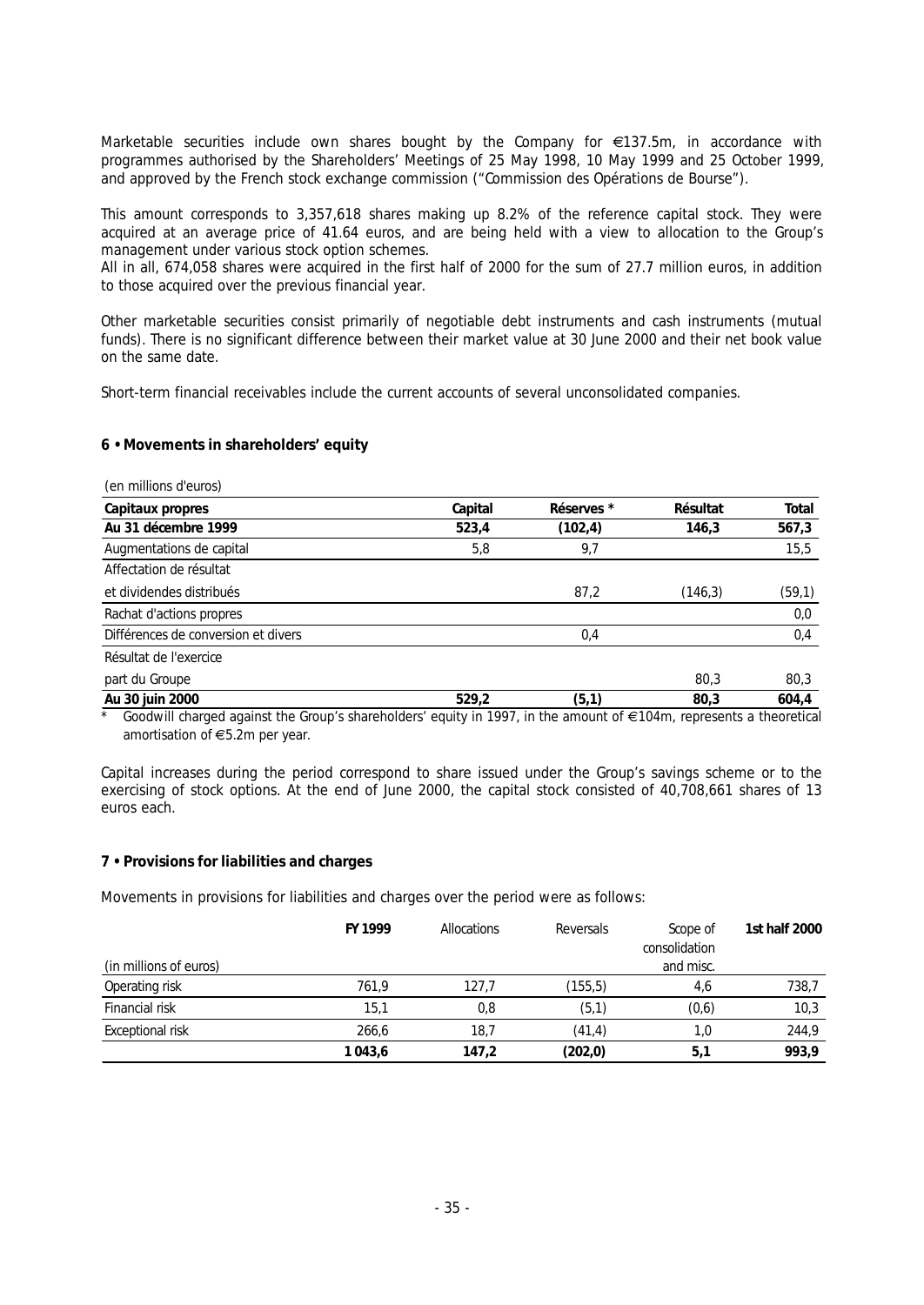## **Breakdown by business sector**

| (in millions of euros)          | Operating | Financial | Exceptional | Total |
|---------------------------------|-----------|-----------|-------------|-------|
| <b>Concessions and Services</b> | 7,4       | 0,0       | 3,3         | 10,7  |
| Electrical engineering          | 83.0      | 2.7       | 41.7        | 127,4 |
| Thermal activities              | 61,8      | 0,0       | 23,4        | 85,2  |
| Roads                           | 138,5     | 0,4       | 44,1        | 183,0 |
| Building & civil engineering    | 415,6     | 6,9       | 85.6        | 508,2 |
| Holding and miscellaneous       | 32,4      | 0.2       | 46.8        | 79,4  |
|                                 | 738,7     | 10.3      | 244.9       | 993,9 |

Provisions for operating risk break down as follows:

| (in millions of euros)              | 1st half 2000 | FY 1999 | 1st half 1999 |
|-------------------------------------|---------------|---------|---------------|
| End-of-life, replacement and        | 44.9          | 42.2    |               |
| total guarantee                     |               |         | 33,0          |
| After-sales service                 | 159.8         | 160.0   | 154,5         |
| Anticipated losses on contracts     | 265.4         | 275,4   | 229,9         |
| Litigation and other operating risk | 268.6         | 284.3   | 250,7         |
|                                     | 738.7         | 761.9   | 668,1         |

The "provisions for exceptional risk" item comprises provisions covering risks of a non-recurring nature, and especially restructuring costs (€61m on 30 June 2000) and exceptional disputed claims.

## **8 • Net financial surplus (debt)**

At the end of the six-month period, the Vinci Group had a net financial debt of  $\epsilon$ 331.4 (against a net financial surplus of €53.4m at the end of 1999), after accounting for the impact of the restatement of capital leases for e130m.

| (in millions of euros)                                     | 1st half 2000 | FY 1999  | 1st half 1999 |
|------------------------------------------------------------|---------------|----------|---------------|
| Subordinated debt (> 1 year)                               | 0,0           | (45,7)   | (45,7)        |
| Bond issues (> 1 year)                                     | (5,3)         | (4, 9)   | (6,2)         |
| Debt relating to capital leases (> 1 year)                 | (119,1)       | (128,5)  | (109, 3)      |
| Other borrowing and debt $($ > 1 year)                     | (332,5)       | (321, 6) | (55, 0)       |
| I - Total debt > 1 year                                    | (456, 9)      | (500, 7) | (216, 3)      |
| Debt relating to capital leases (< 1 year)                 | (11,1)        | (16, 6)  | (10,1)        |
| Bank overdrafts and other short-term borrowing             | (899, 8)      | (660, 3) | (495, 6)      |
| Marketable securities and short term financial receivables | 742,2         | 896,8    | 919,6         |
| Cash                                                       | 294,2         | 334,2    | 194,1         |
| $II$ - Total debt < 1 year                                 | 125.5         | 554,1    | 608,0         |
| Nat financial surplus (debt) financier net [II-I]          | (331, 4)      | 53,4     | 391,7         |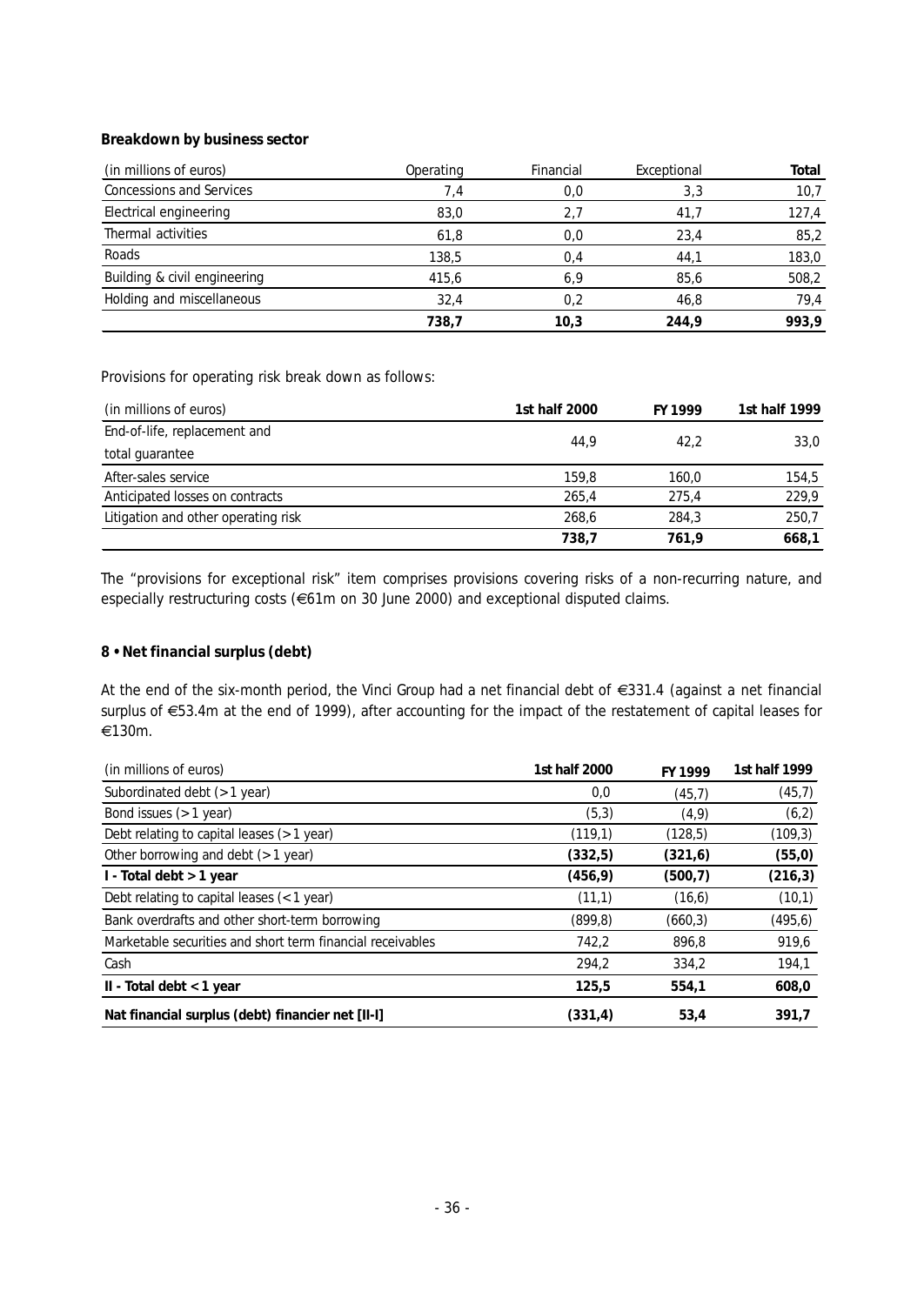## **D. NOTES TO THE STATEMENT OF INCOME**

## **9 • Net sales**

## **9.1. Total business**

The "total business" figure includes the Group's share of business generated by concessions accounted for by the equity method. In the first half of 2000 total business came to  $64,851.1$ m, for a 19.2% increase over the corresponding level in the first six months of 1999. It breaks down as follows:

|                                         | 1st half 2000 | FY 1999     | 1st half 1999 | 1st half 1999 |
|-----------------------------------------|---------------|-------------|---------------|---------------|
| (in millions of euros)                  |               |             | pro forma     |               |
| Consolidated net sales                  | 4 7 1 6 . 7   | 9056.8      | 4 3 3 8 .5    | 3943.6        |
| Group share in net sales of concessions |               |             |               |               |
| accounted for by the equity method      | 134.4         | 271.4       | 126.3         | 126,3         |
| Total business                          | 4 8 5 1 . 1   | 9 3 2 8 . 2 | 4 4 6 4 .8    | 4 0 6 9 .9    |

# **9.2. Consolidated net sales**

**Breakdown of net sales by business sector and by geographical area**

| (in millions of euros)          | France  | Europe | Rest of<br>world | Total       | %      |
|---------------------------------|---------|--------|------------------|-------------|--------|
| <b>Concessions and Services</b> | 152,9   | 23,1   |                  | 176,1       | 3,7%   |
| Electrical engineering          | 832,6   | 176,6  | 10,7             | 1 0 1 9,9   | 21,6%  |
| Thermal activities              | 158,9   | 312,7  | 2,3              | 473,9       | 10,0%  |
| Roads                           | 748,2   | 330,0  | 0,1              | 1 078,2     | 22,9%  |
| Building & civil engineering    | 1 096,5 | 651,7  | 244,4            | 1 992,6     | 42,2%  |
| Holding and miscellaneous       | (24, 8) | 0,8    | 0,0              | (23, 9)     | (0,5%) |
|                                 | 2964,3  | 1494,9 | 257,5            | 4 7 1 6 , 7 |        |
| %                               | 62,8%   | 31,7%  | 5,5%             |             | 100,0% |

## **Breakdown of net sales by business sector**

|                                 | 1st half<br>2000 | FY 1999 | 1st half<br>1999 | 1st half<br>1999 | Variation<br>June 1999 to June 2000 |              |
|---------------------------------|------------------|---------|------------------|------------------|-------------------------------------|--------------|
|                                 |                  |         | pro forma        |                  | actual                              | like-to-like |
| (in millions of euros)          |                  |         |                  |                  | consolidat.                         | consolidat.  |
| <b>Concessions and Services</b> | 176,1            | 248,8   | 189,2            | 86,9             | 102,6%                              | (6,6%)       |
| Electrical engineering          | 1 0 1 9,9        | 1 854,1 | 855,4            | 856,1            | 19,1%                               | 13,0%        |
| Thermal activities              | 473,9            | 1 035,8 | 488,5            | 488,6            | $(3,0\%)$                           | (3,2%)       |
| Roads                           | 1 078,2          | 2 149,1 | 1 048,0          | 742,0            | 45,3%                               | 5,7%         |
| Building & civil engineering    | 1 992,6          | 3 811,4 | 1 778,0          | 1 790,6          | 11,3%                               | 9,4%         |
| Holding and miscellaneous       | (23, 9)          | (42, 4) | (20,6)           | (20, 6)          |                                     |              |
|                                 | 4 7 1 6 7        | 9056.8  | 4 3 3 8 , 5      | 3943,6           | 19,6%                               | 7,0%         |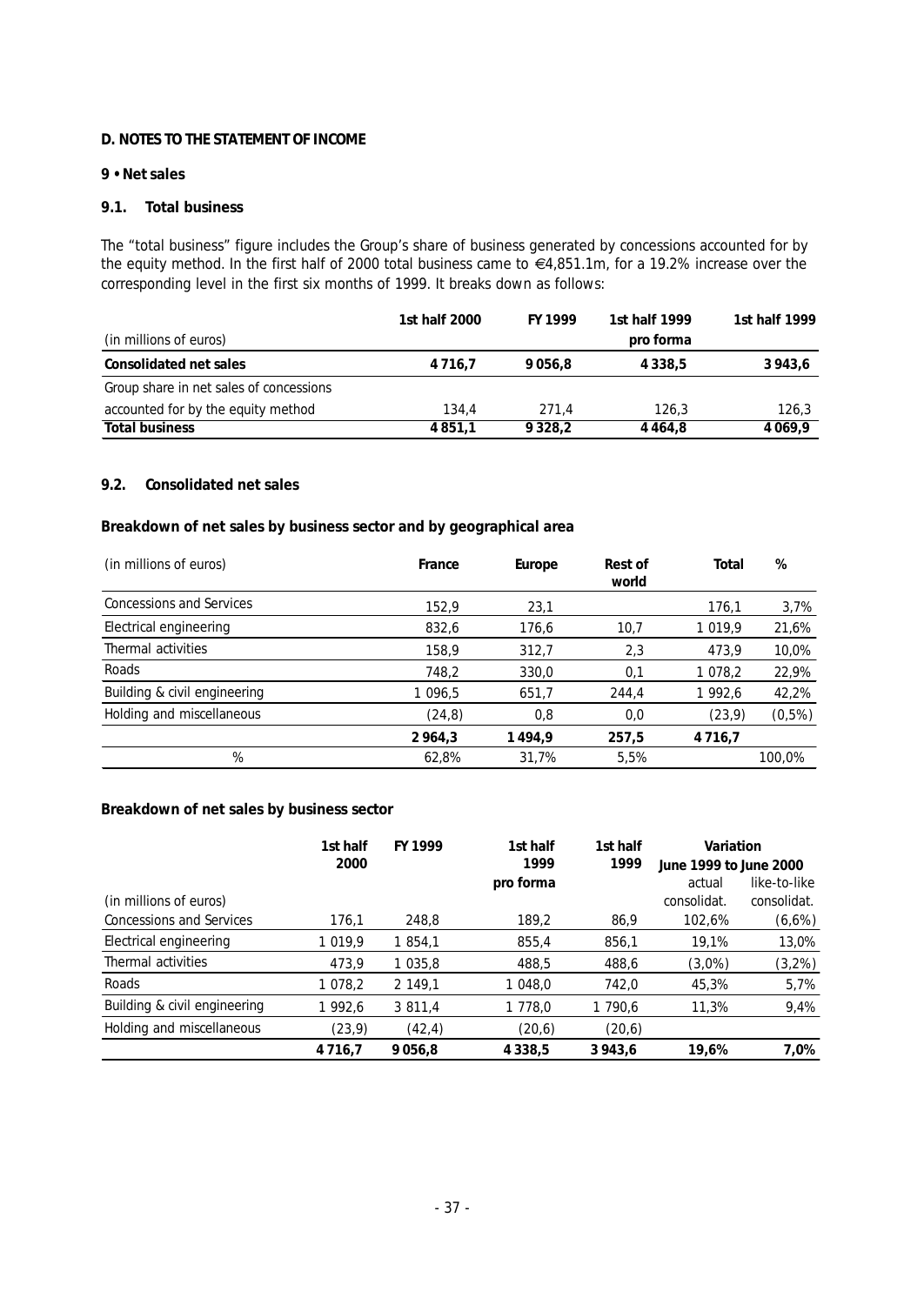**Breakdown of net sales by business sector and by geographical area**

| (in millions of euros)   | 1st half<br>2000 | <b>FY</b><br>1999 | 1st half<br>1999 | %      | Var. June 1999<br>to June 2000 |
|--------------------------|------------------|-------------------|------------------|--------|--------------------------------|
| France                   | 2964,3           | 5 5 0 9, 1        | 2558,1           | 62,8%  | 15,9%                          |
| Germany                  | 743,1            | 1614,3            | 550,6            | 15,8%  | 35,0%                          |
| UK                       | 364,7            | 708,1             | 305,1            | 7,7%   | 19,5%                          |
| Benelux                  | 153,0            | 302,2             | 125,8            | 3,2%   | 21,6%                          |
| Portugal                 | 21,8             | 60,2              | 27,8             | 0,5%   | (21,5%)                        |
| Eastern Europe           | 114,9            | 176,5             | 57,6             | 2,4%   | 99,5%                          |
| Spain                    | 11,6             | 33,6              | 14,2             | 0,2%   | $(18, 1\%)$                    |
| Other European countries | 85,6             | 145,1             | 60,0             | 1,8%   | 42,8%                          |
| Europe excluding France  | 1494,9           | 3 040,1           | 1 1 4 1 , 1      | 31,7%  | 31,0%                          |
| <b>EUROPE</b>            | 4 4 5 9, 2       | 8549,2            | 3699,3           | 94,5%  | 20,5%                          |
| Africa                   | 135,4            | 266,6             | 138,2            | 2,9%   | (2,0%)                         |
| Aia                      | 39,6             | 76,1              | 32,4             | 0,8%   | 22,1%                          |
| Middle East              | 31,6             | 46,9              | 20,1             | 0,7%   | 57,3%                          |
| Americas                 | 33,9             | 81,6              | 38,1             | 0,7%   | $(10,9\%)$                     |
| Pacific                  | 17,0             | 36,3              | 15,6             | 0,4%   | 9,2%                           |
| REST OF WORLD            | 257,5            | 507,6             | 244,3            | 5,5%   | 5,4%                           |
|                          | 4716,7           | 9056,8            | 3943,6           | 100,0% | 19,6%                          |

# **10 • Gross operating surplus**

| (in millions of euros)       | 1st half 2000 | FY 1999 | 1st half 1999 | 1st half 1999 |
|------------------------------|---------------|---------|---------------|---------------|
|                              |               |         | pro forma     |               |
| Concessions and Services     | 49.3          | 50,0    | 39.5          | 3,5           |
| Electrical engineering       | 62,1          | 137,5   | 49,5          | 49,6          |
| Thermal activities           | (10, 6)       | 31,8    | 2,0           | 2,0           |
| Roads                        | 11,3          | 107,3   | 12,2          | 11,1          |
| Building & civil engineering | 76,8          | 159.7   | 53,2          | 54,1          |
| Holding and miscellaneous    | (1,0)         | (10,3)  | (6, 4)        | (6, 4)        |
|                              | 187,9         | 476,0   | 150,0         | 113,9         |

# **11 • Operating income**

| (in millions of euros)          | 1st half 2000 | FY 1999 | 1st half 1999 | 1st half 1999 |
|---------------------------------|---------------|---------|---------------|---------------|
|                                 |               |         | pro forma     |               |
| <b>Concessions and Services</b> | 34,0          | 37,9    | 29,4          | 3,7           |
| Electrical engineering          | 42,7          | 77,1    | 29,6          | 29,6          |
| Thermal activities              | (16,1)        | 19,6    | (2,7)         | (2,7)         |
| Roads                           | (12,5)        | 46,9    | (14,5)        | (3,7)         |
| Building & civil engineering    | 51,2          | 61,7    | 16,6          | 17,1          |
| Holding and miscellaneous       | (0,7)         | (19, 8) | (0,6)         | (0,6)         |
|                                 | 98,7          | 223,4   | 57,7          | 43,4          |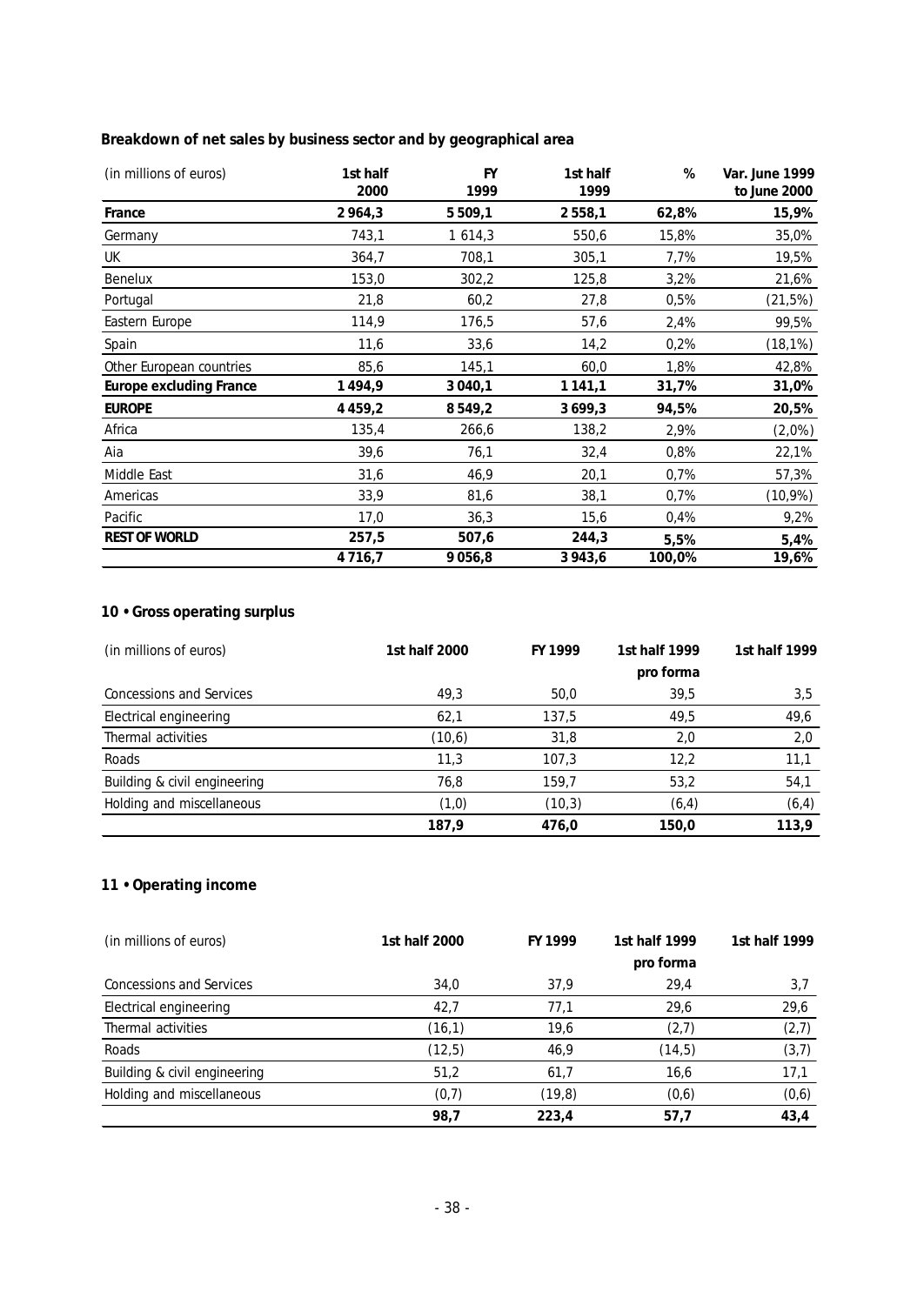# **12 • Net financial income (expense)**

| (in millions of euros)                         | 1st half 2000 | FY 1999 | 1st half 1999 |
|------------------------------------------------|---------------|---------|---------------|
| Net interest income (expense)                  | (10,1)        | (4,8)   |               |
| Dividends received                             | 2.4           | 6.2     | 4,6           |
| Financial provisions                           | 1.3           | 15.9    | (2,5)         |
| Foreign currency translation and miscellaneous | 2.7           | (11, 4) |               |
|                                                | (3,6)         | 5.9     | 6.            |

The increase in financial expenses in the half year is mostly due to the cost of financing investments made in the second half of 1999 (mainly Teerbau and Sogeparc).

## **13 • Net exceptional income (expense)**

| (in millions of euros)             | 1st half 2000 | FY 1999 | 1st half 1999 |
|------------------------------------|---------------|---------|---------------|
| Net gain from disposals of assets  | 5,0           | 21.4    | 4,3           |
| Net restructuring costs            | (5,3)         | (25.1)  | (4, 9)        |
| Other exceptional gains and losses |               | (27.7)  |               |
| (net of provisions)                | (6, 0)        |         | (2, 6)        |
|                                    | (6,3)         | (31,5)  | (3, 2)        |

In the first half of 2000, the "other exceptional gains and losses" item includes, in particular, expenditure associated with the change in the Company's name.

# **E. ADDITIONAL INFORMATION**

## **14 • Cash flow from operations**

The reconciliation of net income to cash flow from operations is as follows:

| (in millions of euros)                                                  | 1st half 2000 | FY 1999 | 1st half 1999 |
|-------------------------------------------------------------------------|---------------|---------|---------------|
| Net income of consolidated companies                                    | 55,3          | 95,0    | 23,7          |
| Net amortisation/depreciation allocations                               | 139,7         | 269,4   | 102,0         |
| Net allocations to provisions                                           | (48,1)        | (0,8)   | (37,1)        |
| Gross cash flow from operations                                         | 146.9         | 363,7   | 88,6          |
| Gains from disposals of assets                                          | (5,0)         | (21, 4) | (4,3)         |
| Cash flow                                                               | 141,9         | 342.3   | 84,3          |
| (excluding dividends from companies accounted for by the equity method) |               |         |               |
| Dividends from companies acounted for by                                | 10,5          | 29.3    | 6,2           |
| the equity method                                                       |               |         |               |
| Cash flow from operations                                               | 152.4         | 371.6   | 90.4          |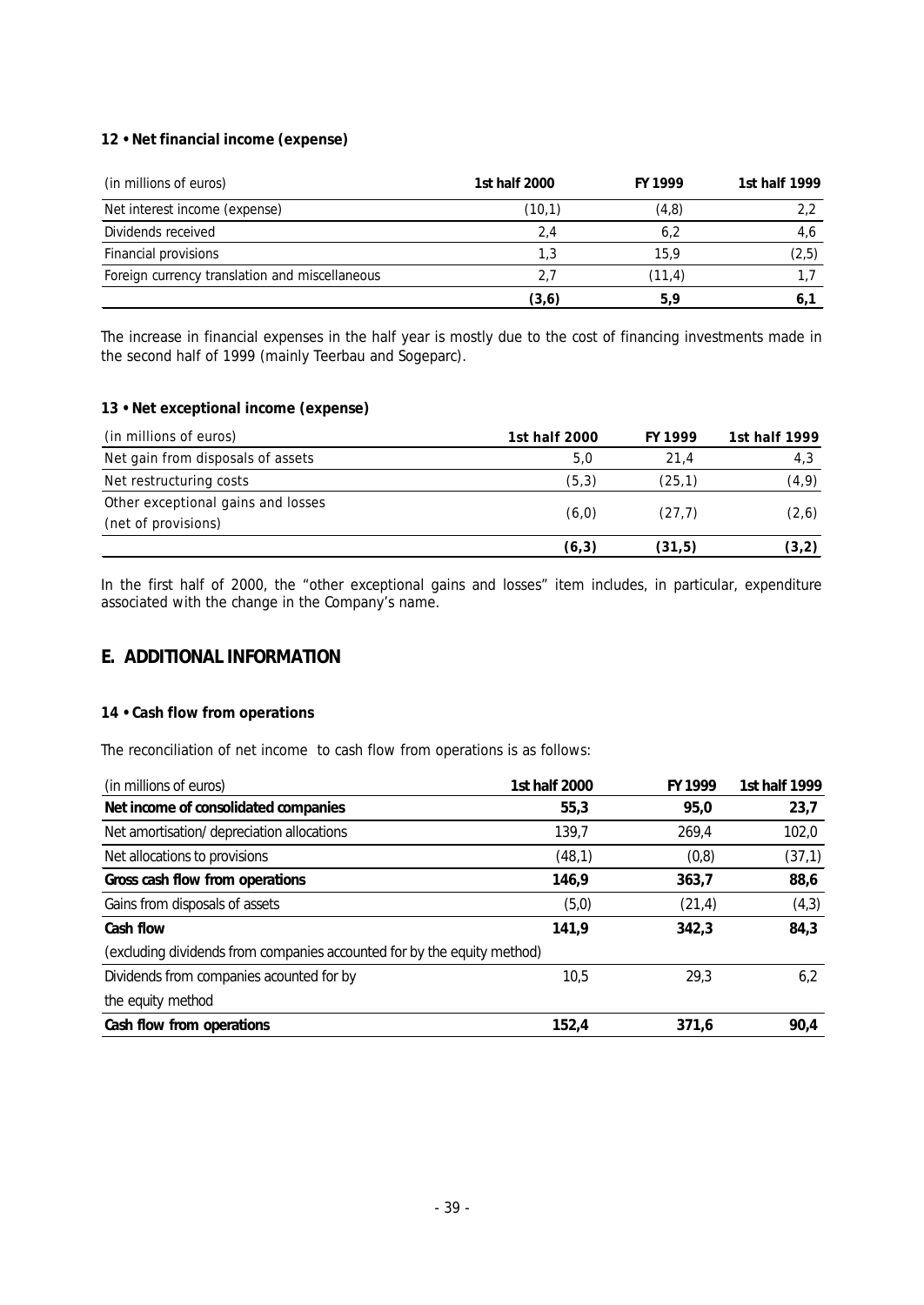## **15 • Number of employees**

The average number of employees of the consolidated companies breaks down as follows:

|                          | 1st half 2000 | FY 1999 | 1st half 1999 |
|--------------------------|---------------|---------|---------------|
| Engineers and managers   | 9 0 1 0       | 8 640   | 8 1 7 8       |
| Workers and office staff | 62 320        | 62 060  | 55 952        |
|                          | 71 330        | 70 700  | 64 130        |

Related wages, salaries and benefits amounted to 1.35 billion euros in the first half of 2000, against 1.18 billion euros in the first six months of 1999. Excluding the impact of scope of consolidation changes, the number of employees increased over the period by 291.

#### **16 • Other information**

#### **Litigation and arbitration**

To the Company's knowledge, there is no exceptional fact or litigation likely to affect substantially the business, financial performance, assets and liabilities, or the financial situation of the Group or parent Company.

The claim lodged by Nersa against VINCI resulted, at the end of 1998, in an award against the Company jointly with an Italian entrepreneur, who is now bankrupt. EDF, having been implicated by VINCI, was ordered to guarantee the Company up to 40%, which reduces the amount of VINCI's liability to 13.6 million euros (including both principal and interest), before taking insurance claims into consideration. Given the circumstances of the case, VINCI lodged an appeal against this decision at the beginning of 1999; the appeal procedure is still under way.

With regard to the claim lodged by SNCF against a number of companies having participated in the construction of the TGV Nord railway line, an expert has been entrusted with the examination of possible damages suffered by SNCF, with respect to some of the sections set out in its petition. The Group maintains its position, which is to challenge the existence of any such damages, all the more so since in October 1999 the French Supreme Court of Appeal ("Cour de Cassation") set aside the order whereby the Paris Court of Appeal ("Cour d'Appel") had upheld the decision of the Competition Commission ("Conseil de la Concurrence") to impose fines on these companies.

In so far as the ongoing arbitration with the Government of Hong Kong in the SSDS case is concerned, no positive or negative prediction of the impact can be made until the definitive award is handed down.

Furthermore, no negative impact is expected at the time of writing from the appeal lodged by Compagnie du BTP against the order of the Paris Court of Appeal, which was favourable to VINCI.

In addition, CBC is subject to several procedures before Mexican jurisdictions, brought by one of the shareholders of PRODIPE INC. and by a Mexican state agency, which allege that CBC did not fulfil the terms of a memorandum of understanding relating to the development of a tourist site in Baja California, whose financing was guaranteed in the amount of US\$7.2m by COFACE, which was in turn counter-guaranteed by the same Mexican state agency.

Also, CBC built a hotel in Bratislava (Slovakia) for INTERTOUR, part of whose equity it holds. This operation was financed through promissory notes issued by CBC and discounted without recourse with a French bank, which had counter guarantees from foreign financial institutions. Following a payment default by INTERTOUR, these financial institutions initiated several procedures, including one before the Paris Commercial Court ("Tribunal de Commerce"), where CBC was recently charged with guaranteeing the principal amount of 41 million euros.

In so far as the latter two disputes are concerned, VINCI does not expect, even in the event of an unfavourable outcome, any significant impact on its financial situation.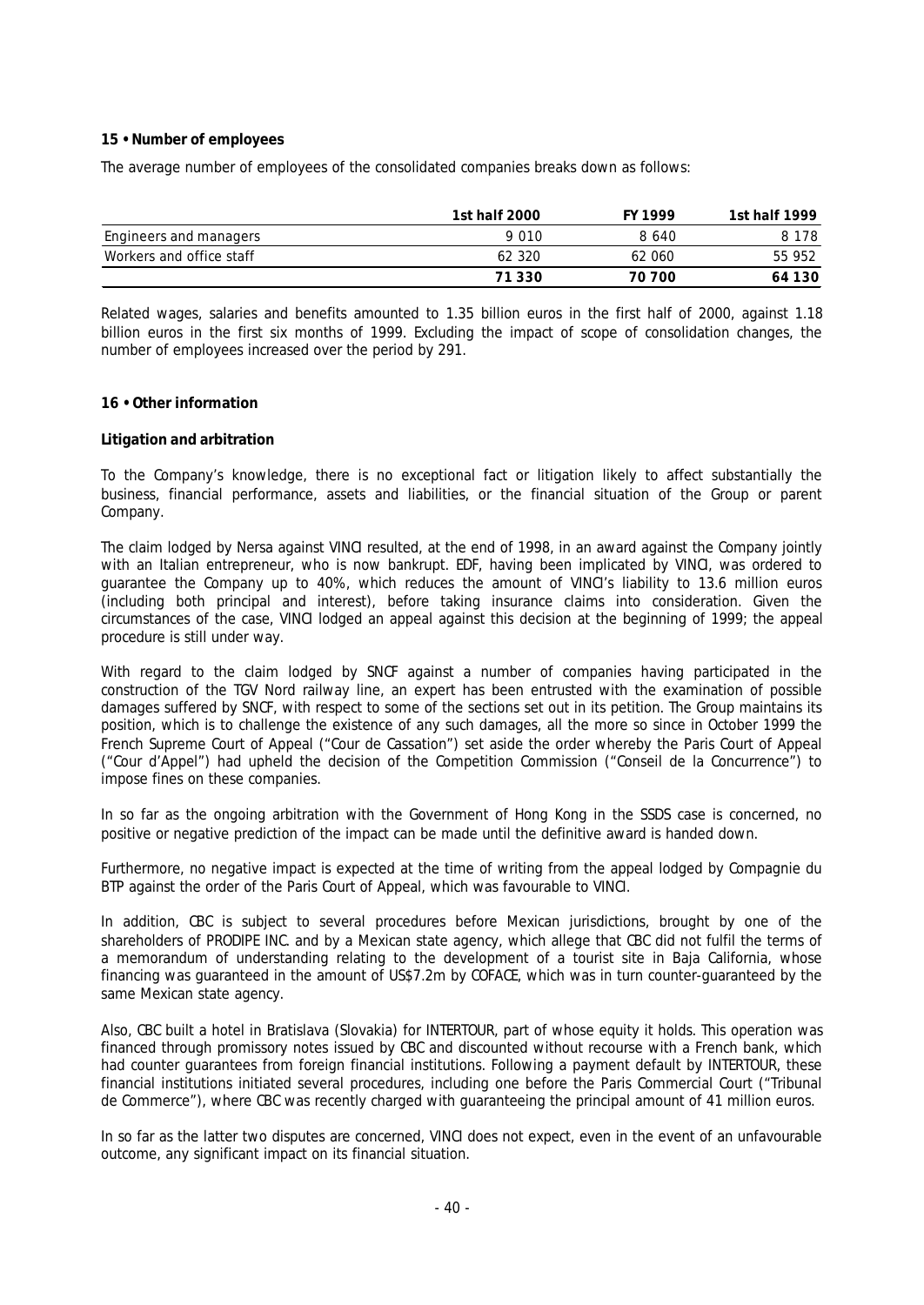Lastly, some of the Group's subsidiaries are being investigated under fair competition legislation, and a number of senior managers are subject, on a personal basis, to judicial inquiry procedures, which aim to determine whether they may have made inappropriate use of corporate assets to the direct or indirect benefit of political figures or parties. VINCI does not expect these investigations or proceedings, even in the event of unfavourable outcomes, to affect its financial situation substantially.

| Main consolidated companies at 30 June 2000                  | <b>Consolidation</b> | % Group |
|--------------------------------------------------------------|----------------------|---------|
|                                                              | method               | holding |
| 1. Concessions and Services                                  |                      |         |
| Sogeparc (car parks) and its subsidiaries                    | FC                   | 97.85   |
| Cofiroute                                                    | EM                   | 31.13   |
| Lusoponte (Tagus bridges)                                    | EM                   | 24.80   |
| Stade de France                                              | EM                   | 33.33   |
| SMTPC (Prado Carénage tunnel)                                | EM                   | 27.91   |
| Sorif (property development)                                 | FC                   | 100.00  |
| 2. Electrical engineering                                    |                      |         |
| Compagnie Générale de Travaux & Ingénierie Electrique (GTIE) | FC                   | 99.95   |
| Saunier Duval Electricité (SDEL)                             | FC                   | 99.95   |
| Santerne                                                     | FC                   | 99.95   |
| Garczynski et Traploir                                       | FC                   | 99.95   |
| Controlmatic (Germany)                                       | FC                   | 99.97   |
| Lee Beesley Deritend (UK)                                    | FC                   | 99.95   |
| Graniou                                                      | FC                   | 99.80   |
| Fournié Grospaud                                             | FC                   | 99,84   |
| Masselin                                                     | FC                   | 99.35   |
| Lesens Electricité                                           | FC                   | 99.76   |
| Sdel Réseaux                                                 | FC                   | 99.95   |
| Starren (Netherlands)                                        | FC                   | 99.95   |
| Sdel Travaux Extérieurs                                      | FC                   | 99.95   |
| Getelec Guadeloupe                                           | FC                   | 99.74   |
| Entreprise Demouselle                                        | FC                   | 99.95   |
| Emil. Lundgren (Sweden)                                      | FC                   | 99.92   |
| 3. Thermal activities                                        |                      |         |
| GTIE Thermique (formerly Sophiane)                           | FC                   | 100.00  |
| Wanner Industrie                                             | FC                   | 100.00  |
| Tunzini Industrie                                            | FC                   | 100.00  |
| <b>Tunzini Protection Incendie</b>                           | FC                   | 100.00  |
| Mécatiss                                                     | FC                   | 100.00  |
| Nickel (Germany)                                             | FC                   | 100.00  |
| Calanbau                                                     | FC                   | 100.00  |
| G + H Montage (Germany)                                      | FC                   | 100.00  |
| G+H Montage Energie und Umweltschutz                         | FC                   | 100.00  |
| G+H Montage Innenausbau                                      | FC                   | 100.00  |
| G+H Montage Fassadentechnik                                  | FC                   | 100.00  |
| G+H Montage Kühllagertechnik, Industrie und Gewerbebau       | FC                   | 100.00  |
| G+H Montage Schallschutz                                     | FC                   | 100.00  |
| Schuh                                                        | FC                   | 100.00  |
| Isolierungen LeipzFC                                         | FC                   | 100.00  |
| Wrede & Niedecken                                            | FC                   | 100.00  |
| Lefort Francheteau                                           | FC                   | 100.00  |
| Saga entreprise                                              | FC                   | 100.00  |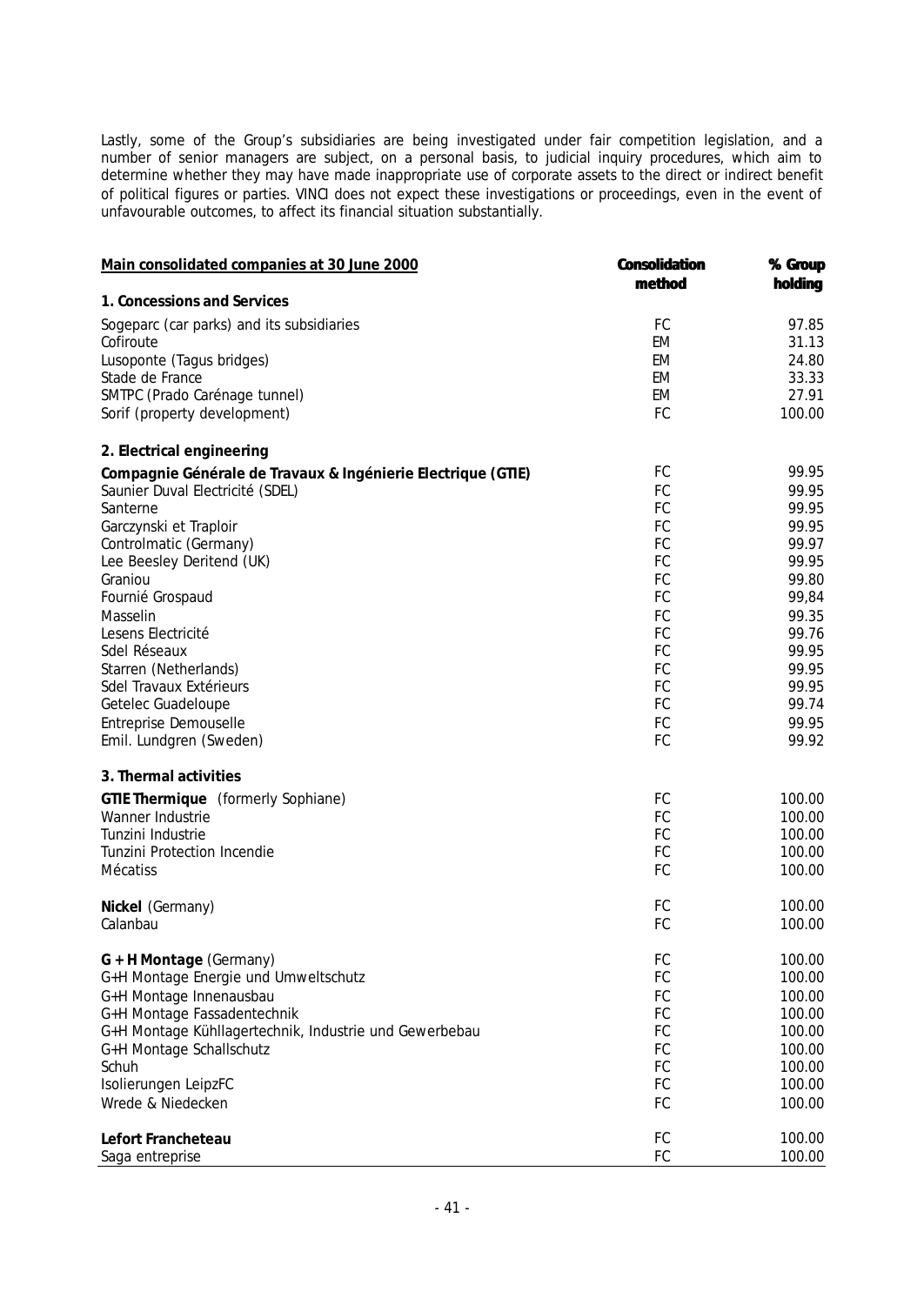| 4. Roads                                  |    |                  |
|-------------------------------------------|----|------------------|
| Eurovia France                            | FC | 100.00           |
| Eurovia Champagne-Ardenne Lorraine        | FC | 100.00           |
| Eurovia Alsace Franche-Comté              | FC | 100.00           |
| Gercif-Emulithe                           | FC | 100.00           |
| Rol Normandie                             | FC | 100.00           |
| Moter                                     | FC | 99.46            |
| Valentin                                  | FC | 100.00           |
| <b>TSS</b>                                | FC | 100.00           |
| Eurovia Méditerranée                      | FC | 100.00           |
| Carrières de Chailloué                    | FC | 100.00           |
| SPRD (Poland)                             | FC | 87.25            |
| PBK (Poland)                              | FC | 100.00           |
|                                           | FC | 100.00           |
| Boucher (Belgium)<br>Cardem               | FC |                  |
|                                           |    | 100.00           |
| Eurovia GmbH (Germany)                    | FC | 100.00           |
| <b>SGE Verkehrsbau Union</b>              | FC | 100.00           |
| Teerbau Konzern                           | FC | 100.00           |
| 5. Building and civil engineering         |    |                  |
| Sogea                                     | FC | 100.00           |
| Sicra                                     | FC | 100.00           |
| Sogea Nord Ouest                          | FC | 100.00           |
| Satom et ses filiales                     | FC | 100.00           |
| Sogea Sud                                 | FC | 100.00           |
| SBTPC (Reunion)                           | FC | 100.00           |
| Sogea Sud-Ouest                           | FC | 100.00           |
| Sogea Est                                 | FC | 100.00           |
| Sogea Atlantique                          | FC | 100.00           |
| Caroni Construction                       | FC | 100.00           |
| Denys (Belgium)                           | FC | 100.00           |
| Sobea Ile-de-France                       | FC | 100.00           |
| Dodin                                     | FC | 100.00           |
|                                           | FC |                  |
| Chanzy-Pardoux                            | FC | 100.00<br>100.00 |
| Sogea Rhône-Alpes                         | FC |                  |
| Sogea Bretagne                            |    | 100.00           |
| Campenon Bernard Ouest                    | FC | 100.00           |
| Sogea Réunion                             | FC | 100.00           |
| Sogea Martinique                          | FC | 100.00           |
| Norwest Holst (UK)                        | FC | 100.00           |
| Norwest Holst construction                | FC | 100.00           |
| Rosser and Russel                         | FC | 100.00           |
| SGE Holst Investment Ltd                  | FC | 100.00           |
| Campenon Bernard                          | FC | 100.00           |
| Bateg                                     | FC | 100.00           |
| Deschiron                                 | FC | 100.00           |
| Campenon Bernard Construction             | FC | 100.00           |
| Brüggemann (Germany)                      | FC | 96.94            |
| Bâtiments et Ponts Construction (Belgium) | FC | 100.00           |
| Klee and its subsidiaries (Germany)       | FC | 100.00           |
| Socaso                                    | PC | 66.67            |
| Hagen (Portugal)                          | FC | 99.96            |
| Campenon Bernard Régions                  | FC | 100.00           |
|                                           |    |                  |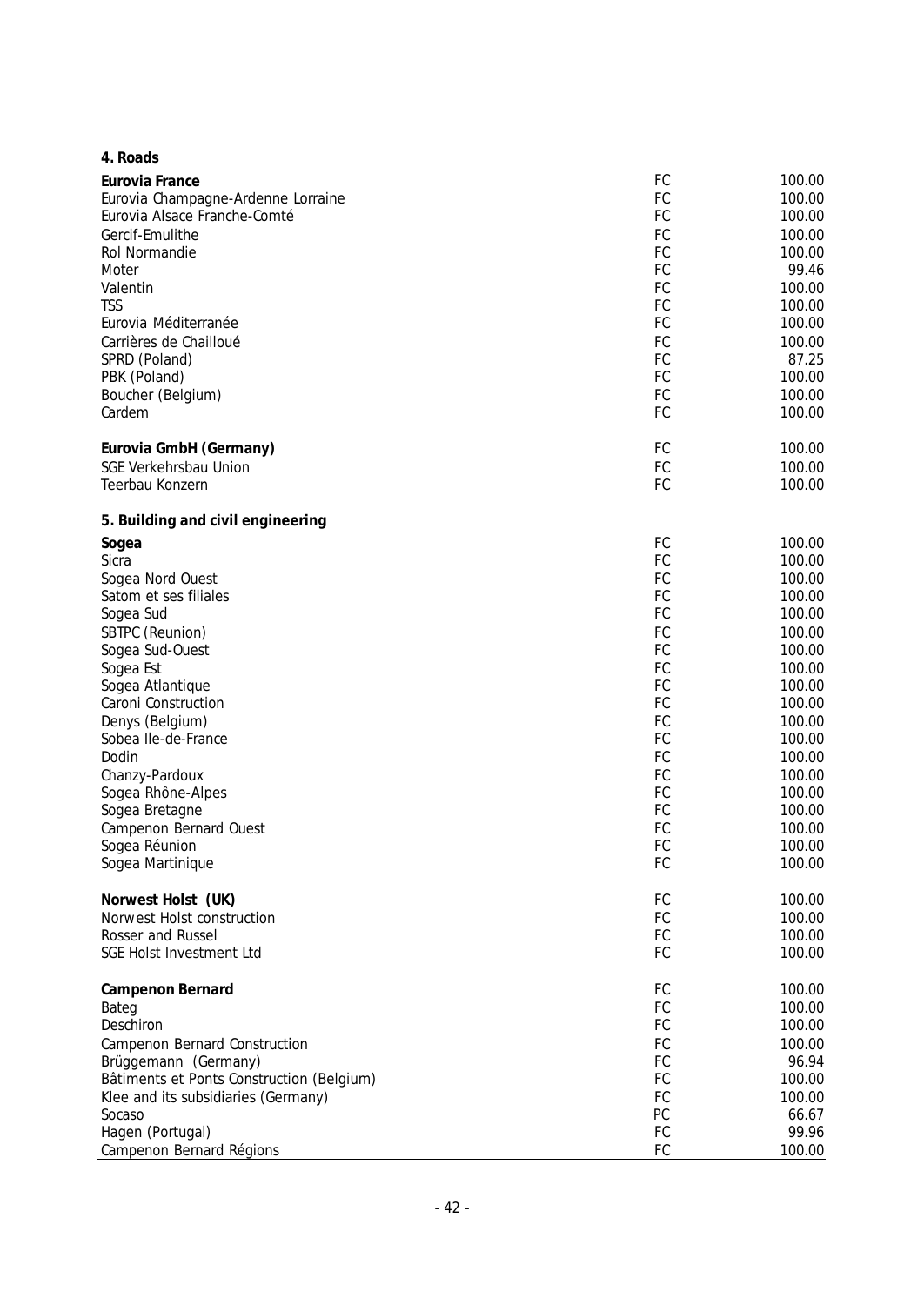| E M C C                                           | FC        | 100.00 |
|---------------------------------------------------|-----------|--------|
| Méridionale Construction et Bâtiment              | FC        | 100.00 |
| Warbud (Poland)                                   | FC        | 65.41  |
| Algemeen Bouw En Betonbedrijf (Netherlands)       | FC        | 100.00 |
| First Czech Construction Company (Czech Republic) | FC        | 100.00 |
| Lamy                                              | FC        | 100.00 |
| C <sub>3</sub> B                                  | FC        | 100.00 |
| T P I lle de France                               | FC        | 100.00 |
| Freyssinet                                        | FC        | 100.00 |
| Freyssinet International et Cie                   | FC        | 100.00 |
| <b>Freyssinet France</b>                          | FC        | 100.00 |
| Terre Armée International                         | FC        | 100.00 |
| RECO (USA)                                        | FC        | 100.00 |
| PSC Freyssinet (UK)                               | FC        | 100.00 |
| Immer Property (Australia)                        | FC        | 70.00  |
| Freyssinet Espagne (Spain)                        | <b>PC</b> | 50.00  |
| Tierra Armada (Spain)                             | <b>PC</b> | 50.00  |
| Freyssinet de Mexico                              | <b>PC</b> | 30.99  |
| SBT Brückentechnik (Germany)                      | FC        | 100.00 |
| <b>Menard Soltraitement</b>                       | FC        | 100.00 |

*FC: fully consolidated companies PC: proportionately consolidated companies EM: companies accounted for by the equity method*

## **3.3. Individual financial statements at 30 September 2000**

The balance sheet and the statement of income of the VINCI holding company are prepared in accordance with French legal and regulatory provisions and with generally accepted accounting practice, applied in a consistent manner. VINCI's individual financial statements for the first nine months show a corporate profit of 88 million euros, of which 12 million euros are attributed to the third quarter of 2000. An analysis of the individual financial statements for this last quarter brings the following main features to light:

- income inflows from French subsidiaries increased by 26.1 million euros in the third quarter; this improvement is due to a dividend of 13.4 million euros to be received from Sogeparc, and to income inflows of 12.7 million euros from subsidiaries constituted as general partnerships (essentially Campenon Bernard);
- financial expenses increased by 13.1 million euros in the third quarter;
- tax recoveries from subsidiaries consolidated for tax purposes went up by 30.1 million euros in the third quarter;
- a depreciation provision of 25.6 million euros was set aside for shares in VINCI Deutschland.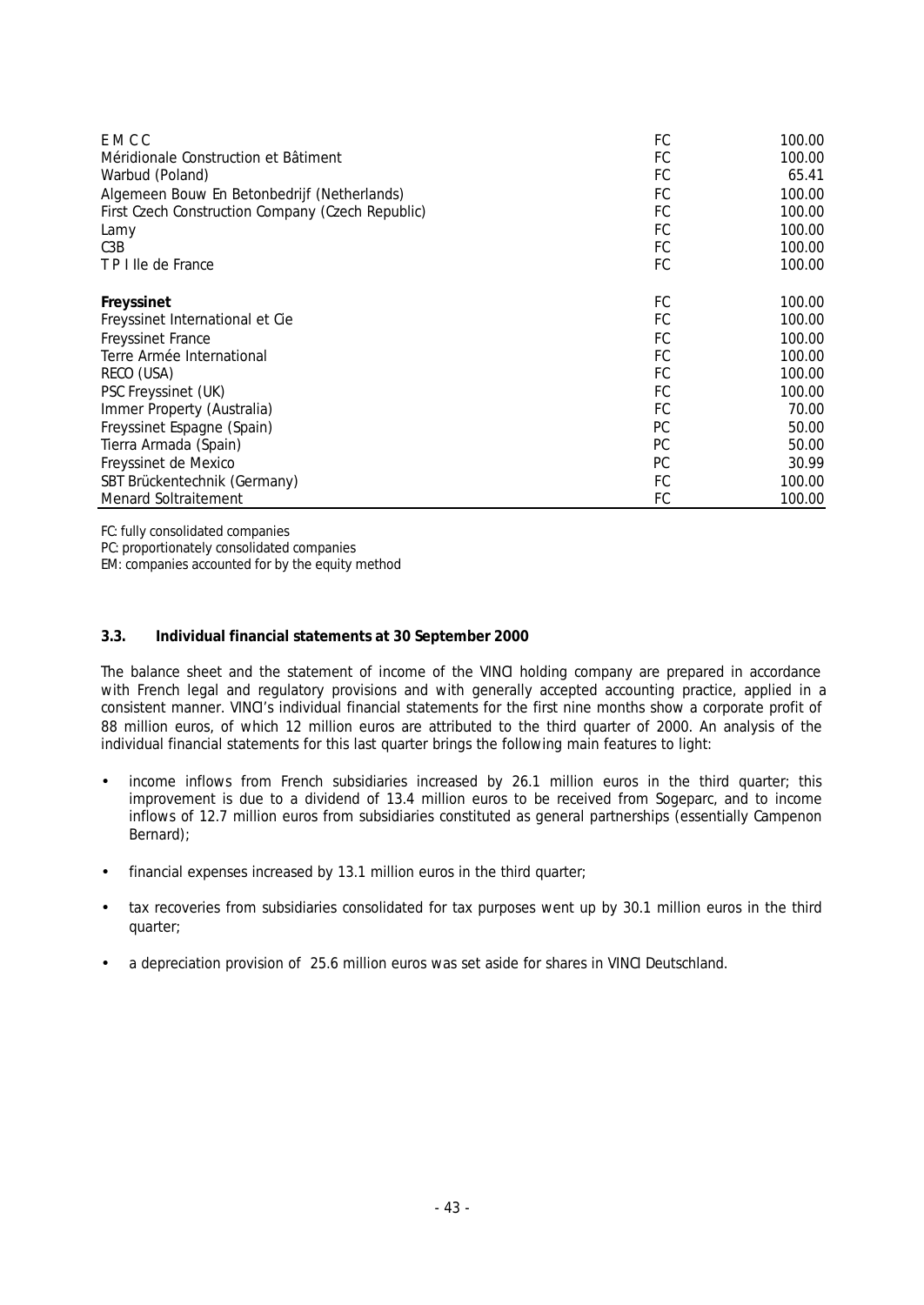| <b>ASSETS</b>                                  | 30 September | 30 June | 31 December |
|------------------------------------------------|--------------|---------|-------------|
| (in millions of euros)                         | 2000         | 2000    | 1999        |
| Intangible assets                              | 0.1          | 0.1     | 0.1         |
| Tangible assets                                | 3.7          | 3.6     | 3.5         |
| Financial assets                               | 1,763.3      | 1,814.6 | 1,742.9     |
| Deferred charges                               | 4.4          | 4.7     | 5.3         |
| TOTAL FIXED ASSETS                             | 1,771.6      | 1,823.1 | 1,751.8     |
| Trade accounts receivable and related accounts | 6.1          | 4.1     | 7.5         |
| Other accounts receivable                      | 99.6         | 45.8    | 44.5        |
| Marketable securities                          | 448.6        | 413.5   | 593.9       |
| Cash                                           | 133.0        | 135.2   | 44.3        |
| Prepaid expenses                               | 6.9          | 6.5     | 0.8         |
| TOTAL CURRENT ASSETS                           | 694.3        | 605.1   | 691.1       |
| <b>Translation differential</b>                | 1.2          | 0.1     | 0.1         |
| <b>TOTAL ASSETS</b>                            | 2.467.1      | 2,428.2 | 2,443.0     |

| <b>LIABILITIES</b>                     | 30 September | 30 June | 31 December |
|----------------------------------------|--------------|---------|-------------|
| (in millions of euros)                 | 2000         | 2000    | 1999        |
| Capital                                | 533.5        | 529.2   | 523.4       |
| Additional paid-in capital             | 100.7        | 93.3    | 83.6        |
| Legal reserve                          | 33.0         | 33.0    | 29.2        |
| Regulated reserves                     | 30.9         | 30.9    | 30.9        |
| Retained earnings                      | 13.7         | 13.7    |             |
| Net income for the year                | 88.0         | 76.0    | 76.7        |
| SHAREHOLDERS' EQUITY                   | 799.9        | 776.2   | 743.7       |
| PROVISIONS FOR LIABILITIES AND CHARGES | 31.2         | 33.0    | 34.7        |
| Financial debt                         | 1,564.2      | 1,570.4 | 1,613.3     |
| Other liabilities                      | 68.6         | 48.3    | 51.1        |
| Deferred income                        | 0.3          | 0.3     |             |
| TOTAL                                  | 1,633.1      | 1,618.9 | 1,664.4     |
| <b>Translation differential</b>        | 2.9          | 0.1     | 0.1         |
| <b>TOTAL LIABILITIES</b>               | 2,467.1      | 2,428.2 | 2,443.0     |

| STATEMENT OF INCOME                       |              | 30 June | 31 December |
|-------------------------------------------|--------------|---------|-------------|
|                                           | 30 September |         |             |
| (in millions of euros)                    | 2000         | 2000    | 1999        |
| Net sales                                 | 13.5         | 11.3    | 16.3        |
| Provision reversals and deferred expenses | 10.4         | 4.7     | 7.6         |
| Other revenue                             | 18.4         | 11.8    | 29.1        |
| Operating revenue                         | 42.3         | 27.8    | 52.9        |
| Other purchases and external expenses     | (26.3)       | (16.4)  | (30.8)      |
| Taxes                                     | (1.0)        | (0.6)   | (1.2)       |
| Salaries, wages and payroll taxes         | (19.9)       | (14.5)  | (32.4)      |
| Depreciation                              | (1.2)        | (0.8)   | (0.8)       |
| Provisions                                | (0.2)        | (0.2)   | (2.1)       |
| Other operating expenses                  | (0.2)        | (0.2)   | (7.7)       |
| Operating expense                         | (48.8)       | (32.7)  | (75.1)      |
| Share in income of joint ventures         | 0.1          | 0.3     | 1.2         |
| NET OPERATING EXPENSE                     | (6.4)        | (4.6)   | (21.0)      |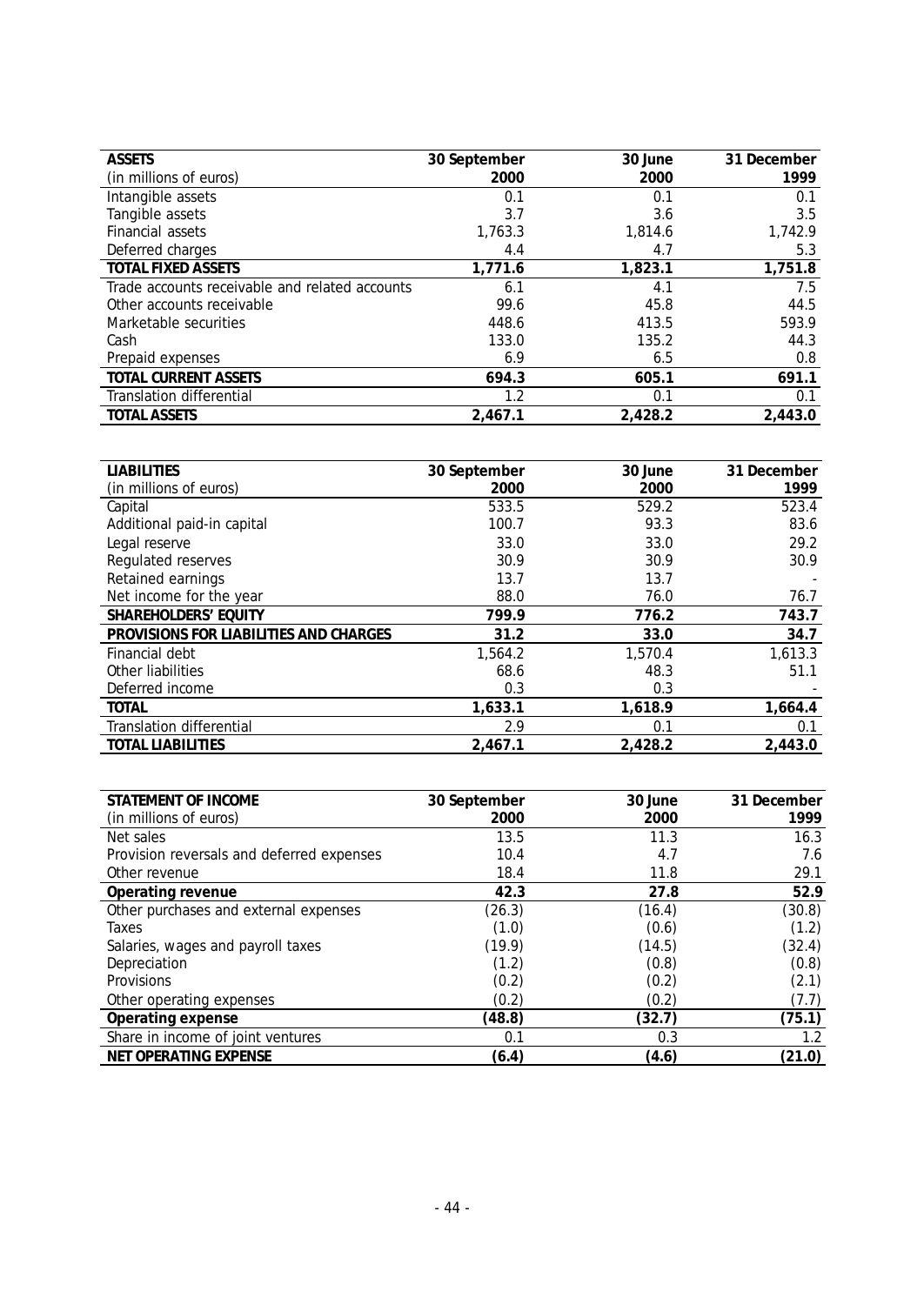| Income from investments in subsidiaries | 102.5  | 76.6   | 111.4  |
|-----------------------------------------|--------|--------|--------|
| and affiliated companies                |        |        |        |
| Income from other securities and loans  | 0.5    | 0.3    | 0.6    |
| Interest and similar income             | 18.1   | 10.6   | 11.7   |
| Net gains on disposals of marketable    |        |        |        |
| securities                              | 7.5    | 5.3    | 12.2   |
| Foreign currency translation gain       | 0.5    | 0.1    | 0.5    |
| Provision reversals and deferred        |        |        |        |
| expenses transferred to assets          | 3.0    |        | 1.7    |
| Financial income                        | 132.1  | 93.1   | 138.1  |
| Expenses associated with investments in |        |        |        |
| subsidiaries and affiliated companies   | (3.5)  | (0.6)  | (2.4)  |
| Interest and similar expenses           | (57.0) | (34.3) | (37.2) |
| Net loss on disposals of marketable     |        |        |        |
| securities                              |        |        | (0.1)  |
| Foreign currency translation loss       | (0.9)  | (0.1)  | (1.4)  |
| Depreciation and provision              | (26.8) | (0.6)  | (0.2)  |
| Financial expense                       | (88.2) | (35.5) | (41.2) |
| NET FINANCIAL INCOME                    | 43.9   | 57.6   | 96.9   |
| NET OPERATING EXPENSE PLUS NET          | 37.6   | 53.0   | 75.9   |
| FINANCIAL INCOME                        |        |        |        |
| From operating transactions             | 0.6    | 0.6    | 0.2    |
| From operating transactions             | 1.5    | 0.1    | 10.1   |
| Provision reversals and deferred        |        |        |        |
| expenses transferred to assets          | 6.2    | 5.7    | 11.7   |
| <b>Exceptional income</b>               | 8.3    | 6.4    | 22.2   |
| From operating transactions             | (12.7) | (9.4)  | (3.1)  |
| From operating transactions             | (0.8)  |        | (5.8)  |
| Depreciation and provision              | (4.5)  | (3.9)  | (48.3) |
| <b>Exceptional expense</b>              | (17.9) | (13.3) | (57.3) |
| NET EXCEPTIONAL EXPENSE                 | (9.7)  | (7.0)  | (35.2) |
| Income tax                              | 60.1   | 30.0   | 36.0   |
| <b>NET INCOME</b>                       | 88.0   | 76.0   | 76.7   |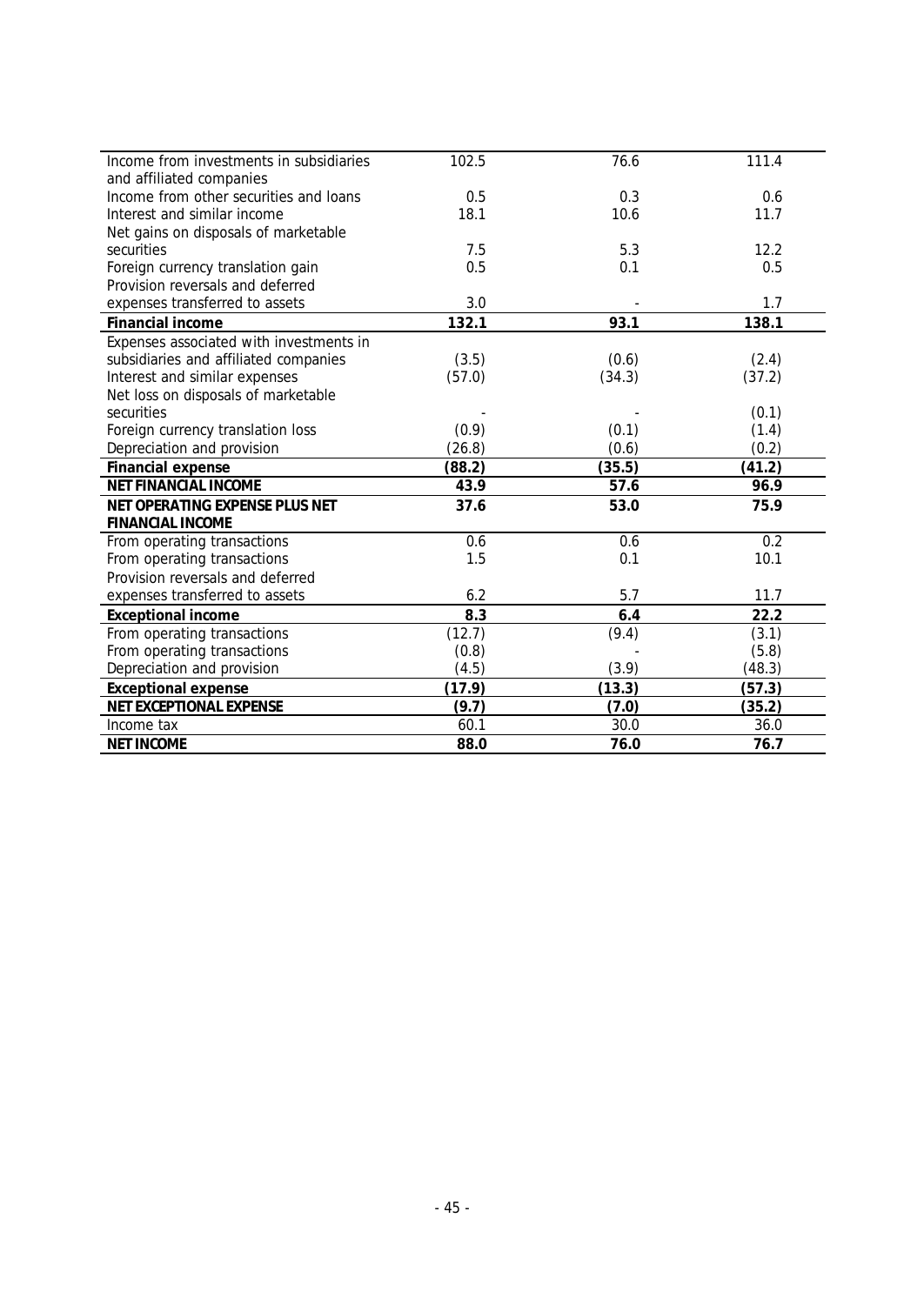## **4. PRESENTATION OF THE ABSORBED COMPANY: GROUPE GTM**

A reference document registered with the COB on 14 April 2000 under no. R.00-151, as well as an Information Note approved by the COB on 28 July 2000 under no. 00-1362, constitute an integral part of the present document: they describe the business of GROUPE GTM and its subsidiaries, its legal, economic and financial situation, its recent development and its future prospects.

These documents are available upon request, through the post, by telephone or in person at GROUPE GTM Head Office (Legal Department) – 61, avenue Jules Quentin – 92000 Nanterre (tel : +33 1 46 95 77 40) or from the VINCI web site (www.groupe-vinci.com).

# **4.1. Main events having occurred since 28 July 2000**

- 2 October 2000: The Board of Directors of GROUPE GTM took note of the success of VINCI's friendly public exchange offer, and approved the plan to merge GROUPE GTM by absorption with VINCI. Moreover, it coopted Bernard HUVELIN as Board Member and appointed Jérôme TOTLOT Chairman and Chief Executive Officer, to replace Jean-Louis BRAULT.
- 4 October 2000: Presentation of GROUPE GTM's financial statements for the first half of 2000. The pro forma consolidated financial results of VINCI, including GROUPE GTM, at 30 June 2000 are set out in Paragraph 2.5.4 of the present document. The consolidated financial statements of GROUPE GTM at 30 June 2000, as published in the BALO of 30 October 2000, are re-transcribed below.

## **4.2. Consolidated financial statements at 30 June 2000**

## 4.2.1. Business report

*"Consolidated net sales in the first half came to 3,965 million euros, compared with 3,102 million euros in the first half of 1999, for +28%, or +12% on a like-to-like basis. Business in the concessions and roadworks sectors expanded in a sustained manner. On 30 June 2000, the order book stood at 5,309 million euros, to be compared with 4,688 million euros on 1 January 2000, for an increase of 13%, and with 4,445 million euros on 30 June 1999, for an increase of 19%.*

*Operating income plus net financial income in the first six months came to 47 million euros, against 31 million euros for the comparable period in 1999. Net income stood at 123 million euros, or at 50 million euros when capital gains from disposals are excluded, against 17 million euros in the first half of 1999. All business sectors posted income rises.*

*The beginning of the financial year 2000 was marked first and foremost by the friendly public exchange offer for GROUPE GTM launched by VINCI. The parity offered was 12 VINCI shares for every 5 GROUPE GTM shares. At the end of the offer period, VINCI became the owner of 97.4% of GROUPE GTM's shares.*

*Simultaneously with this public exchange offer, it was decided to sell back the assets of the industrial division, namely the companies Entrepose, Delattre Levivier, L'Entreprise Industrielle and GTMH, to Suez Lyonnaise des Eaux. The agreed sale price is 280 million euros.*

*In order to simplify the legal structure of the new VINCI Group, and to improve the presentation of its financial position, it was also decided that GROUPE GTM would merge with VINCI by absorption. This operation should be finalised by the end of the calendar year, and will occur under conditions analogous to those of the public exchange offer."*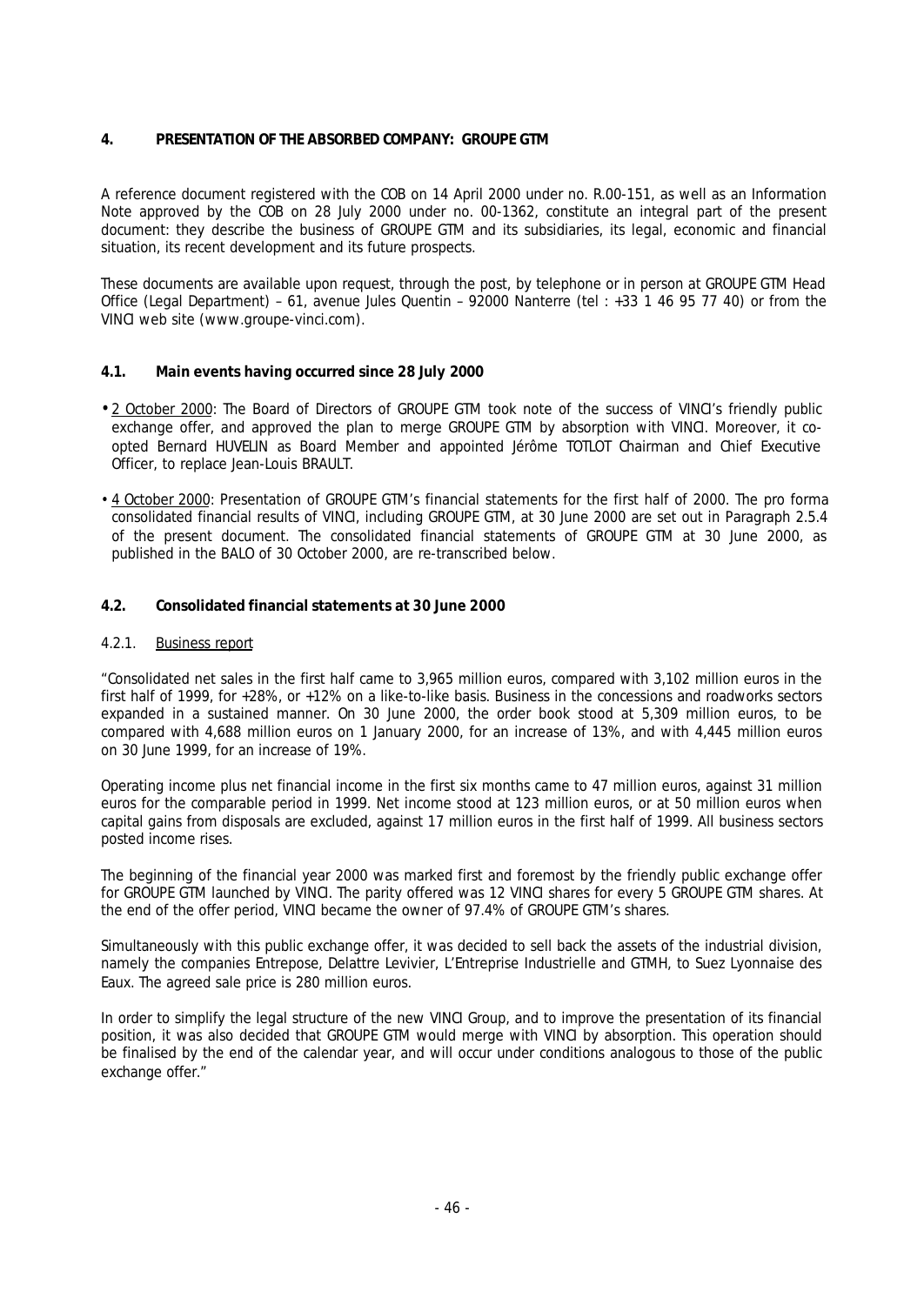## 4.2.2. Financial statements

| <b>ASSETS</b>                            | <b>Notes</b>    | $1st$ half               | $1st$ half       | FY 1999 |
|------------------------------------------|-----------------|--------------------------|------------------|---------|
|                                          |                 | 2000                     | 1999             |         |
| (in millions of euros)                   |                 |                          |                  |         |
| Intangible assets                        | $\overline{4}$  | 357                      | $\overline{372}$ | 30      |
| Goodwill                                 | 5               | 228                      | 194              | 148     |
| Tangible assets                          | 6               | 1,033                    | 1,000            | 1,008   |
| Investments accounted for by the equity  | 7               | 410                      | 412              | 442     |
| method                                   |                 |                          |                  |         |
| Other financial investments              | 8               | 73                       | 87               | 218     |
| Financial receivables                    | 13              | 221                      | 181              | 261     |
| TOTAL FIXED ASSETS                       |                 | 2,322                    | 2,246            | 2,107   |
| Inventory and work in progress           |                 | 593                      | 760              | 1,044   |
| Trade receivables and similar            |                 | 2,914                    | 2,607            | 2,505   |
| Other receivables                        |                 | 898                      | 830              | 932     |
| TOTAL CURRENT ASSETS                     |                 | 4,405                    | 4,197            | 4,481   |
| Marketable securities                    | <b>Q</b>        | 247                      | 346              | 197     |
| Cash                                     |                 | 298                      | 395              | 263     |
| <b>TOTAL LIQUID ASSETS</b>               |                 | 545                      | 741              | 460     |
| Adjustment account                       | 10              | 269                      | 224              | 133     |
| <b>TOTAL ASSETS</b>                      |                 | 7,541                    | 7,408            | 7,181   |
|                                          |                 |                          |                  |         |
|                                          |                 |                          |                  |         |
|                                          |                 |                          |                  |         |
| <b>LIABILITIES</b>                       | <b>Notes</b>    | $\overline{1^{st}}$ half | $1st$ half       | FY 1999 |
|                                          |                 | 2000                     | 1999             |         |
| (in millions of euros)                   |                 |                          |                  |         |
| Capital stock                            |                 | 124                      | 123              | 122     |
| Additional paid-in capital               |                 | 278                      | 311              | 302     |
| Reserves                                 |                 | 435                      | 313              | 308     |
| Net income (group share)                 |                 | 123                      | 143              | 17      |
| Shareholders' equity                     | $\overline{11}$ | 960                      | 890              | 749     |
| Minority interest                        |                 | 140                      | 133              | 135     |
| Provisions for liabilities and charges   | 12              | 981                      | 1,004            | 912     |
| Perpetual subordinated debt              | $\overline{13}$ | 26                       | 28               | $30\,$  |
| Financial debt                           |                 | 819                      | 850              | 719     |
| Advances received or invoiced on work in |                 |                          |                  |         |
| progress                                 |                 | 544                      | 780              | 995     |
| Trade payables and similar               |                 | 1,846                    | 1,765            | 1,671   |
| Other payables                           |                 | 1,560                    | 1,484            | 1,470   |
| <b>TOTAL DEBT</b>                        |                 | 4,769                    | 4,879            | 4,855   |
| Bank overdraft                           |                 | 228                      | 147              | 237     |
| Adjustment account                       | 15              | 437                      | 327              | 263     |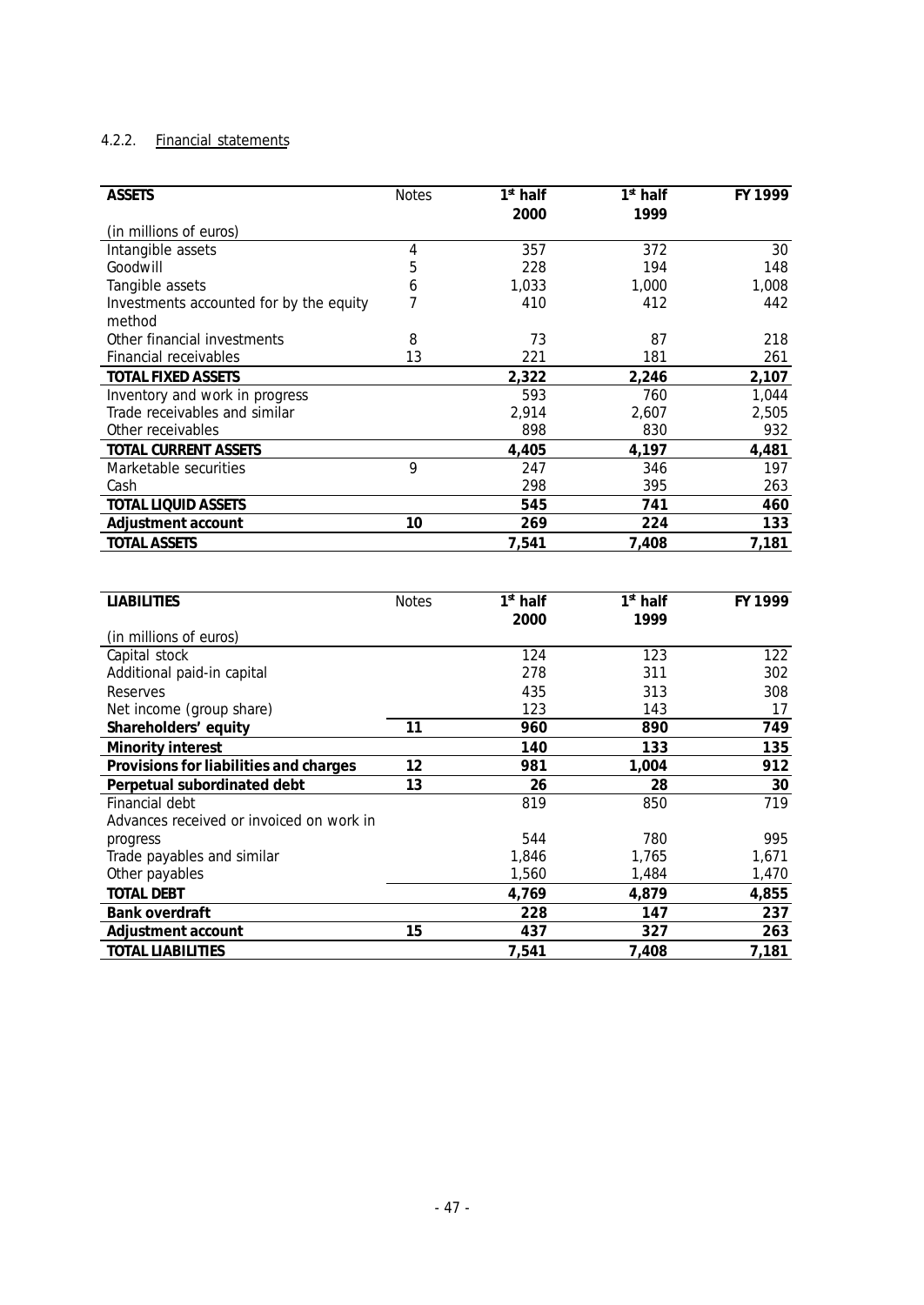| STATEMENT OF INCOME                              | <b>Notes</b> | $\overline{1}$ <sup>st</sup> half | $1st$ half  | FY 1999           |
|--------------------------------------------------|--------------|-----------------------------------|-------------|-------------------|
| (in millions of euros)                           |              | 2000                              | 1999        |                   |
| <b>OPERATING INCOME</b>                          |              |                                   |             |                   |
| Revenue from works and services                  |              | 4,052                             | 3,698       | 8358              |
| Variation in inventory/work in progress          |              | $-216$                            | $-320$      | $-662$            |
| Sales                                            | 1            | 3,836                             | 3,378       | 7696              |
| Capitalised expenses                             |              | 6                                 | 24          | 48                |
| Other income                                     |              | 93                                | 54          | 123               |
| Expenses transferred                             |              | 65                                | 61          | 165               |
|                                                  |              | 4,000                             | 3,517       | 8,032             |
| <b>OPERATING EXPENSES</b>                        |              |                                   |             |                   |
| Purchases and external expenses                  |              | $-2,714$                          | $-2,418$    | $-5,477$          |
| Taxes                                            |              | $-69$                             | $-61$       | $-136$            |
| Salaries, wages and payroll taxes                |              | $-1,091$                          | $-900$      | $-1,992$          |
|                                                  |              | $-3,874$                          | $-3,379$    | $-7,605$          |
| Share in income of joint venture                 |              | 15                                | 20          | 11                |
| Depreciation                                     |              | $-112$                            | $-104$      | $-247$            |
| Net provision allowance                          |              | 29                                | $-23$       | $-17$             |
|                                                  |              |                                   |             |                   |
| OPERATING INCOME                                 |              | 58                                | 31          | 174               |
|                                                  |              |                                   |             |                   |
| Revenue from unconsolidated holdings             |              | 2                                 | 2           | 9                 |
| Currency gain (loss)                             |              | $-1$                              | 5           | 8                 |
| Net interest                                     |              | $-14$                             | -8          | -34               |
| Net provision allowance                          |              | $\overline{2}$                    | 1           | $-1$              |
| NET FINANCIAL INCOME / (EXPENSE)                 |              | $-11$                             | $\mathbf 0$ | $-18$             |
|                                                  |              |                                   |             |                   |
| OPERATING INCOME PLUS NET FINANCIAL              |              |                                   |             |                   |
| <b>INCOME</b>                                    |              | 47                                | 31          | 156               |
|                                                  |              |                                   |             |                   |
| Proceeds from disposals of fixed assets          | 2            | 97                                | -8          | 99                |
| Other exceptional income / (expense)             |              | $-10$                             | $-6$        | $-27$             |
| Net provision allowance                          |              | 7                                 |             | -76               |
| EXCEPTIONAL INCOME                               |              | 94                                | $-14$       | $-4$              |
|                                                  |              |                                   |             |                   |
| Income tax<br>Share in net earnings of companies | 3            | $-38$                             | $-19$       | -40               |
| accounted for by the equity method               |              | 28                                | 31          | 61                |
|                                                  |              |                                   |             |                   |
| NET INCOME (before goodwill                      |              |                                   |             |                   |
| amortisation)                                    |              | 131                               | 29          | 173               |
| Goodwill amortisation                            |              | $-5$                              | $-7$        | $-18$             |
|                                                  |              |                                   |             |                   |
| <b>NET INCOME</b>                                |              | 126                               | 22          | 155               |
| Of which Group share                             |              | 123                               | 17          | 143               |
| Of which minority interest                       |              | 3                                 | 5           | $12 \overline{ }$ |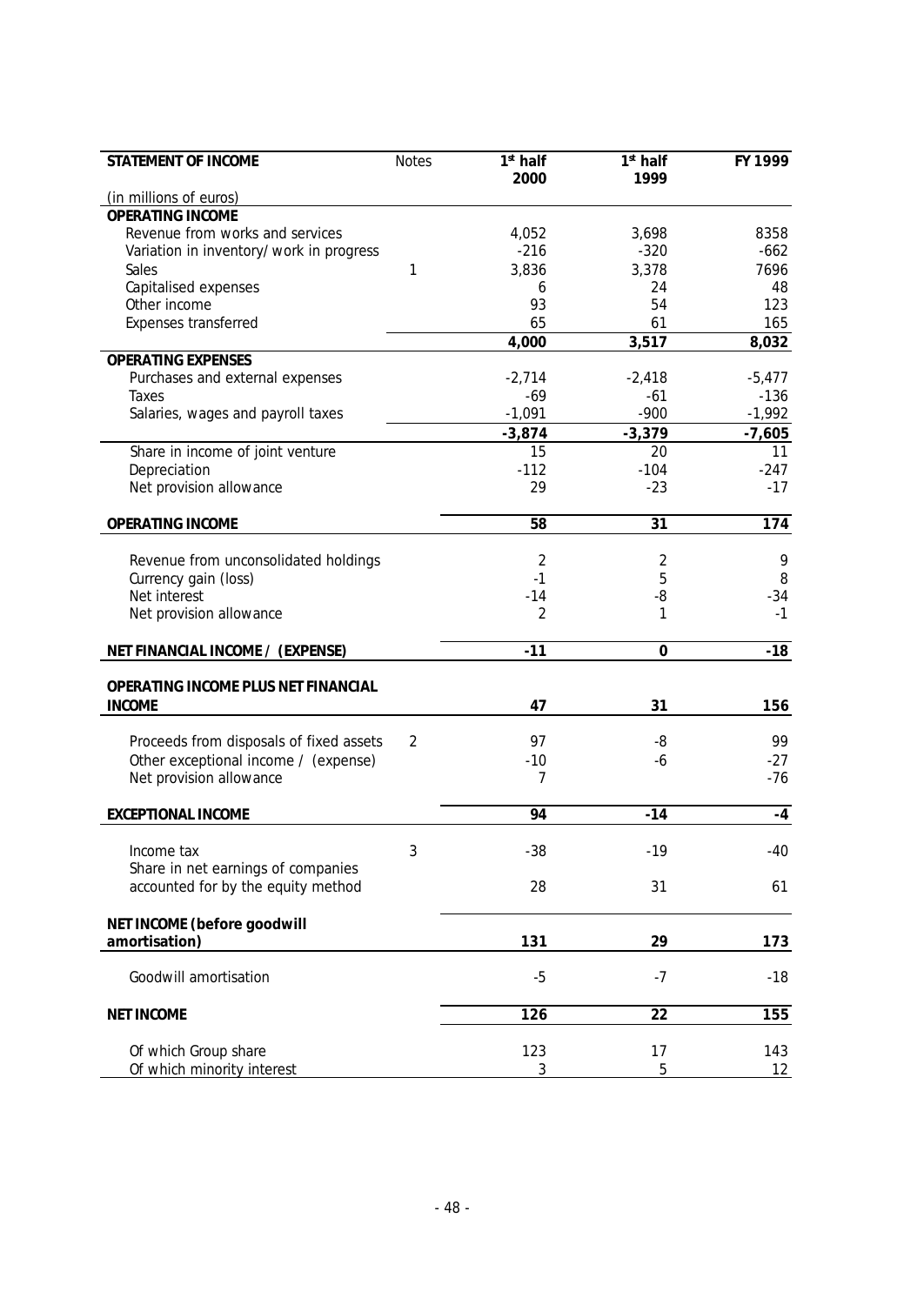| CASH FLOW STATEMENT                                     | $1st$ half |                | $1st$ half |           | FY 1999   |        |
|---------------------------------------------------------|------------|----------------|------------|-----------|-----------|--------|
| (in millions of euros)                                  | 2000       |                |            | 1999      |           |        |
| CASH AT THE BEGINNING OF THE PERIOD                     |            | 595            |            | 364       |           | 363    |
| Exchange rates differences (gap between                 |            |                |            |           |           |        |
| opening and closing rates)                              |            | $\overline{2}$ |            | 8         |           | 12     |
| Scope of consolidation (mergers,                        |            |                |            |           |           |        |
| restatements )<br>RESTATED CASH AT THE BEGINNING OF THE |            | 5<br>602       |            | 11<br>383 |           | 91     |
| PERIOD                                                  |            |                |            |           |           | 466    |
| Operating cash flow                                     |            | 114            |            | 159       |           | 373    |
| - net income from consolidated                          |            |                |            |           |           |        |
| companies                                               | 98         |                | $-9$       |           | 94        |        |
| - dividends received from companies                     |            |                |            |           |           |        |
| accounted for by the equity method                      | 11         |                | 13         |           | 35        |        |
| - depreciation                                          | 116        |                | 111        |           | 265       |        |
| - provisions                                            | $-28$      |                | 36         |           | 112       |        |
| - proceeds from disposals of assets                     |            |                |            |           |           |        |
|                                                         | $-82$      |                | 4          |           | $-99$     |        |
| - deferred taxes                                        | $-1$       |                | 4          |           | $-34$     |        |
| Change in working capital requirement                   |            | $-216$         |            | $-110$    |           | 256    |
| 1 - CASH FLOW FROM OPERATING<br>TRANSACTIONS            |            | $-102$         |            | 49        |           | 629    |
| Acquisitions or increase in fixed                       |            |                |            |           |           |        |
| assets                                                  |            | $-226$         |            | $-254$    |           | $-594$ |
| - tangible and intangible assets                        | $-124$     |                | $-137$     |           | $-281$    |        |
| - equity holdings                                       | $-51$      |                | $-107$     |           | $-283$    |        |
| - other financial investments                           | $-51$      |                | $-10$      |           | $-30$     |        |
| Changes in expenses to be deferred to                   |            | -6             |            | -8        |           | $-18$  |
| future years                                            |            |                |            |           |           |        |
| Disposals or decrease in fixed                          |            | 151            |            | 25        |           | 182    |
| assets                                                  |            |                |            |           |           |        |
| - tangible and intangible assets                        | 27<br>107  |                | 15         |           | 47<br>108 |        |
| - equity holdings<br>- other financial investments      | 17         |                | 10         |           | 27        |        |
| 2 - CASH FLOW FROM INVESTMENT                           |            | $-81$          |            | $-237$    |           | $-430$ |
| TRANSACTIONS                                            |            |                |            |           |           |        |
| Dividends paid                                          |            | $-42$          |            | $-29$     |           | $-29$  |
| Repayment of borrowings                                 |            | $-204$         |            | $-96$     |           | $-171$ |
| Own shares                                              |            | -18            |            |           |           | $-2$   |
| Increase in borrowings                                  |            | 157            |            | 150       |           | 116    |
| Increase in share capital and minority                  |            | 5              |            | 3         |           | 16     |
| interest                                                |            |                |            |           |           |        |
| 3 - CASH FLOW FROM FINANCING                            |            | $-102$         |            | 28        |           | $-70$  |
| TRANSACTIONS                                            |            |                |            |           |           |        |
| TOTAL CASH FLOW $(1 + 2 + 3)$                           |            | $-285$         |            | $-160$    |           | 129    |
| Exchange rates differences                              |            |                |            | $-1$      |           |        |
| CASH AT THE END OF THE PERIOD                           |            | 317            |            | 223       |           | 595    |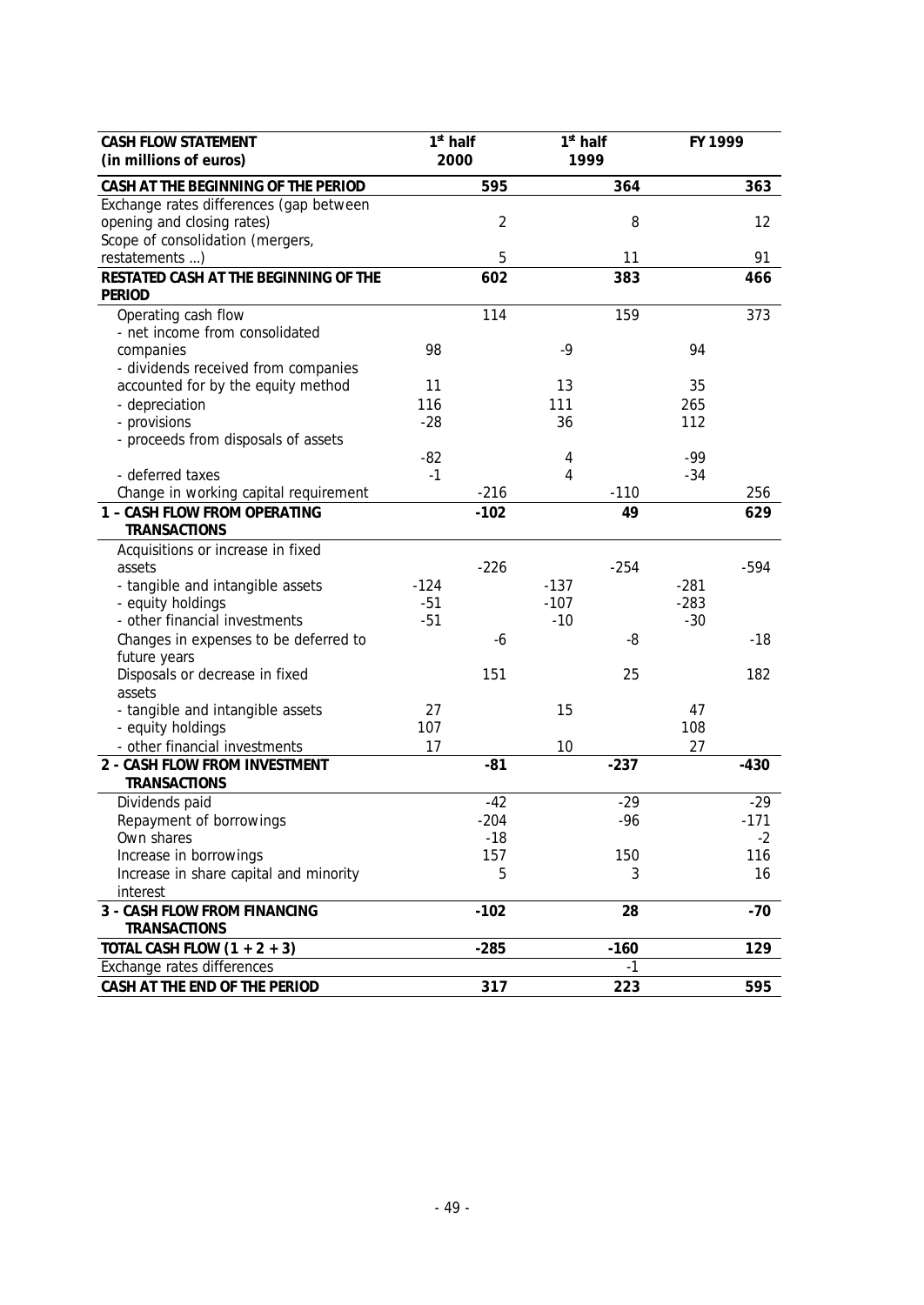## **NOTES TO THE FINANCIAL STATEMENTS FOR THE FIRST HALF OF 2000**

## **ACCOUNTING AND VALUATION POLICIES**

## **GENERAL PRINCIPLES**

The consolidated financial statements are prepared in accordance with Regulation 99-02, dated 29 April 1999, of the Accounting Regulations Committee. The only change, subsequent to the application of this Regulation as of 1 January 2000, has to do with the adoption of the broader scope of the concept of deferred taxes. In this respect, deferred taxes are reported for the first time on the following items:

• differences between the book values and values for tax purposes of assets and liabilities included in the balance sheet;

• provisions having resulted in tax savings in the individual financial statements and eliminated in the process of consolidation.

As a result, an amount of 11.2 million euros was entered and charged against shareholders' equity at the beginning of the period. The impact of this accounting change on the period's income figures is not significant. With this sole exception, the valuation rules and methods applied at 30 June 2000 are identical to those used to close the last financial year and described in the last annual report.

## **SPECIAL PROVISIONS APPLICABLE TO CLOSING OF THE SEMI-ANNUAL ACCOUNTS**

Generally speaking, no correction was made in the semi-annual financial statements for the impact of seasonal factors.

Any revenue received, whether cyclical or occasional (e.g., as a result of claims or dividends), is accounted for in exactly the same way as at the end of the financial year.

Expenses in the period are also booked under the same conditions as at year end. Certain expenses that are estimated on an annual basis are then stated in proportion to the elapsed period.

Liabilities arising in the first six months, including those whose resolution is expected in the second half of the year, are covered by provisions at the closing of the period. In particular, in the case of contracts in deficit, losses upon completion known in the course of the first six months are fully covered by provisions at 30 June.

#### **Valuation of tax liability**

The actual tax charge for the half year is the result of the addition, separately for each entity that is independent for tax purposes, of:

- taxes due, calculated by applying the prevailing tax rate to taxable income for the six months;
- and the deferred tax charge or revenue resulting from timing differences between the book values and the values for tax purposes of assets and liabilities.

The reporting of deferred tax assets on deductible timing differences is subject to the existence of a high probability of such differences coinciding with future taxable profits.

#### **Pension commitments**

No actuarial calculations are made at the close of the first half year. The pension charge for the six months is equal to half the net charge expected for the year as a whole.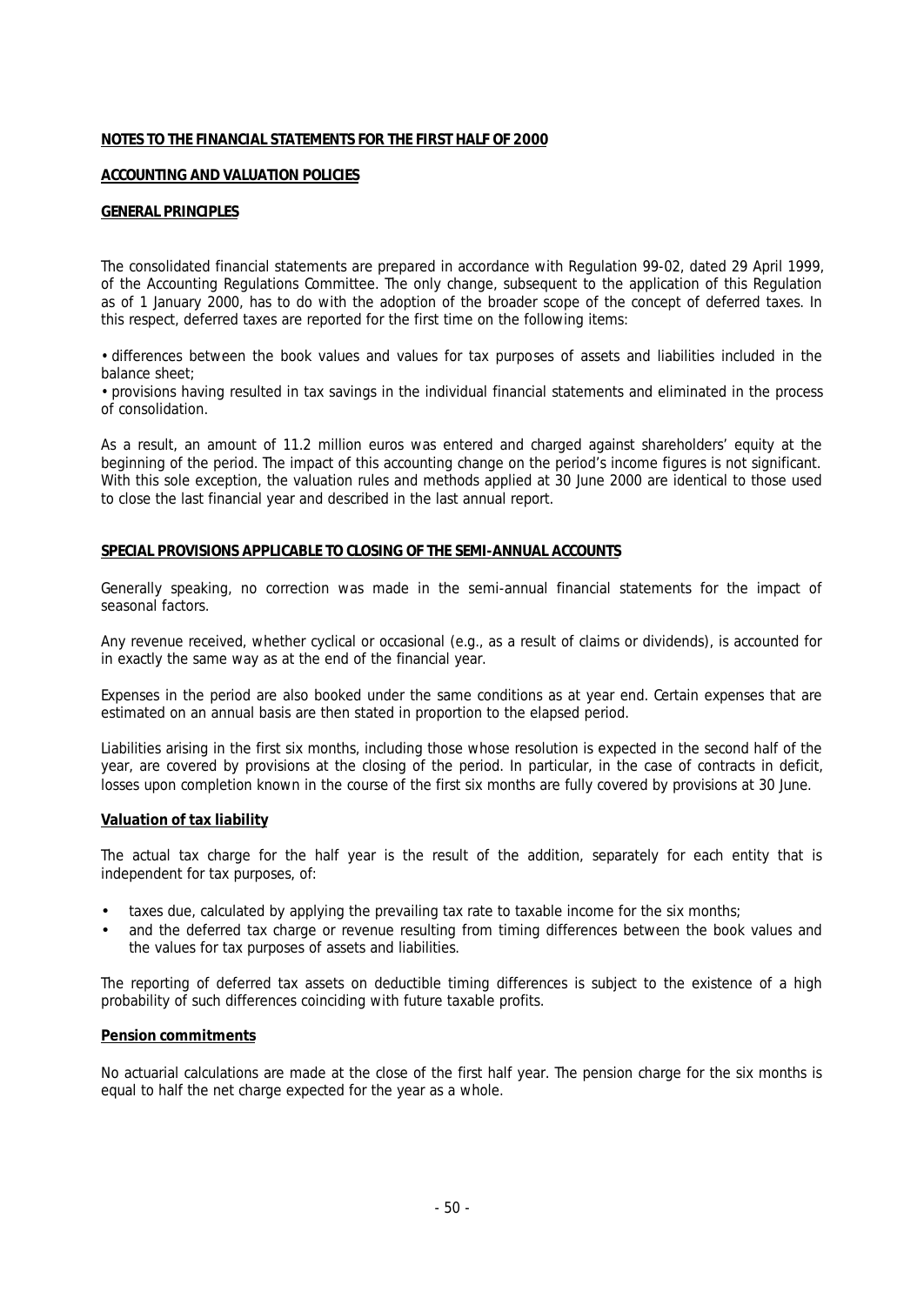## **MOVEMENT IN THE SCOPE OF CONSOLIDATION**

The main shifts in the scope of consolidation occurring between the first half of 1999 and the first half of 2000 were as follows:

- Change in the method of consolidation: full consolidation of companies operating parking facilities, that were accounted for by the equity method in the statement of income for the first half of 1999.
- Newly consolidated companies:

| Electricity                                        |   | The ENTREPRISE INDUSTRIELLE Group fully consolidated<br>as of 1 July 1999.                                                                  |
|----------------------------------------------------|---|---------------------------------------------------------------------------------------------------------------------------------------------|
| Infrastructure<br>$\bullet$<br>concessions         |   | Equity method used for AUTOPISTA DEL BOSQUE (Chile).<br>INVERSIONES Y TECNICAS AEROPORTUARIAS (Mexico)<br>and AEROPORT DE PARIS MANAGEMENT. |
| Routes                                             | ÷ | Full consolidation of BITUMIX (Chile).                                                                                                      |
| Car parks<br>concessions                           |   | Consolidation of companies in the GIS group, of<br>ADAMS PARKINGS (Hong Kong) and of newly acquired<br>companies in Chile.                  |
| Industrial facilities and<br>maintenance           |   | Consolidation of COCENTALL.                                                                                                                 |
| Engineering<br>$\bullet$                           |   | Inclusion of LITWIN INGEROP.                                                                                                                |
| Companies no longer consolidated                   |   | Sale of ETPM, SICOPRO and SUPERDEVOLUY.                                                                                                     |
| Change in GROUPE GTM's holding of EJL :            |   |                                                                                                                                             |
| • at 30 June 1999                                  | ÷ | 97.23 %                                                                                                                                     |
| $\cdot$ at 31 December 1999<br>and at 30 June 2000 |   | 100.00 %                                                                                                                                    |

## **NOTES TO THE STEMENT OF INCOME**

## **NOTE 1 - SALES**

|                | $1st$ half 2000 | $1st$ half 1999 |
|----------------|-----------------|-----------------|
| France         | 2,497           | 1,897           |
| Outside France | 1,339           | ,481            |
| Total sales    | 3,836           | 3,378           |

Net sales posted in the course of the first half of 2000, at a scope of consolidation and exchange rates identical to those prevailing in the first half of 1999, come out as follows:

| -252 |
|------|
| -49  |
|      |

Therefore, at constant scope of consolidation and exchange rates, the increase in net sales comes to 4.6%.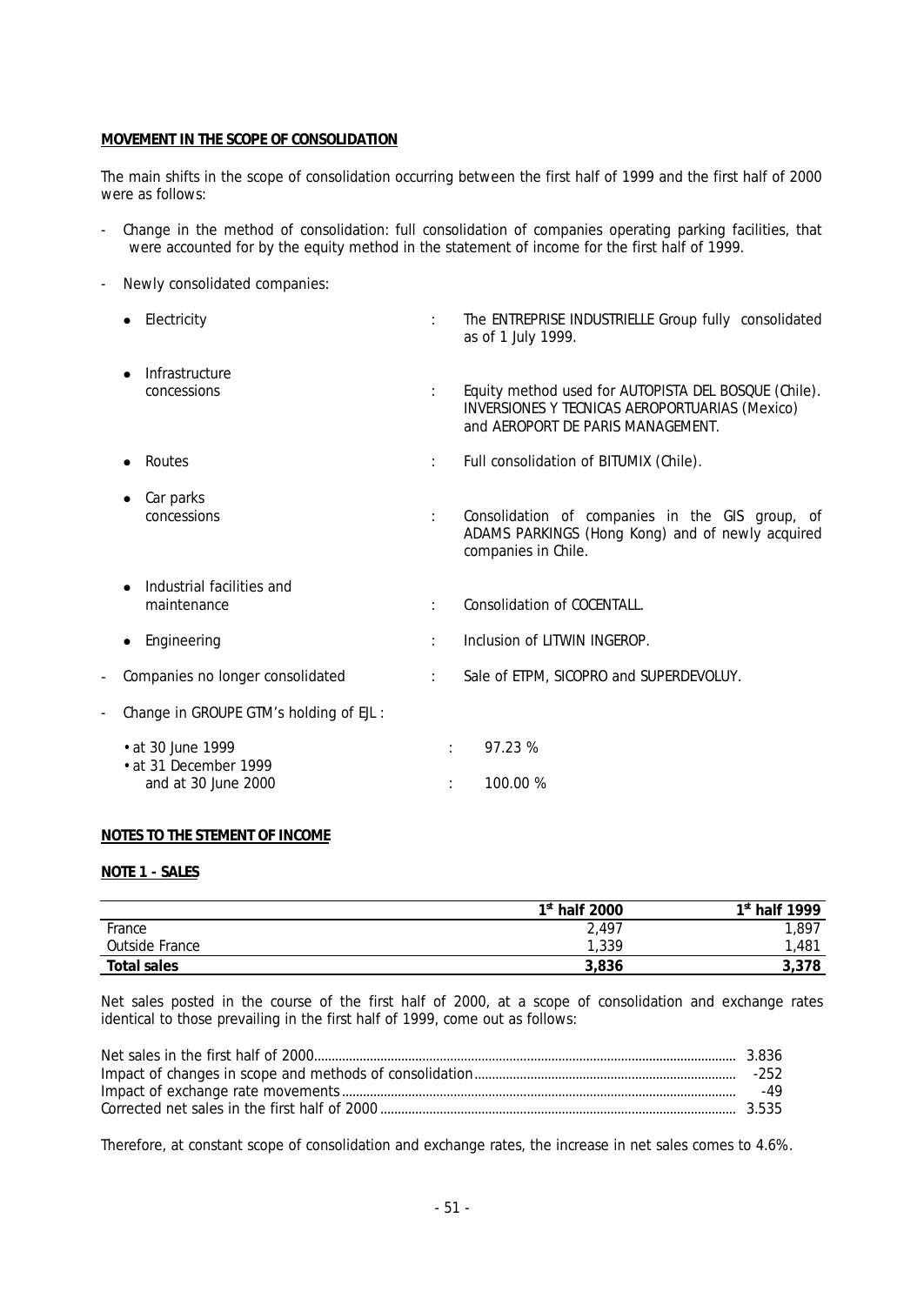## **NOTE 2 – EXCEPTIONAL INCOME**

The sale in February 2000 of the second block of ETPM capital stock led to capital gains on asset disposals in the amount of 91.4 million euros.

## **NOTE 3 – CORPORATE INCOME TAX**

The tax charge in the first half of 2000 breaks down as follows:

|                                                 | Tax payable | Deferred tax | Net tax liability |
|-------------------------------------------------|-------------|--------------|-------------------|
| operating<br>Тах<br>income<br>net<br>on<br>plus |             |              |                   |
| financial income                                |             |              |                   |
| Tax on exceptional income                       |             |              |                   |
| Total                                           | 30          |              | 38                |

#### **NOTES TO THE BALANCE SHEET**

## **NOTE 4 – INTANGIBLE ASSETS**

## **4.1. Breakdown by type**

|                                     | 30.06.00 | 30.06.00     | 30.06.00   | 31.12.99   |
|-------------------------------------|----------|--------------|------------|------------|
|                                     | Gross    | Depreciation | <b>Net</b> | <b>Net</b> |
|                                     | value    | or provision | value      | value      |
| Set-up costs                        |          |              |            |            |
| Business goodwill                   | 43       | 22           | 21         |            |
| Intangible rights on public service |          |              |            |            |
| concessions                         | 449      | 133          | 316        | 338        |
| Other intangible assets             | 40       | 21           | 19         | 12         |
| Total                               | 534      |              | 357        | 372        |

# **4.2. Movements in the period**

|              | 31 December<br>2000 | Changes in<br>consolidation<br>scope,<br>exchange<br>diff. and<br>misc. | Increases | Decreases | 30 June<br>2000 |
|--------------|---------------------|-------------------------------------------------------------------------|-----------|-----------|-----------------|
| Gross value  | 541                 |                                                                         | -5        | -13       | 534             |
| Depreciation | $-169$              | -13                                                                     |           |           | $-177$          |
| Total        | 372                 |                                                                         |           |           | 357             |

## **NOTE 5 - GOODWILL**

|                                                                   | Positive<br>qoodwill | Negative<br>qoodwill | Net<br>qoodwill |
|-------------------------------------------------------------------|----------------------|----------------------|-----------------|
| Net value as at 31 December 1999                                  | 194                  | 26                   | 168             |
| period<br>increases in<br>Net<br>the<br>excluding<br>amortisation | 44                   |                      | 39              |
| Amortisation in the period                                        | -10                  | -5                   | -b              |
| Net value at 30 June 2000                                         | 228                  | 26                   | 202             |

The increase in goodwill observed in 2000 is mainly due to the acquisition by LES PARCS GTM of 100% of TFM CONTRACT SERVICES and of 49% of BELLS OF RICHMOND, both companies operating in the United Kingdom.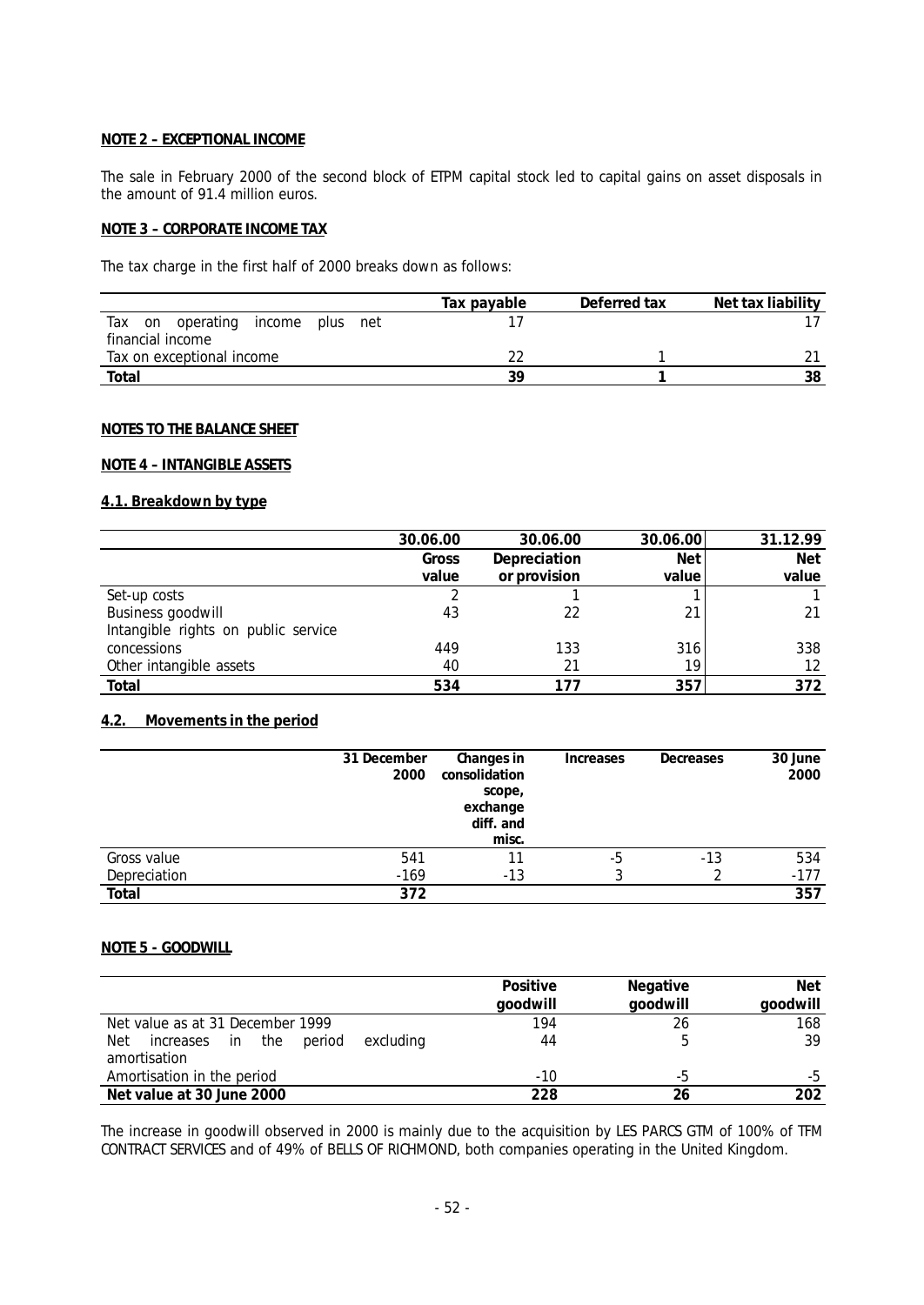## **NOTE 6 – TANGIBLE ASSETS**

## **6.1. Breakdown by nature**

|                             | 30.06.00 | 30.06.00      | 30.06.00   | 31.12.99   |
|-----------------------------|----------|---------------|------------|------------|
|                             | Gross    | Depreciation  | <b>Net</b> | <b>Net</b> |
|                             | value    | or provisions | value      | value      |
| Land                        | 140      | 20            | 120        | 117        |
| Property                    | 412      | 194           | 218        | 217        |
| Plant and equipment         | 1,357    | 871           | 486        | 448        |
| Other tangible fixed assets | 532      | 323           | 209        | 218        |
| Total                       | 2.441    | 1,408         | 1,033      | ,000       |

## **6.2. Movements in the period**

|              | 31 December<br>2000 | Changes in<br>consolidation<br>scope,<br>exchange<br>diff. and<br>misc. | Increases | Decreases | 30 June<br>2000 |
|--------------|---------------------|-------------------------------------------------------------------------|-----------|-----------|-----------------|
| Gross value  | 2,406               |                                                                         | 125       | -90       | 2,441           |
| Depreciation | $-1,406$            | 24                                                                      | $-96$     | 70        | $-1,408$        |
| Total        | 1,000               |                                                                         |           |           | 1,033           |

## **NOTE 7 – INVESTMENTS ACCOUNTED FOR BY THE EQUITY METHOD**

| 31 December<br>2000 | Changes in<br>consolidation<br>scope, exchange<br>diff. | Net income | <b>Dividends</b><br>disbursed | Other | 30 June<br>2000 |
|---------------------|---------------------------------------------------------|------------|-------------------------------|-------|-----------------|
| 412                 | $-14$                                                   | 28         | $\overline{\phantom{0}}$      | - 5   | 410             |

The company COFIROUTE is accounted for by the equity method. The main financial information pertaining to this company is as follows:

|                          |        |        |     | 30.06.00 | 30.06.00      | 31.12.99 | 31.12.99      |
|--------------------------|--------|--------|-----|----------|---------------|----------|---------------|
|                          |        |        |     | Amount   | Equity method | Amount   | Equity method |
|                          |        |        |     | at 100%  | valuel        | at 100%  | value         |
| Shareholders'<br>income) | equity | (incl. | net | 733      | 253           | 686      | 237           |
| Net income               |        |        |     | 74       | 25            | 174      | 60            |

## **NOTE 8 – OTHER FINANCIAL INVESTMENTS**

This item includes unconsolidated equity holdings and other securities representing shares of capital holdings.

**Main unconsolidated securities** (net book value in excess of 3 million euros)

|                   | Country        | Net book | % capital |
|-------------------|----------------|----------|-----------|
|                   |                | value    | held      |
| <b>PORR</b>       | <b>AUSTRIA</b> | C        | 4.58%     |
| GRANA Y MONTERO   | PERU           |          | 16.34%    |
| DON MUANG TOLLWAY | THAILAND       |          | 3.62%     |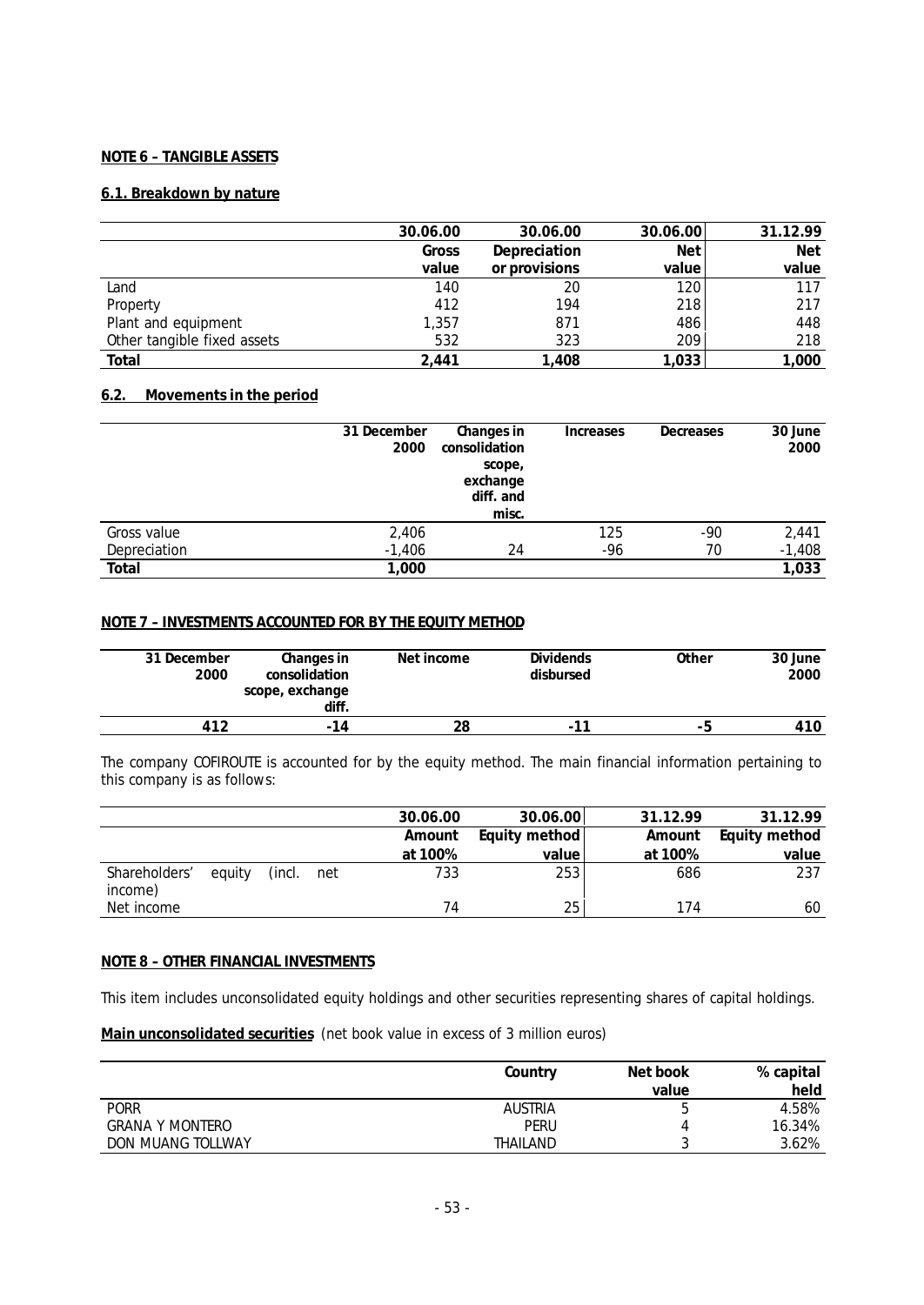## **NOTE 9 – MARKETABLE SECURITIES**

In the course of the period, this line was increased by a balance sheet assets item of 109 million euros, representing SCS securities received in exchange for the second block of ETPM capital, sold off to SCS.

# **NOTE 10 – ADJUSTMENT ACCOUNT (Assets)**

|                                         | 30 June 2000 | 31 December 1999 |
|-----------------------------------------|--------------|------------------|
| Prepaid charges                         | 59           | 52               |
| Deferred tax                            | 181          | 143              |
| Deferred charges                        | 28           |                  |
| Foreign currency translation difference |              |                  |
| Total                                   | 269          | 224              |

# **NOTE 11 – SHAREHOLDERS' EQUITY**

|                                        | Capital | Additional | Reserves | <b>Net</b> | Sharehol-    |
|----------------------------------------|---------|------------|----------|------------|--------------|
|                                        |         | paid-in    |          | income     | ders' equity |
|                                        |         | capital    |          |            |              |
| At 31 December 1999                    | 123     | 311        | 313      | 143        | 890          |
| Inclusion in reserves of 1999 earnings |         |            | 143      | $-143$     |              |
| Dividends paid                         |         | $-36$      |          |            | -36          |
| Foreign currency translation           |         |            | 6        |            | 6            |
| Capital increase in cash               |         | 4          |          |            | 5            |
| Purchase of own shares                 |         |            | -18      |            | $-18$        |
| Earnings in the first half of 2000     |         |            |          | 123        | 123          |
| Deferred<br>against<br>charged<br>tax  |         |            | $-11$    |            | $-11$        |
| shareholders' equity                   |         |            |          |            |              |
| Miscellaneous                          |         | -1         | 2        |            |              |
| At 30 June 2000                        | 124     | 278        | 435      | 123        | 960          |

# **NOTE 12 - PROVISIONS FOR LIABILITIES AND CHARGES**

|                                                      | 30 June 2000 | 31 December 1999 |
|------------------------------------------------------|--------------|------------------|
| Losses on completion of contracts                    | 64           | 82               |
| Litigation                                           | 85           | 84               |
| End-of-work-site expenses and contractual guarantees | 142          | 163              |
| Rehabilitation of work-sites                         | 13           | 13               |
| Major repairs                                        | 14           | 14               |
| General contingencies                                | 120          | 123              |
| Provisions for pension commitments and similar       | 134          | 130              |
| Currency exchange losses                             |              | 4                |
| Liabilities of unconsolidated subsidiaries           | 49           | 52               |
| Other liabilities and charges                        | 332          | 313              |
| Total provisions                                     | 955          | 978              |
| Negative goodwill (see note 5)                       | 26           | 26               |
| Total provisions and negative goodwill               | 981          | 1004             |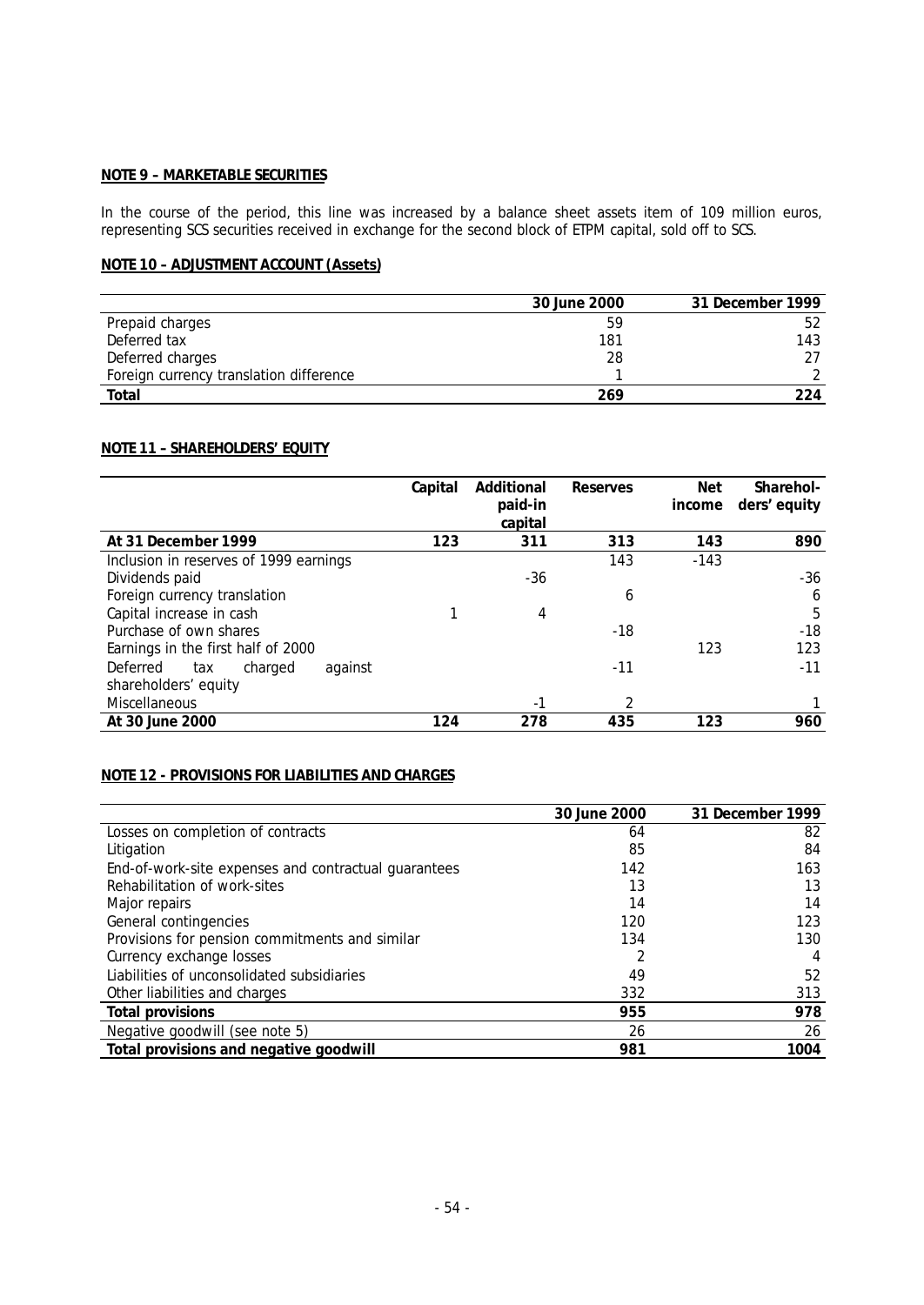## **NOTE 13 – NET FINANCIAL DEBT**

|                                             | 30 June 2000 | 31 December 1999 |
|---------------------------------------------|--------------|------------------|
| Perpetual subordinated debt                 | -26          | $-28$            |
| <b>Bonds</b>                                | $-139$       | $-141$           |
| Borrowing and debt with credit institutions | $-536$       | $-591$           |
| Finance leasing operation debt              | -63          | -68              |
| Debt to related companies                   | $-13$        | -3               |
| Other debt                                  | -68          | $-47$            |
| Long-term financial debt                    | $-845$       | $-878$           |
| Long-term financial receivables             | 221          | 181              |
| Bank overdraft                              | $-228$       | $-147$           |
| Liquid assets                               | 545          | 741              |
| Net short-term financial cash               | 317          | 594              |
| Net financial debt (cash)                   | -307         | $-103$           |

#### **13.1 – Long-term debt**

• A subordinated loan with indeterminate maturity, in the nominal amount of  $\epsilon$ 76m, was extended by some banks to ENTREPRISE JEAN LEFEBVRE in the course of 1991.

Of this amount,  $\epsilon$ 20m was paid to a financial institution in order that that institution be in a position, at the end of 15 years, to meet its commitment of buying back the nominal amount of the loan from the lenders.

Only the remaining amount available to ENTREPRISE JEAN LEFEBVRE, namely  $\epsilon$ 56m, was entered in the line "Subordinated debt with indeterminate maturity".

Since that time, all interest paid has been charged in part as financial expenses and in part as amortisation of the principal, so as to have the amount of this debt fully paid back at the end of the fifteenth year.

• In June 1998, GROUPE GTM issued a bond of e137m, fully repayable in June 2005 and bearing an interest rate of 5.20%.

#### **13.2 – Financial receivables**

This line includes loans and other financial receivables, and in particular securities representing rights to future payments (for example, bonds in portfolio).

The line includes loans with a maturity of 15 years, in the amount of  $\epsilon$ 100m, extended by ENTREPRISE JEAN LEFEBVRE as part of securitisation operations carried out in 1991, and whose repayment is guaranteed on a maturity date to come up in 2006.

The increase observed in 2000 is mainly due to an affiliate current account credit of  $\epsilon$ 43m extended to the company ADP-MANAGEMENT.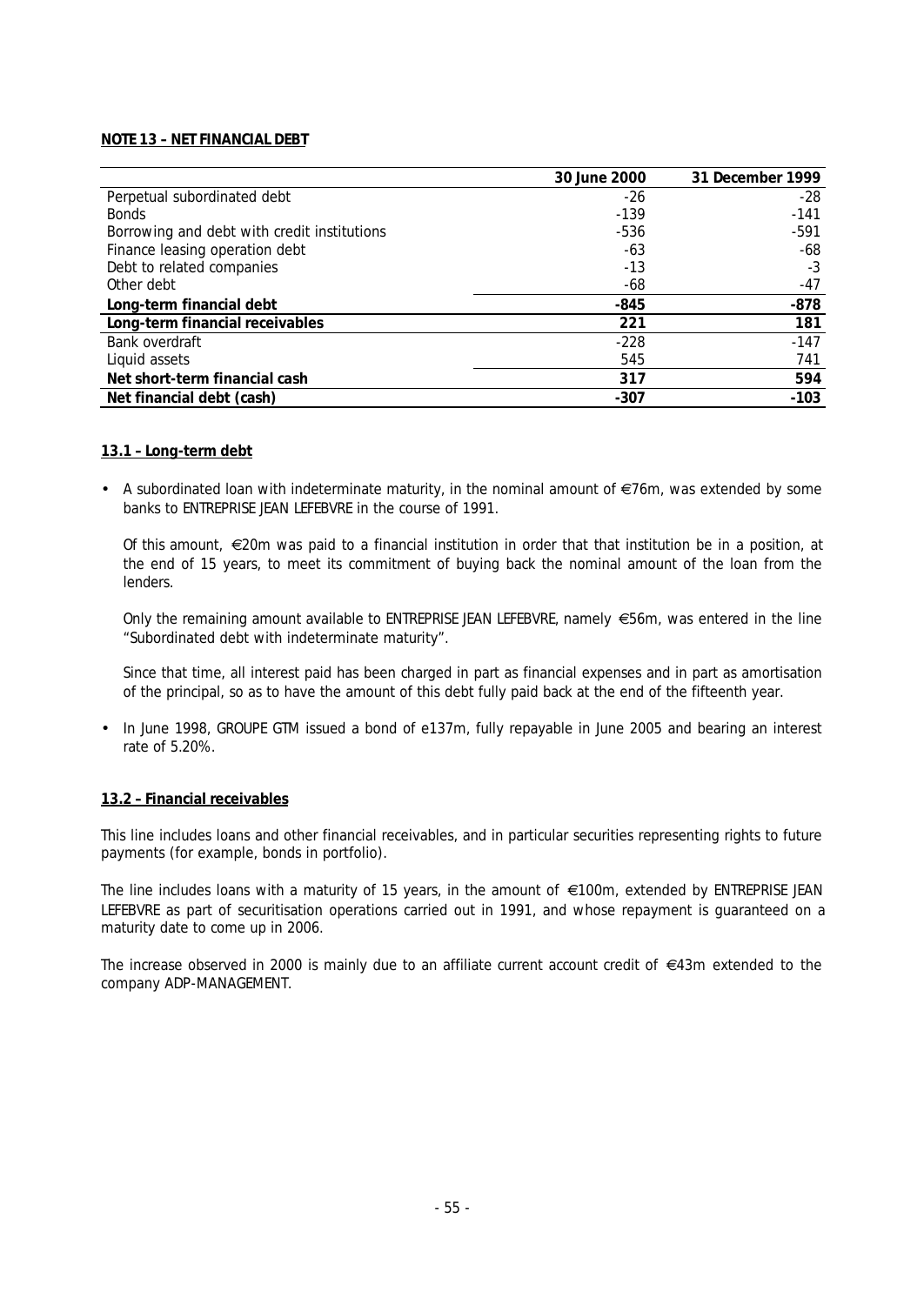## **NOTE 14 – WORKING CAPITAL REQUIREMENT**

|                                                 | 30 June<br>2000 | 31 December<br>1999 | Gross<br>variation | Cash flow<br>related to the<br>business | Other<br>variations<br>(scope of<br>consol.) |
|-------------------------------------------------|-----------------|---------------------|--------------------|-----------------------------------------|----------------------------------------------|
| Inventory and work in progress<br>(net value)   | 593             | 760                 | $-167$             | -222                                    | 55                                           |
| Net amount of trade payables and<br>receivables | $-382$          | $-792$              | 410                | 438                                     | -28                                          |
| Working capital requirement                     | 211             | $-32$               | 243                | 216                                     | 27                                           |

## **NOTE 15 – ADJUSTMENT ACCOUNT (liabilities)**

|                                         | 30 June 2000 | 31 December 1999 |
|-----------------------------------------|--------------|------------------|
| Accruals                                | 307          | 245              |
| Deferred tax                            | 127          | 78               |
| Foreign currency translation difference |              |                  |
| Total                                   | 437          | 327              |

#### **EVENT HAVING OCCURRED AFTER 30 JUNE 2000**

On 12 July 2000, VINCI launched a public exchange offer for the shares of GROUPE GTM on the basis of 5 GROUPE GTM shares for 12 VINCI shares.

The SUEZ LYONNAISE DES EAUX Group, which held, through its companies FIDED, DUMEZ and SUEZ LYONNAISE DES EAUX, 49.4% of the capital stock of GROUPE GTM and 64.6% of its voting rights, accepted this offer.

At the end of the offer period, VINCI held 97.40% of the capital stock of GROUPE GTM.

#### **4.3. Individual financial statements at 30 September 2000**

The balance sheet and the statement of income of the GROUPE GTM holding company are prepared in accordance with prevailing legal and regulatory provisions and with generally accepted accounting practice, applied in a consistent manner. GROUPE GTM's individual financial statements for the first nine months show a corporate profit of  $\epsilon$ 138.2m, of which  $\epsilon$ 7m are attributed to the third quarter of 2000. An analysis of the income results for this last quarter brings the following main features to light:

- improvement of  $\epsilon$ 2.5m in the operating income (renting out tangible assets and providing services to the group's companies);
- financial expenses increased by  $\in$ 10.9m in the third quarter;
- improvement in exceptional income of  $\in$ 19.8m (entry of capital gains of  $\in$ 13.8m from the tender of GROUPE GTM own shares to the public exchange offer initiated by VINCI, and recovery of  $\epsilon$ 5.3m from the provision for ELIGE PARTICIPATIONS shares);
- increase in the tax liability of  $\in 4.4$ m, due mainly to a reduction in the tax consolidation bonus in comparison with 30 June 2000.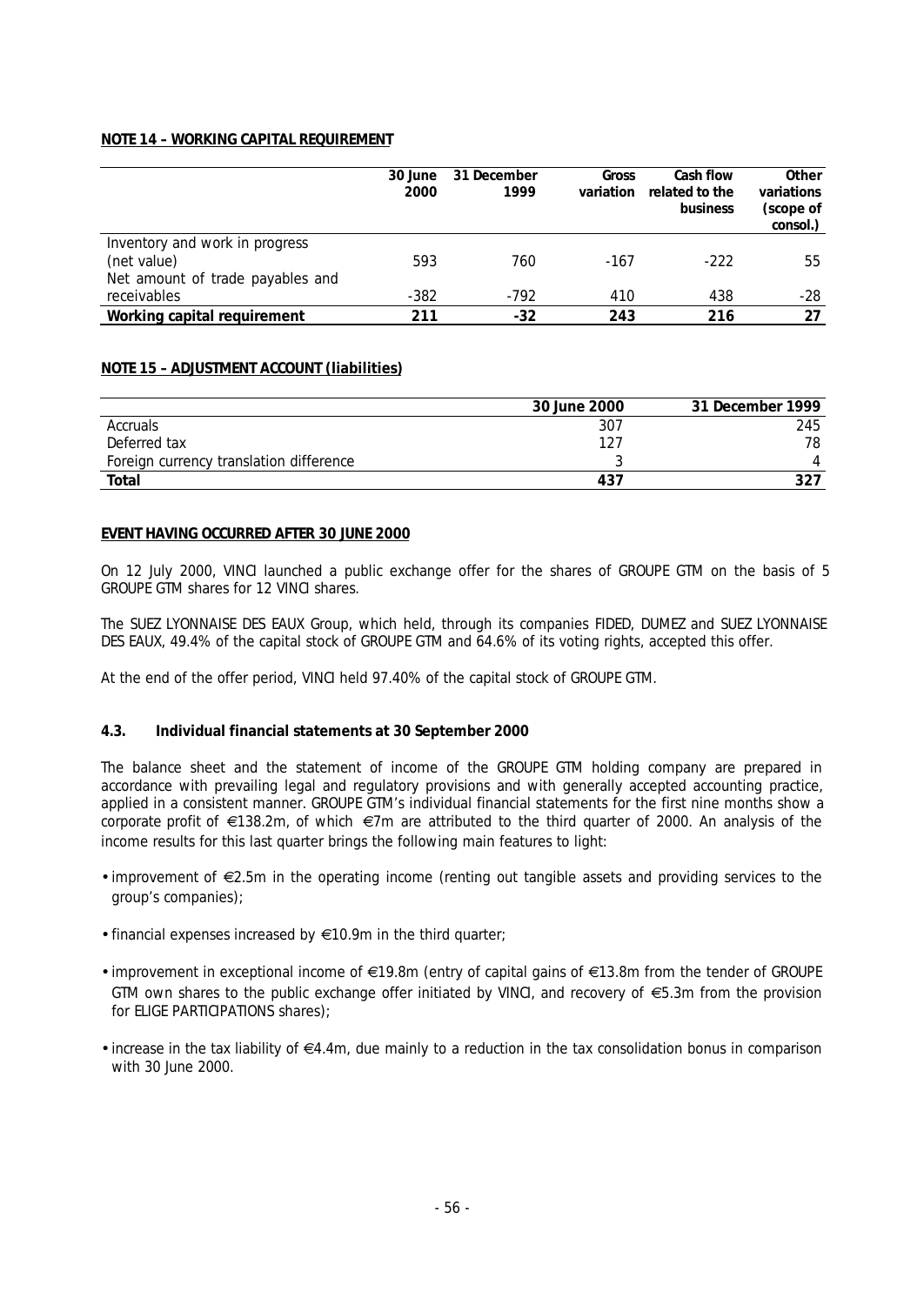| <b>ASSETS</b>                         | 30 September | 30 June  | 31 December |
|---------------------------------------|--------------|----------|-------------|
| (in millions of euros)                | 2000         | 2000     | 1999        |
| Intangible assets                     | 0.2          | 0.2      | 0.2         |
| Tangible assets                       | 19.0         | 19.6     | 20.5        |
| Financial assets                      | 1,060.60     | 1,019.30 | 962.4       |
| Deferred charges                      |              |          | 0.1         |
| <b>TOTAL FIXED ASSETS</b>             | 1,079.8      | 1,039.1  | 983.2       |
| Trade accounts receivable and related | 14.1         | 13.6     | 9.2         |
| accounts                              |              |          |             |
| Other accounts receivable             | 77.1         | 132.9    | 65.7        |
| Marketable securities                 | 145.5        | 131.9    | 67.1        |
| Cash                                  | 6.4          | 5.5      | 56.9        |
| Prepaid expenses                      | 0.6          | 0.9      | 0.8         |
| TOTAL CURRENT ASSETS                  | 243.6        | 284.8    | 199.7       |
| Translation differential              | 0.1          |          | 0.1         |
| <b>TOTAL ASSETS</b>                   | 1.323.5      | 1,323.9  | 1,183.0     |

| <b>LIABILITIES</b>              | 30 September | 30 June | 31 December |
|---------------------------------|--------------|---------|-------------|
| (in millions of euros)          | 2000         | 2000    | 1999        |
| Capital                         | 125.3        | 124.2   | 123.4       |
| Additional paid-in capital      | 287.9        | 279.3   | 311.5       |
| Legal reserve                   | 12.3         | 12.3    | 11.7        |
| Regulated reserves              | 64.7         | 64.7    | 24.4        |
| Retained earnings               | 0.6          | 0.6     |             |
| Net income for the year         | 138.2        | 131.2   | 41.0        |
| Regulated provisions            | 0.6          | 0.7     | 0.7         |
| SHAREHOLDERS' EQUITY            | 629.6        | 613.0   | 512.7       |
| PROVISIONS FOR LIABILITIES AND  | 181.5        | 181.4   | 184.5       |
| CHARGES                         |              |         |             |
| Financial debt                  | 258.1        | 174.1   | 143.5       |
| Other liabilities               | 250.0        | 352.5   | 341.4       |
| Deferred income                 | 1.2          | 2.5     | 0.0         |
| <b>TOTAL DEBT</b>               | 509.3        | 529.1   | 484.9       |
| <b>Translation differential</b> | 3.1          | 0.4     | 0.9         |
| <b>TOTAL LIABILITIES</b>        | 1,323.5      | 1,323.9 | 1,183.0     |

| STATEMENT OF INCOME                       | From 1 Jan. to | From 1 Jan. to | <b>FY</b> |
|-------------------------------------------|----------------|----------------|-----------|
| (in millions of euros)                    | 30 Sept. 2000  | 30 June 2000   | 1999      |
| Net sales                                 | 30.6           | 20.9           | 39.4      |
| Provision reversals and deferred expenses | 1.6            | 1.4            | 0.6       |
| Other revenue                             |                |                | 0.1       |
| Operating revenue                         | 32.3           | 22.3           | 40.1      |
| Other purchases and external expenses     | $-20.2$        | $-13.4$        | $-34.5$   |
| Taxes                                     | 0.2            | 0.2            | $-1.5$    |
| Salaries, wages and payroll taxes         | $-4.4$         | $-3.0$         | $-5.6$    |
| Depreciation                              | $-1.7$         | $-1.2$         | $-2.6$    |
| Provisions                                | $-0.2$         | $-1.5$         | $-2.6$    |
| Other operating expenses                  | $-0.1$         |                | $-0.1$    |
| Operating expense                         | $-26.5$        | $-19.0$        | $-46.9$   |
| Share in income of joint ventures         |                |                | 0.1       |
| OPERATING INCOME                          | 5.8            | 3.3            | $-6.7$    |